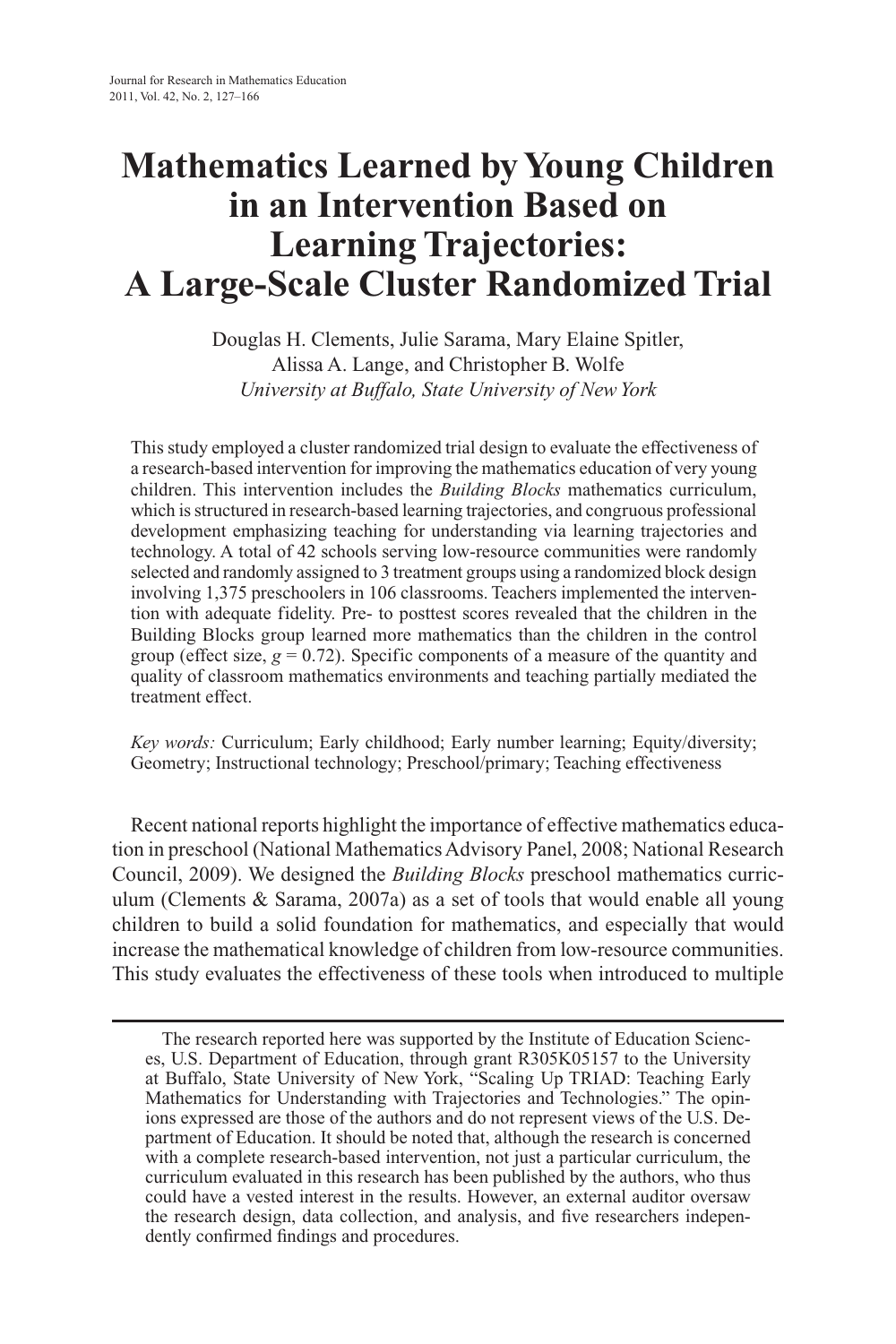urban school districts on a large scale, analyzing the specific mathematics concepts and skills that young children learned in these classes.

The rationale for this close examination of an instantiation of a research-based curriculum derives from the confluence of research and educational needs in mathematics and early childhood. Although all citizens need broad mathematical understandings, U.S. students' mathematical proficiency has been evaluated as "low," especially compared to that of students of other countries (Campbell & Silver, 1999; Mullis et al., 2000; National Mathematics Advisory Panel, 2008; National Research Council, 2001a). Moreover, children from low-resource communities who are members of linguistic and ethnic minority groups demonstrate significantly lower levels of achievement than children from higher-resource, nonminority communities (Denton & West, 2002; National Research Council, 2001b; National Research Council, 2009; Natriello, McDill, & Pallas, 1990; Sarama & Clements, 2009). High-quality experiences in preschool result in greater competence in a variety of domains upon entry into kindergarten (Christian, Morrison, Frazier, & Massetti, 2000; Clements & Sarama, 2008a; Magnuson, Meyers, Ruhm, & Waldfogel, 2004; National Research Council, 2001b; National Research Council and Institute of Medicine, 2000; Sarama & Clements, 2009). Further, the same high-quality experiences may benefit low-income children more because they have fewer educational opportunities in their homes (Carneiro & Heckman, 2003; Raudenbush, 2009); such effects have been reported as strongest for children from low-resource communities and for children whose parents have less formal education, with benefits persisting into high school (Brooks-Gunn, 2003). Gains from early education programs, however, are not guaranteed. A large-scale evaluation of Head Start found limited effects on early mathematics skills for 3-year-olds, but no effects for 4-year-olds and no evidence of impact on mathematics at the end of kindergarten or grade 1 (U.S. Department of Health and Human Services, Administration for Children and Families, 2010). Such disparate findings suggest that more research is needed to clarify the relationships between various preschool experiences and later academic achievement.

Further, there is a need to evaluate the effects of curriculum-based interventions. Curricula rarely are evaluated scientifically (Clements, 2007); for example, fewer than 2% of research studies in mathematics education have concerned the effects of written curricula (Senk & Thompson, 2003). This is particularly unfortunate because the effect sizes for curricular interventions, according to a policy statement by Whitehurst (2009), generally may be larger than for popular reforms such as charter schools, reconstituting the teacher workforce, preschool, and common standards. From a human capital perspective, the greatest benefit is gained from interventions with the youngest children (Carneiro & Heckman, 2003; Heckman, 2003; Krueger, 2003). Whitehurst (2009) argues that only expensive early childhood programs have been proven effective and that "scarce resources need to be allocated to get the biggest bang for the buck" (p. 6). However, he does not address the integration of curriculum and early childhood interventions. Collectively, these analyses and policy statements suggest that theoretically grounded and empirically grounded curric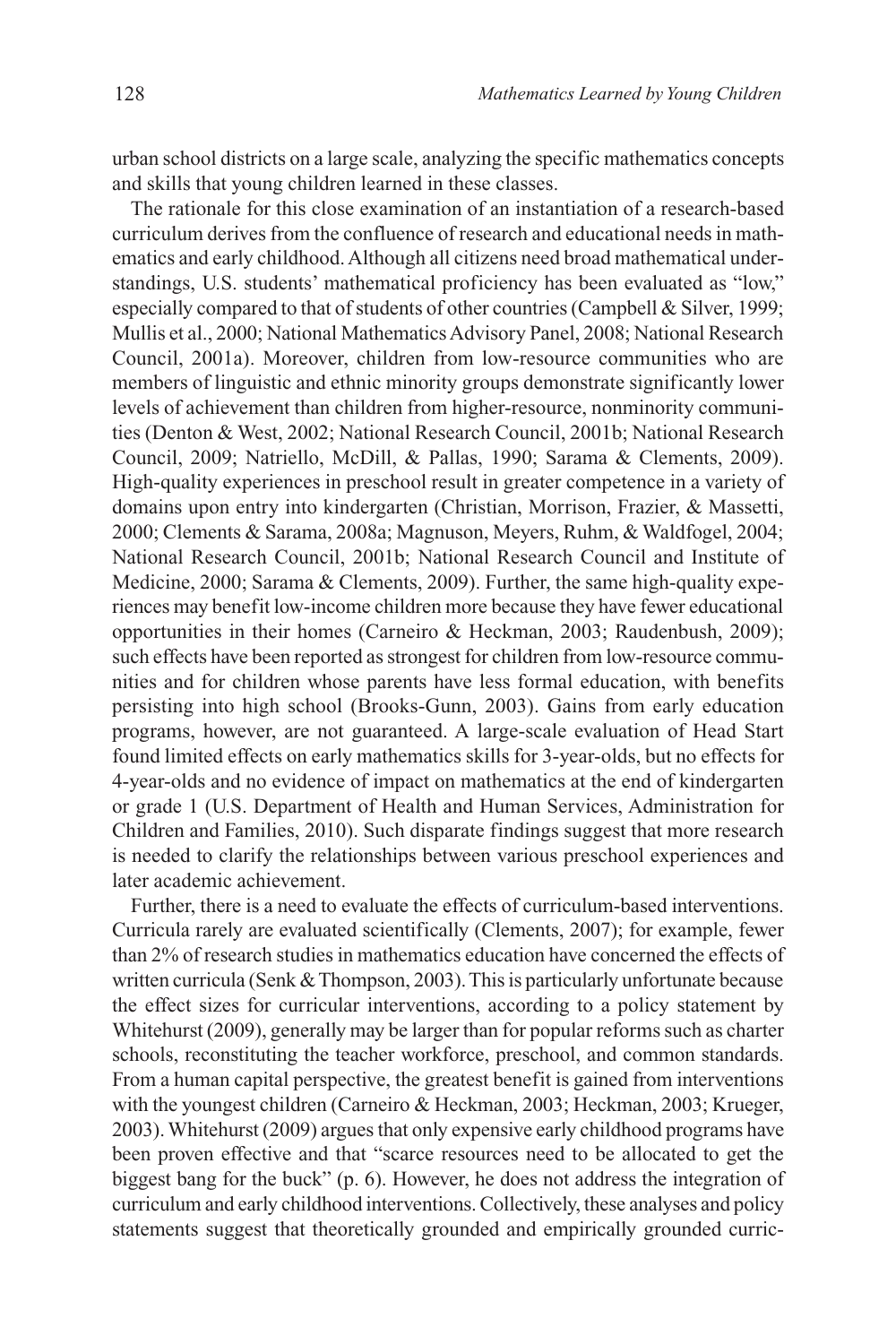ulum-based interventions in early childhood may constitute an efficacious and cost-effective route to raising achievement in low-resource communities.

Such a hypothesis raises the issue of a definition of "research-based" curricula. The *Building Blocks* curriculum was developed and evaluated using the comprehensive Curriculum Research Framework (CRF) (Clements, 2007). Descriptions of the implementation of the CRF in the case of *Building Blocks* are included in two previous reports, an initial summative research study yielding effect sizes (Cohen's *d*) between 1 and 2 (Clements & Sarama, 2007c) and a final-phase, proofof-concept scale-up study (Clements & Sarama, 2008a), in which the scores of the Building Blocks group increased significantly more than the scores of a comparison group that received another preschool mathematics curriculum (effect size, 0.47) and more than a control group (effect size, 1.07). The research reported here is a full-scale study of scale-up of this *Building Blocks* curriculum.

At the core of the CRF are empirically grounded learning trajectories (cf. Simon, 1995). We define learning trajectories as "descriptions of children's thinking and learning in a specific mathematical domain and a related, conjectured route through a set of instructional tasks designed to engender those mental processes or actions hypothesized to move children through a developmental progression of levels of thinking, created with the intent of supporting children's achievement of specific goals in that mathematical domain" (Clements & Sarama, 2004b, p. 83). Building on the work of such projects as Cognitively Guided Instruction (CGI) (Carpenter, Franke, Jacobs, Fennema, & Empson, 1998) and thousands of research studies (see Clements & Sarama, 2009; Sarama & Clements, 2009), *Building Blocks* learning trajectories are not simply "educated guesses" but are based on empirically supported developmental progressions (more so for more heavily researched topics, of course). For example, children's developmental progression for shape composition (Clements, Wilson, & Sarama, 2004; Sarama, Clements, & Vukelic, 1996) advances through levels of trial and error, partial use of geometric attributes, and mental strategies to synthesize shapes into composite shapes. The sequence of instructional tasks requires children to solve shape puzzles both with and without the computer, the structures of which correspond to the levels of this developmental progression (Clements & Sarama, 2007c; Sarama et al., 1996).

Thus, the teacher has a well-formed and specific set of expectations about children's ways of learning and a likely pace along a path that includes central, worthwhile ideas. We believe that learning trajectories are an effective way to both motivate and support the use of the empirically supported instructional practice of formative assessment (National Research Council, 2009; see also National Mathematics Advisory Panel, 2008, for reference to research on formative assessment).

We agree that these are hypothetical learning trajectories (Simon, 1995). That is, the instantiation by the teacher and then by the interaction of the teacher, students, and activities is a determinant of the nature, quality, and effectiveness of the curriculum's learning trajectories. To address criticisms of and research on the development and professional use of curriculum materials (e.g., Ball & Cohen,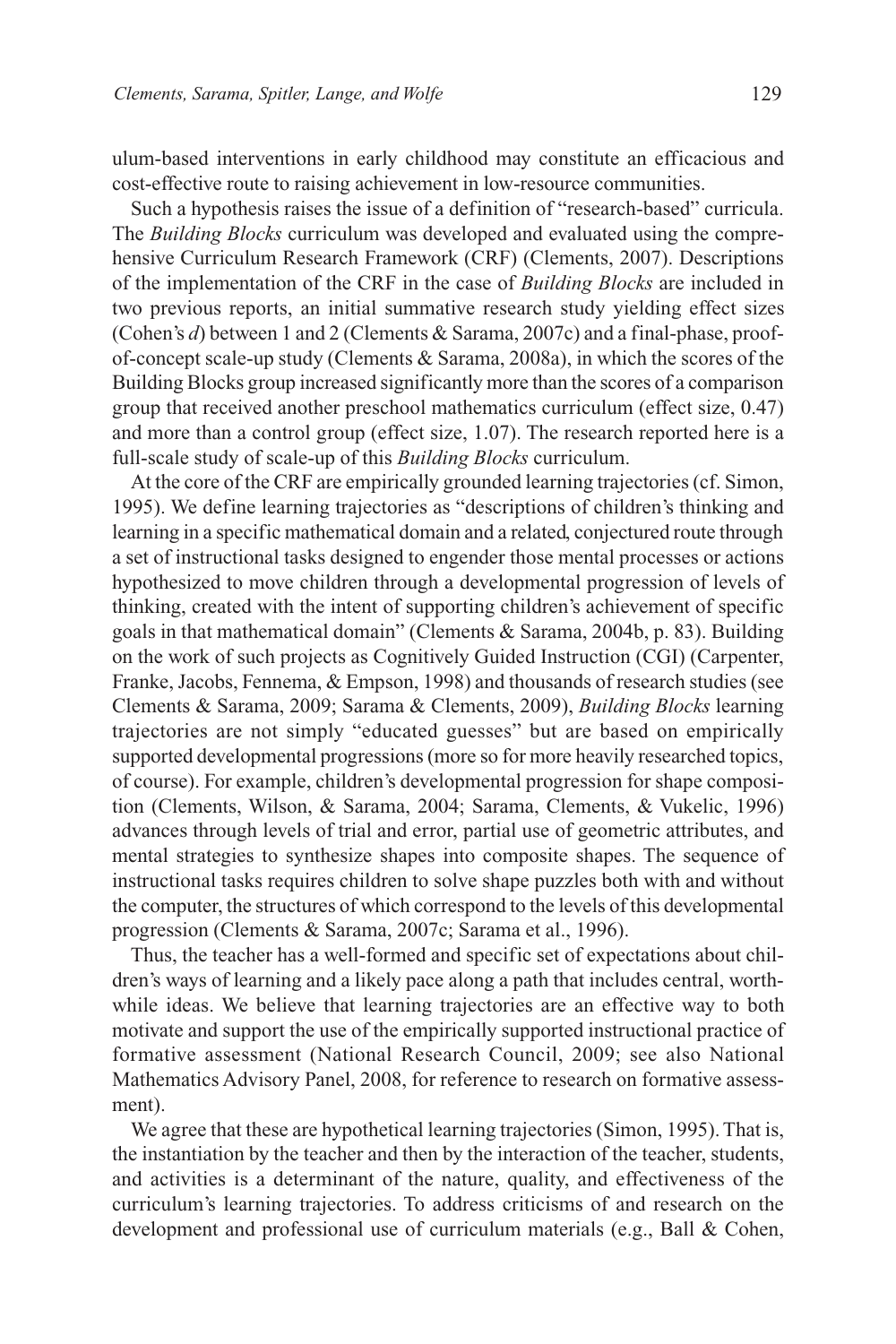1996; Davis & Krajcik, 2005; Sarama & DiBiase, 2004), the *Building Blocks* curriculum focuses not only on children's development of mathematics but also on teachers' professional development and curriculum enactment. With a common curriculum and knowledge of mathematical learning trajectories, we intended to provide teachers and children with a research-based, shared, systematic practice that is more effective and more amenable to scientifically based improvement than private, idiosyncratic practice (Raudenbush, 2009).

As stated, previous studies have supported the efficacy of the *Building Blocks* curriculum and this approach to its implementation (Clements & Sarama, 2007c, 2008a). However, each of these evaluations involved a relatively small number of teachers (all of whom were volunteers) and students. The purpose of this study was to evaluate whether a similar implementation of the curriculum would have comparable effects at a large scale and to document in detail what mathematics is learned in the contexts of the Building Blocks and control classrooms. The CRF posits that a valid scientific curriculum development program should address two basic issues, effect and conditions, in three domains: practice, policy, and theory (see Clements, 2007, Table 1, p. 39). Therefore, we examine not only the intervention's effect on specific learning goals but also whether any such effects are mediated by particular pedagogical practices and whether they are equivalent for various subpopulations, including subpopulations defined by different school contexts (socioeconomic status [SES] and percent limited English proficiency [LEP]) or child characteristics (e.g., gender, having an Individualized Education Plan, or IEP).

## METHOD

We used a multisite cluster randomized trial (CRT) experimental design that enabled a test of the generalizability of the *Building Blocks* intervention's impact over the varied settings in which it was implemented. We employed hierarchical linear models (*HLM*s) to measure the effects of the intervention on students' mathematics performance and to account for possible variations of the effects among varied contexts.

#### *Participants and Contexts*

We initially contacted 10 urban public school districts; two met the criteria of (a) serving ethnically diverse populations who live mainly in poverty; (b) having a large number of prekindergarten (pre-K) classrooms within elementary schools, with self-contained feeder patterns (a history of preschoolers continuing their education in that school); (c) willingness to ensure that each pre-K classroom would have two Internet-enabled computers; and (d) willingness to have schools randomly assigned to treatments (thus, not having a single mandated pre-K mathematics curriculum). All schools in which pre-K teachers had not previously been involved in *Building Blocks* research or development projects were included. Both superintendents decided to adopt the *Building Blocks* curriculum, so 42 schools meeting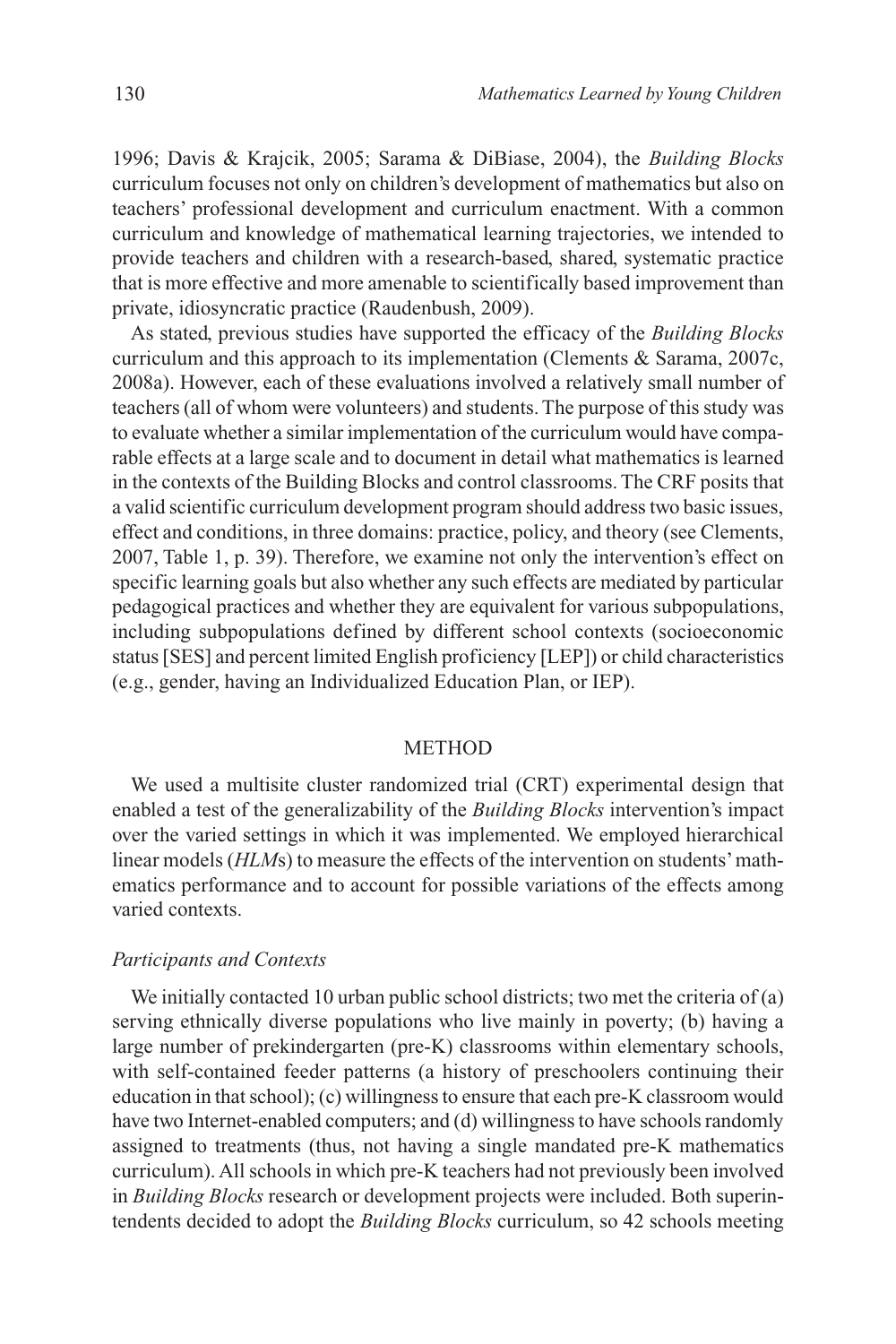|                                                            | Experimental                     | Control     |
|------------------------------------------------------------|----------------------------------|-------------|
| Number of children $(n)$                                   | 927                              | 378         |
| Race/Ethnicity                                             |                                  |             |
| American Indian                                            | 17(2%)                           | 7(2%)       |
| African American                                           | 513 (55%)                        | 182 (48%)   |
| Asian/Pacific Islander                                     | 29(3%)                           | 19(5%)      |
| Hispanic                                                   | $182(20\%)$                      | 100(27%)    |
| White, non-Hispanic                                        | 181 (20%)                        | 67(18%)     |
| Other                                                      | $5 \left( \frac{<1\%}{0 \right)$ | $3(1\%)$    |
| Gender                                                     |                                  |             |
| Male                                                       | 452 (49%)                        | $188(50\%)$ |
| Female                                                     | 475 (51%)                        | 190 (50%)   |
| <b>IEP</b> status                                          |                                  |             |
| Yes                                                        | $80(9\%)$                        | 25(7%)      |
| N <sub>0</sub>                                             | 847 (91%)                        | 353 (93%)   |
| Number of schools                                          | 26                               | 16          |
| Average percentage free/reduced lunch                      | 85%                              | 85%         |
| Average percentage LEP                                     | 13%                              | 15%         |
| Average number of study (pre-K)<br>teachers within schools | 1.71                             | 2.13        |
| Number of study (pre-K) classes                            | 72                               | 34          |
| Average number of study (assessed)<br>children per class   | 12.9                             | 11.2        |

Table 1 *Demographics of Children and Schools in Study*

*Notes.* AA = African American,  $A/P =$  Asian/Pacific Islander,  $NA =$  Native American,  $H =$ Hispanic,  $W =$  White non-Hispanic (records allowed no further categorical breakdowns).  $LEP$  = percent Limited English Proficiency in school;  $SES$  = percent free/reduced lunch in school. Percentages are rounded to whole numbers for readability.

those criteria were involved as part of a "phased adoption" (i.e., principals and teachers were not volunteers, and all control schools received curricula after the end of data collection). Schools within each district were ordered on the basis of their average scores on state-based mathematics achievement tests. Using a randomized block procedure and a table of random numbers, we then publicly (supervised by two school administrators and three staff members) assigned each school to one of three treatment groups. The two treatment groups differed only in that one included a follow-through component that was to be implemented when the children moved to kindergarten and first grade; therefore, at the pre-K level,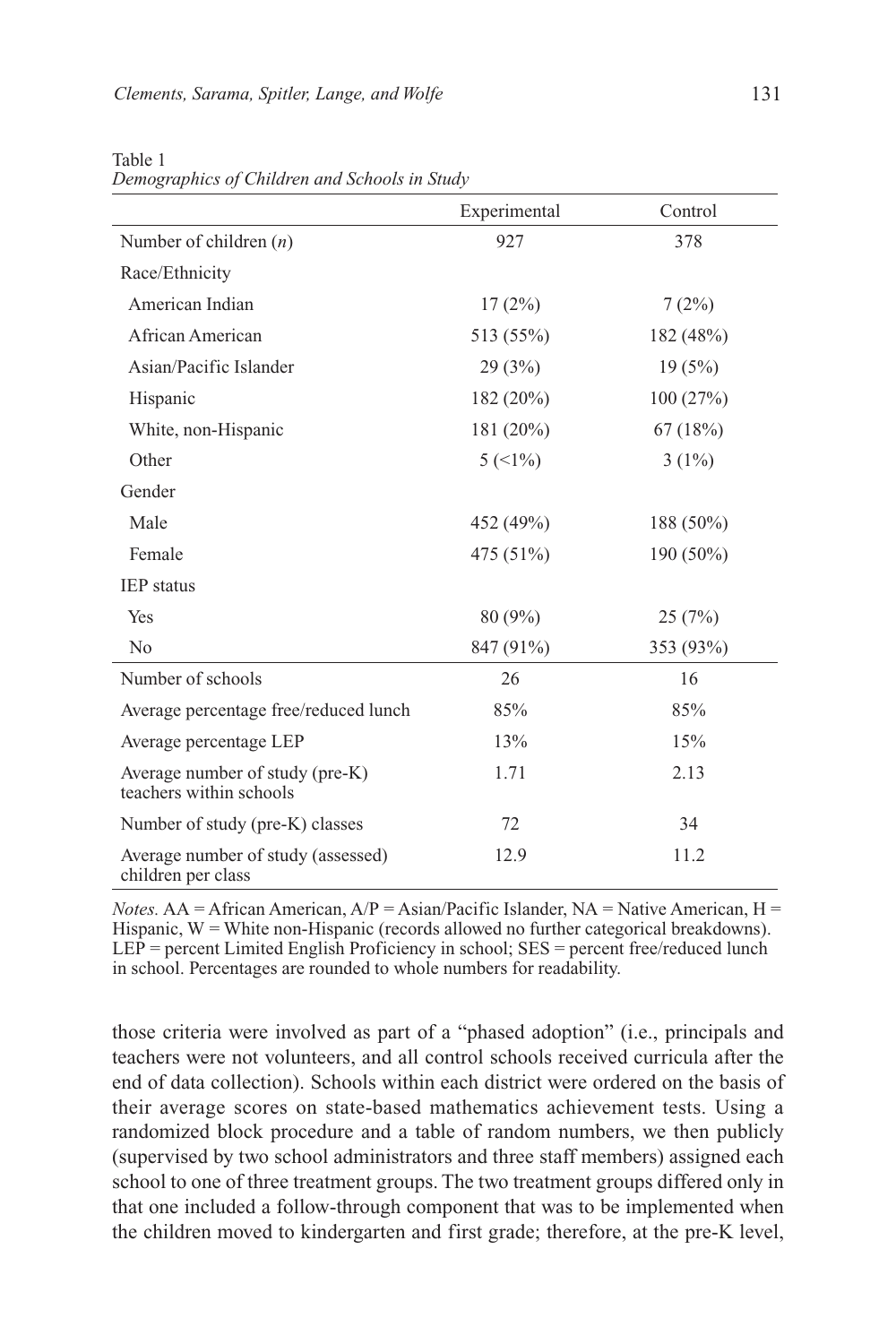the focus of this study, there were only two distinct groups, with 2/3 of the schools in the Building Blocks intervention group and 1/3 in the control group. Statistical power calculations suggested the inclusion of 12 children from each pre-K classroom. To compensate for attrition, we set a maximum of 15. From the pool of all kindergarten-intending children (in the entry range for kindergarten—many classrooms had both 3-year-olds and 4-year-olds) who returned consent forms, we randomly selected up to 15 children (attrition resulted in the number of children who completed all assessments ranging from 5 to 15 per class).

Table 1 shows the diverse populations at the school level, using data from school records as well as parent and teacher questionnaires. Ninety-nine percent of the teachers were female. About 89% had at least a master's degree. They had an average of 17.0 years of teaching experience (Building Blocks, 16.9; control, 17.2), and their average number of years with prekindergarten teaching experience was 6.8 (Building Blocks, 6.6; control, 7.1). About 94% believed themselves to have the support of their principals. As a measure of morale, 79% of the teachers believed that "staff members in this school generally have school spirit" (Building Blocks, 76%; control, 85%).

# *Curricula for Children and Teachers*

*Building Blocks* (Clements & Sarama, 2007a) is a National Science Foundation– funded<sup>1</sup> mathematics curriculum designed using a comprehensive Curriculum Research Framework (Clements, 2007) to address numeric/quantitative and geometric/spatial ideas and skills. Woven throughout are mathematical subthemes, such as sorting and sequencing, as well as mathematical processes. General processes include communicating, reasoning, representing, and problem solving and the overarching mathematizing. Specific mathematical processes include number and shape composition and patterning. These were determined to be critical mathematical building blocks (the same body of research and expertise guided the consonant *Curriculum Focal Points*, National Council of Teachers of Mathematics, 2006).

*Building Blocks'* instructional approach "is to find the mathematics in, and develop mathematics from, children's experiences and interests" (Clements & Sarama, 2007a). Children are guided to extend and mathematize their everyday activities, from block building to art to songs to puzzles, through sequenced, explicit activities (whole group, small group, centers, including a computer center, and "throughout the day"). Thus, off-computer and on-computer activities are designed based on children's experiences and interests, with an emphasis on supporting the development of mathematical activity. More detailed descriptions of *Building Blocks* appear in Clements and Sarama (2004a, 2007a, 2007c) (in addition, see http://UBBuildingBlocks.org).

The *Building Blocks* learning trajectories were designed to develop teachers'

<sup>&</sup>lt;sup>1</sup>Based in part upon work supported by the National Science Foundation Research Grant ESI-9730804, "Building Blocks—Foundations for Mathematical Thinking, Pre-Kindergarten to Grade 2: Research-Based Materials Development."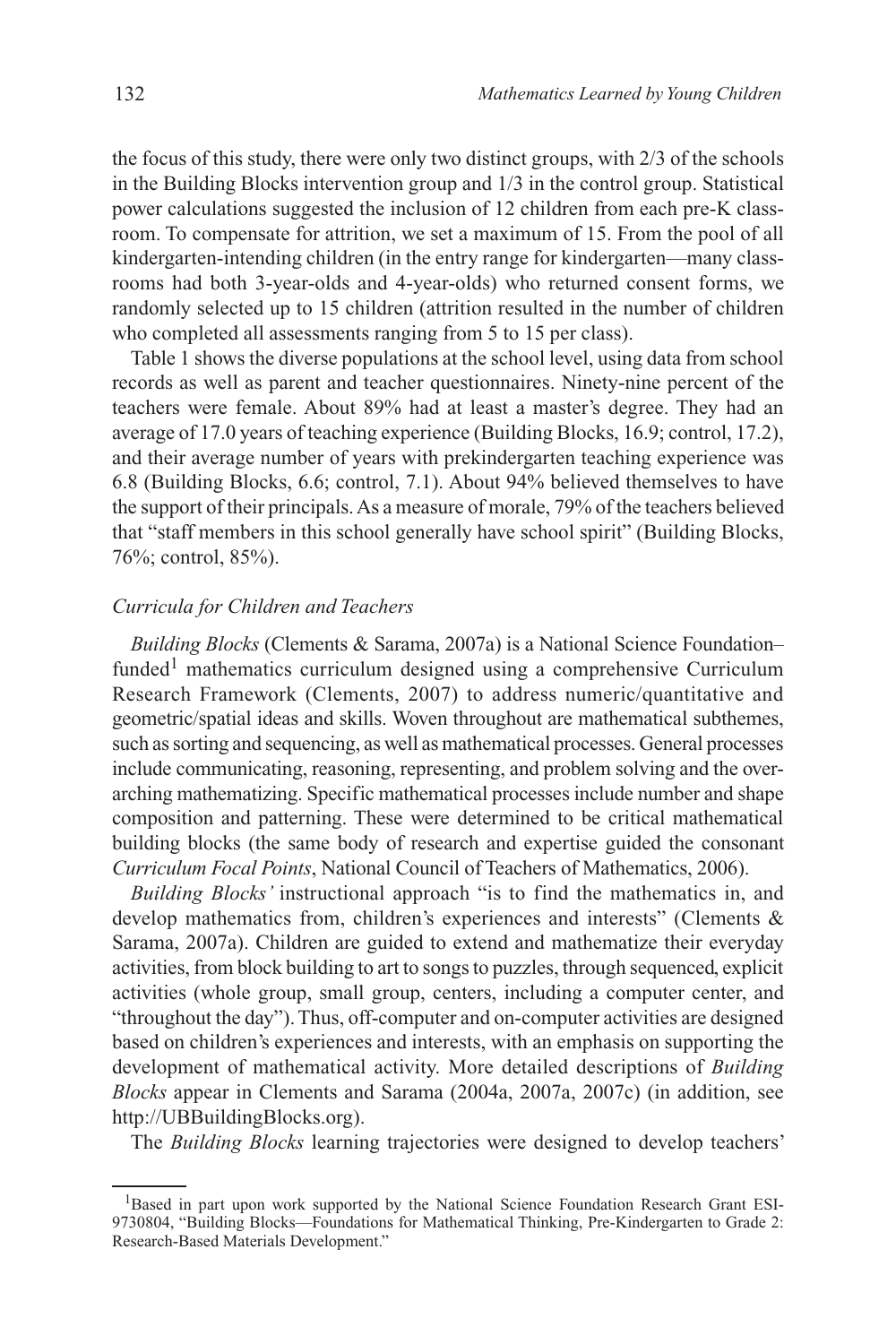content knowledge by explicating the mathematical concepts, principles, and processes involved in each level and the relationships across levels and topics. For example, the trajectories introduce the components of geometric shapes (e.g., correct definition of "side") as well as relationships between components (e.g., sides forming a right angle) and shape classes (e.g., a square as a subcategory of rectangle and justification for this based on properties). The learning trajectories were intended to develop teachers' knowledge of students' developmental progressions in learning that content (moving from intuitively recognizing shapes as unanalyzed visual wholes, to recognizing components of shapes, to hierarchically classifying shape categories). They were designed to develop teachers' knowledge of the instructional activities that would teach children the content and processes defining the level of thinking in those progressions and to inform teachers of the rationale for the instructional design of each (e.g., why certain length sticks are provided to children with the challenge to build specific shapes). The *Building Blocks* learning trajectories assist curriculum enactment with fidelity in that they connect the developmental progressions to the instructional tasks, providing multiple guidelines or sources of stability in teachers' instantiation of the instructional activities (cf. Ball & Cohen, 1996). Finally, *Building Blocks*' learning trajectories are designed to motivate and support the use of formative assessment.

*Professional development.* Although designed to support teachers' learning and implementation, the *Building Blocks* curriculum was not designed to be used in isolation from teacher training. Without training, teachers often fail to implement new approaches faithfully. For example, teachers may reduce the cognitive demand of instructional tasks after their initial introduction (Stein, Grover, & Hennigsen, 1996). As another example, teachers need training in understanding, administering, and especially using data from new assessment strategies, essential strategies in the effective use of learning trajectories (Foorman, Santi, & Berger, 2007).

In this project, teachers participated in 8 days of professional development during the school day in the 1st year (a "no stress, gentle introduction" to the curriculum with no data collection by researchers) and 5 days in the 2nd year focused on the learning trajectories for each mathematical topic. Training addressed each of the three components of the learning trajectories. To understand the goals, teachers learned core mathematics concepts and procedures for each topic. For example, they studied the system of verbal counting based on cycling through 10 digits and the concept of place value (based on content similar to that presented in National Research Council, 2009). To understand the developmental progressions of levels of thinking, teachers studied multiple video segments illustrating each level and discussed the mental "actions on objects" that constitute the defining cognitive components of each level. To understand the instructional tasks, teachers studied the tasks, and they viewed, analyzed, and discussed video of the enactments of these tasks in classrooms.

Each of these professional development contexts used the software application Building Blocks Learning Trajectories (BBLT), which presented and connected all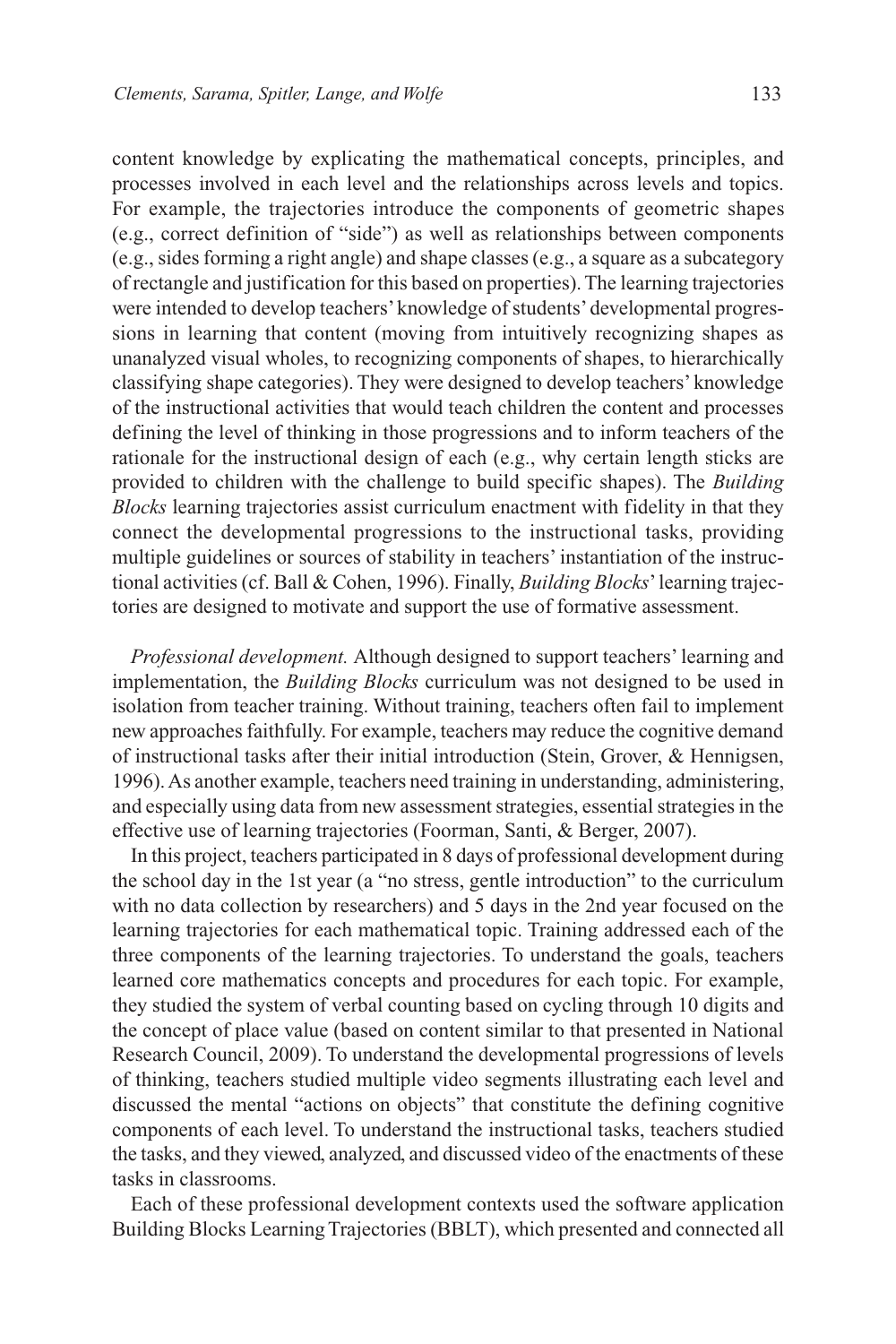components of the innovation. BBLT provided scalable access to the learning trajectories via descriptions, videos, and commentaries. The two sequential aspects of the learning trajectories, the developmental progressions of children's thinking and connected instructional tasks, are linked to each other (see Clements & Sarama, 2008a, p. 463, or see http://UBTRIAD.org). Discussions of BBLT classroom videos made explicit how such practice exemplified research-based principles.

The professional development sessions were sequenced following the *Building Blocks* curriculum. Throughout this study, teachers learned how to use the learning trajectories as a basis for formative assessment, a key to high-quality teaching (see National Mathematics Advisory Panel, 2008). Formative assessment has been shown to be particularly difficult for teachers to enact without substantial support (Foorman et al., 2007). In the professional development sessions, teachers discussed and practiced how to interpret children's thinking and select appropriate instructional tasks for the class (e.g., compacting the curriculum if most children can learn it at a faster pace) and for individuals (e.g., assigning children to small groups or modifying activities within groups to match instructional tasks to developmental levels of individual children).

In addition, project mentors observed and provided support to teachers and completed implementation fidelity evaluations. Mentors participated in the same professional development as the teachers. Before this, they participated in an additional day of professional development, conducted by project staff, on mentoring and administering the Fidelity instrument. Additional meetings for mentors occurred throughout the year. Mentors then worked with teachers throughout the remainder of the project, visiting teachers in their classrooms about twice per month.

*Curricula in control classrooms.* Information on curricula used in control classrooms was gathered via (a) administrator surveys with all principals conducted through telephone interviews (all but one was interviewed), (b) written teacher questionnaires (completed by all but three teachers), (c) telephone interviews with about one fourth of the teachers using a protocol designed to obtain information on curriculum practices, (d) informal visits with all teachers (except one), and (e) two formal observations of each teacher's mathematics activities (see the following sections on measures).

In both districts, there was a greater focus on mathematics during the study period than there had been in prior years, due to the introduction of new comprehensive programs that included mathematics, during Year 1 of the project. The first district implemented *Where Bright Futures Begin* (Bredekamp, Morrow, & Pikulski, 2006)*.* The curriculum features 10 thematic segments (e.g., *Animals Everywhere*), each consisting of 3 weeks of theme-related instruction. The mathematics component included nine topics: geometry and spatial sense, patterns, time concepts, measurement, classification and data collection, numbers and operations, problem solving, reasoning, and communication. Examples of number learning goals were "counts and builds sets of one to five objects" and "uses one-to-one correspondence to arrange and compare sets." Examples of measurement goals included "compares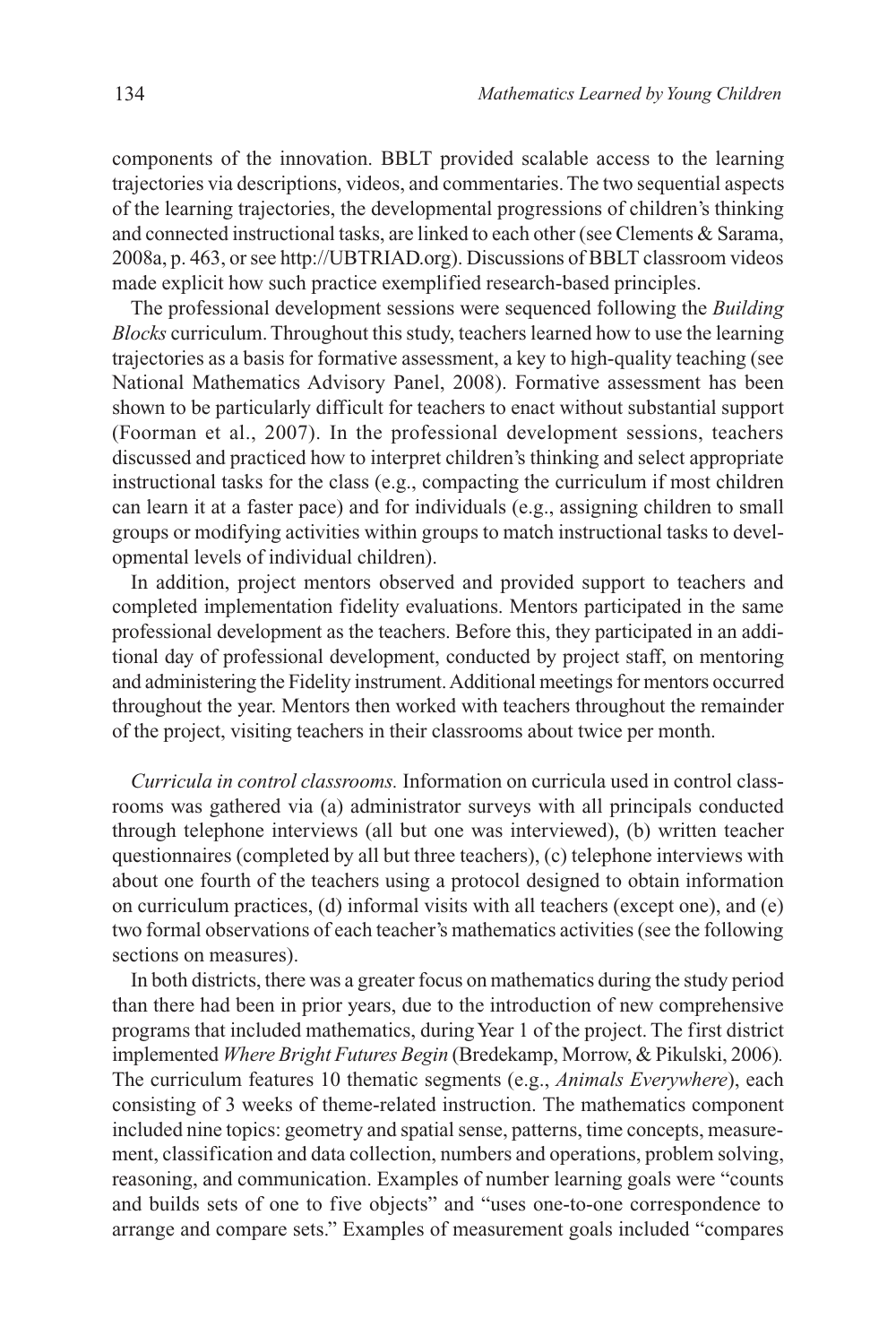size, length, capacity, weight in natural situations" and "measures length of objects." Mathematics materials included 34 mathematics concept cards, as well as everyday mathematical classroom objects, such as counters and cubes. Mathematics activities were taught primarily during small group time, although sometimes during whole group instruction. Length Treasure Hunt provides an example. Children take classroom objects from a bag, compare lengths while working with partners, and then identify which objects are about the same length and which are not, using the terms *shorter than* and *longer than*. Suggestions for differentiated instruction ("Challenge" or "Extra Support") were offered, as were highlighted connections between mathematics and literacy, with an emphasis on mathematics vocabulary. The teacher manual also offered teacher support for instructing English Language Learners and for formative assessment of children (see Houghton Mifflin Harcourt, n.d.). Professional development for *Where Bright Futures Begin* was provided for teachers three times during the project's second year, each time with an emphasis on literacy. Interviews and classroom observations of local-site control teachers revealed instruction on mathematics topics taught in the *Building Blocks* curriculum, including counting, recognizing number, comparing number, shape, comparing shape, representing shapes, measurement, patterning and sorting, classifying, and graphing. Teachers reported minimal teaching on composition of number, composition of shape, adding and subtracting, transformations, and probability.

The second district had begun, on a staggered basis, the implementation of a new comprehensive curriculum, *Opening the World of Learning* (*OWL*) (Schickedanz & Dickinson, 2005), which was designed for full-day implementation, with components added to language and literacy, including mathematics, science, social studies, art, and physical, social, and emotional development. Some distal-site control teachers used this curriculum. *OWL* mathematics activities were presented as small group activities, such as Watch Me Count (children watch and then duplicate a teachers' counting of a small number of objects, then of sets with larger numbers of objects). Components included suggested vocabulary, with procedures provided for extra support as well as extension activities. Topics included number concepts, number words, one-to-one correspondence, cardinality, basic computation, geometry, and measurement; domains consisted of number sense, numeration, spatial sense, measurement, geometry, and patterns (Schickedanz & Dickinson, 2005). Approximately six professional development sessions on *OWL* were provided between fall 2005 and spring 2007. Five of the 10 control teachers (not using *OWL*) reported adapting mathematics activities from the kindergarten curriculum *Investigations in Number, Data, and Space*  (Economopoulos, Murray, Eston,  $& Kliman, 2008$ ); one mentioned combining the kindergarten*-*level *Investigations* with some mathematics from *OWL;* three mentioned combining *Investigations* with *DLM Early Childhood Express*  (Schiller, Clements, Sarama, & Lara-Alecio, 2003), whose mathematics component was an earlier version of the *Building Blocks* curriculum. (Project leaders were aware of this contamination threat, but not the extent of *DLM* infusion,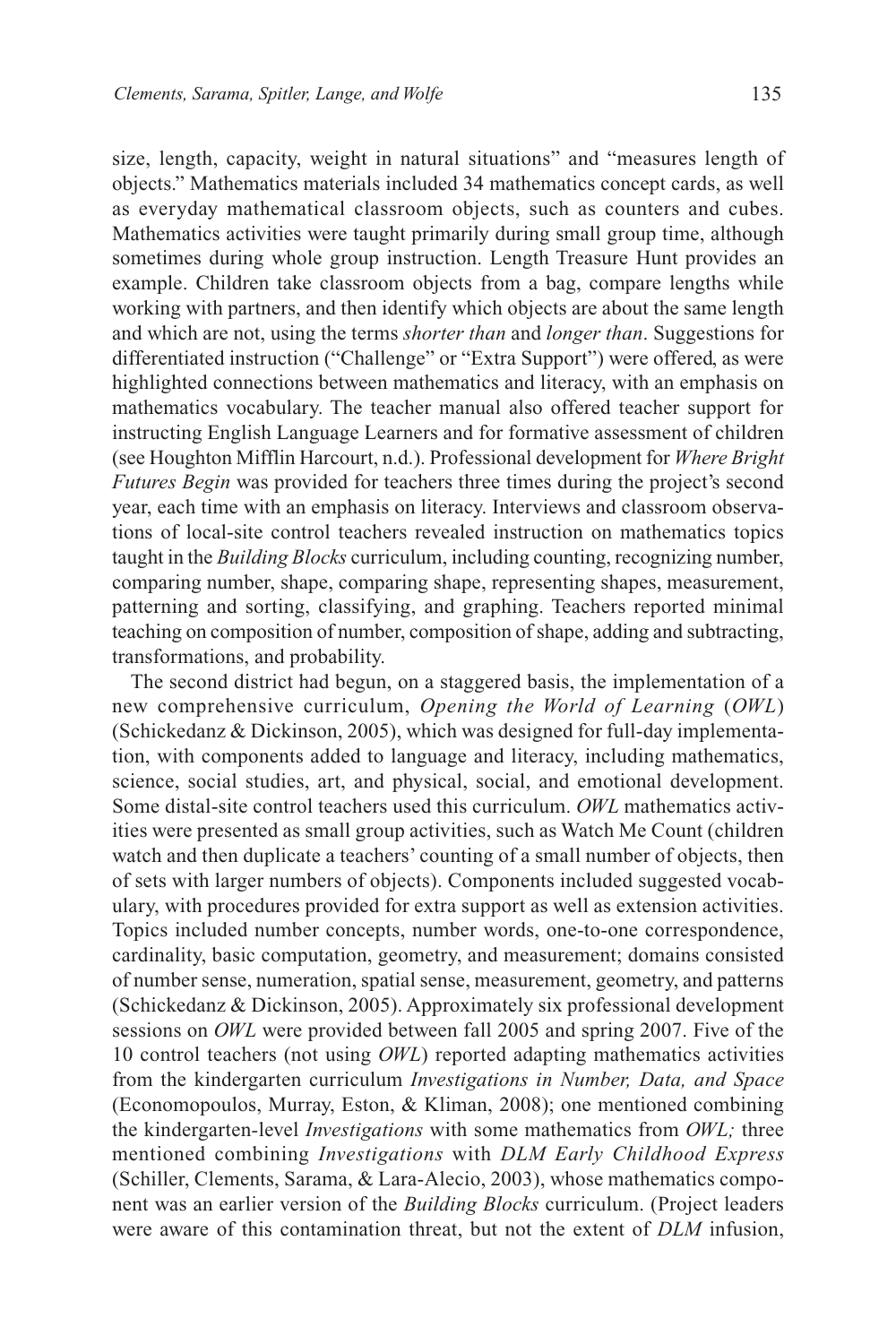which is addressed in a subsequent section.) Control teachers reported teaching counting, number recognition, comparing and composing number, and addition and subtraction. They also taught shape identification, shape comparison, shape composition, measurement, patterning, and sorting. They reported teaching the following topics with less emphasis: transformations, probability, and reasoning/ problem solving.

# *Measures*

*Children's mathematical knowledge*. The Research-based Elementary Math Assessment (REMA) (see also Clements, Sarama, & Liu, 2008; Sarama & Clements, 2011) measures core mathematical abilities of preschool children using an individual interview format, with standardized protocol and scoring procedures. Abilities are assessed according to theoretically based and empirically based developmental progressions that underlie the Building Blocks project's learning trajectories. Developmental progressions in number include verbal counting, object counting, subitizing, number comparison, number sequencing, connection of numerals to quantities, number composition and decomposition, adding and subtracting, and place value. These domains help distinguish between children who have not constructed true number concepts and those who have. Geometry progressions include shape recognition, shape composition and decomposition, congruence, construction of shapes, and spatial imagery, as well as geometric measurement and patterning. The REMA defines mathematical competence as a latent trait in item response theory (IRT), yielding a score that locates children on a common ability scale with a consistent, justifiable metric (Wright & Stone, 1979). All items are ordered by Rasch item difficulty; children stop the assessment after four consecutive errors. Explicit protocols and procedures exist for administration, videotaping, coding, and scoring and for staff training on all aspects. Each item is coded by two trained coders for accuracy and, when relevant, for solution strategy. Any discrepancies were resolved via consultation with the senior researchers. Continuous coder calibration militated against drift. Previous analysis of the assessment data showed that its reliability ranged from 0.75 to 0.94 on the subtests and 0.93 to 0.94 on the total test scores (see Clements et al., 2008, for full details on content and concurrent validity); on the present population, the reliability was 0.92. For the present study, inferential statistics were performed on Rasch scores computed for the total instrument. The sum of raw scores was computed for items within each mathematical topic for descriptive purposes.

*Teachers' classroom practices* (*e.g., implementation fidelity*)*, knowledge, and beliefs*. Three instruments provided data on teachers' knowledge, beliefs, and practice, an essential measure given the need to consider instruction as the proximal cause of student learning (Raudenbush, 2008). The teacher questionnaire measured teacher's self-reported knowledge, beliefs, and practices pertaining to early childhood mathematics, including sections on demographics, education and experience,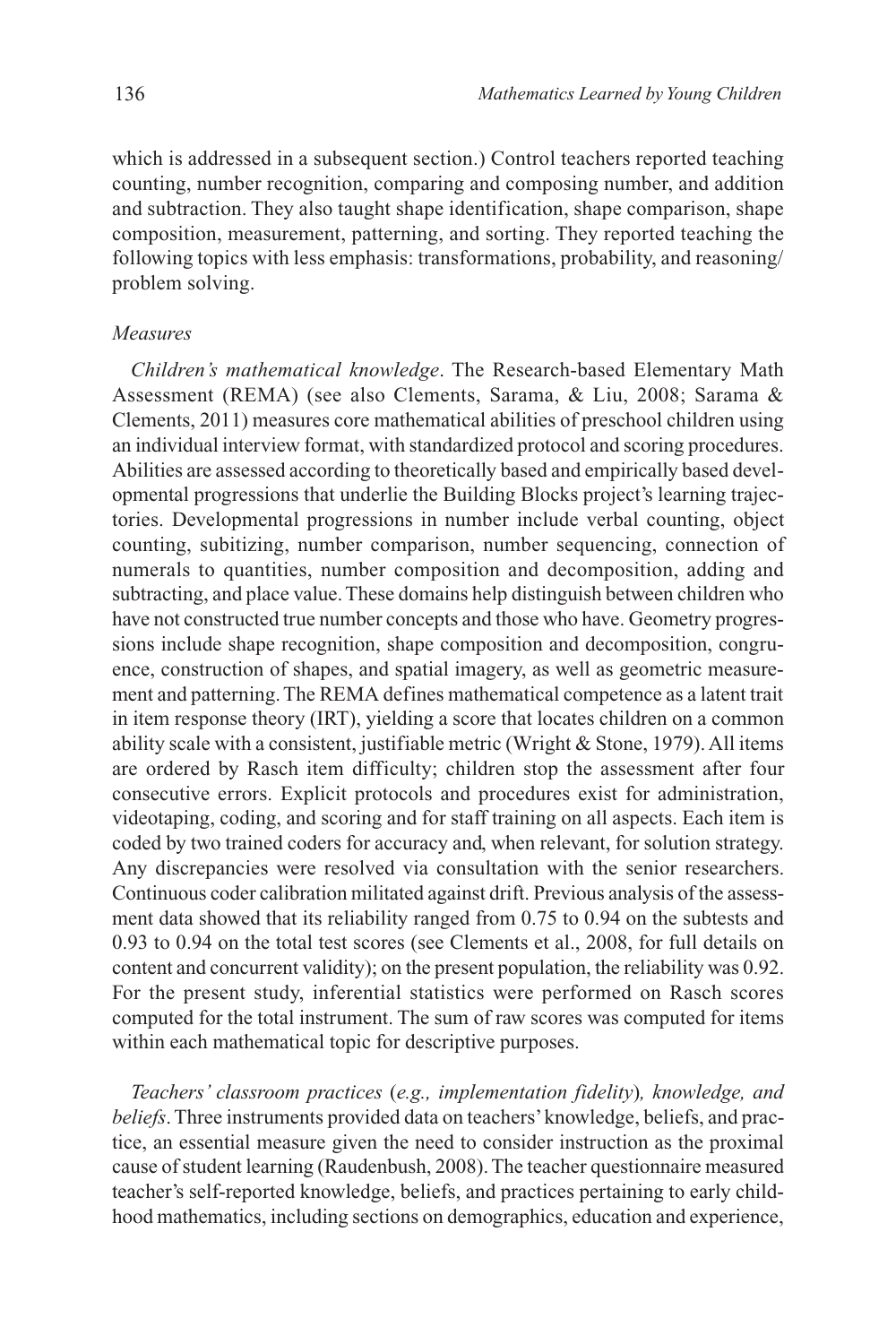mathematics goals, children's learning, and teaching practices.

Two related observational instruments described and measured teachers' classroom practices. Our observational instruments were designed to assess the "deep change" that "goes beyond surface structures or procedures (such as changes in materials, classroom organization, or the addition of specific activities) to alter teachers' beliefs, norms of social interaction, and pedagogical principles as enacted in the curriculum" (Coburn, 2003, p. 4). The instruments, Fidelity of Implementation (Fidelity) and Classroom Observation of Early Mathematics Environment and Teaching (COEMET) were created based on a body of research about the characteristics and teaching strategies of effective teachers of early childhood mathematics (e.g., Clarke & Clarke, 2004; Clements & Sarama, 2007b; Fraivillig, Murphy, & Fuson, 1999; Galván Carlan, 2000; Horizon Research, Inc., 2001; Teaching Strategies, Inc., 2001). Each item is connected to one or more of these studies; thus, there is intended overlap between the instruments, with each specialized for its purpose. An example of a Likert item shared by both instruments in the section titled Mathematical Focus, with response possibilities from *strongly disagree* to *strongly agree*, is: "The teacher began by engaging and focusing children's mathematical thinking (i.e., directed children's attention to, or invited them to consider, a mathematical question, problem, or idea)." Also shared by both instruments in the section Organization, Teaching Approaches, and Interactions are items with the subheadings Expectations, Eliciting Children's Solution Methods, Supporting Children's Conceptual Understanding, and so forth. Thus, although the Fidelity instrument includes additional items measuring compliance, both it and COEMET were designed to document more deeply how mathematics is taught and what happens in each classroom. Evidence of their validity can be found in earlier studies (Clements & Sarama, 2008a; Sarama, Clements, Starkey, Klein, & Wakeley, 2008); for example, the COEMET correlated significantly with child gain scores ( $r = .50$ ) (Clements & Sarama, 2008a).

The Fidelity instrument contains 52 items and responses to most are on 5-point Likert scales. An example of an item unique to the Fidelity measure in the Organization, Teaching Approaches, and Interactions section is, "The teacher conducted the activity as written in the curriculum or made positive adaptations to it (not changes that violated the spirit of the core mathematical activity)." Thus, the Fidelity instrument includes sections for each component of the implemented curriculum, such as a specific small-group activity. Only activities prescribed in the implemented curriculum are evaluated, and ratings are made in reference to the printed curriculum. To observe an activity from each component of each curriculum, visits were approximately 1 hour in duration. Interrater reliability, computed via simultaneous classroom visits by pairs of observers (10% of all observations, with pair memberships rotated) averaged 91% in previous research (Clements & Sarama, 2008a) and 95% in the present study. High reliability was reported in previous research ( $\alpha$  = .90; Clements & Sarama, 2008a).

The COEMET measures the quality of the mathematics environment and activities with a half-day observation and can be used with different curricula. Thus,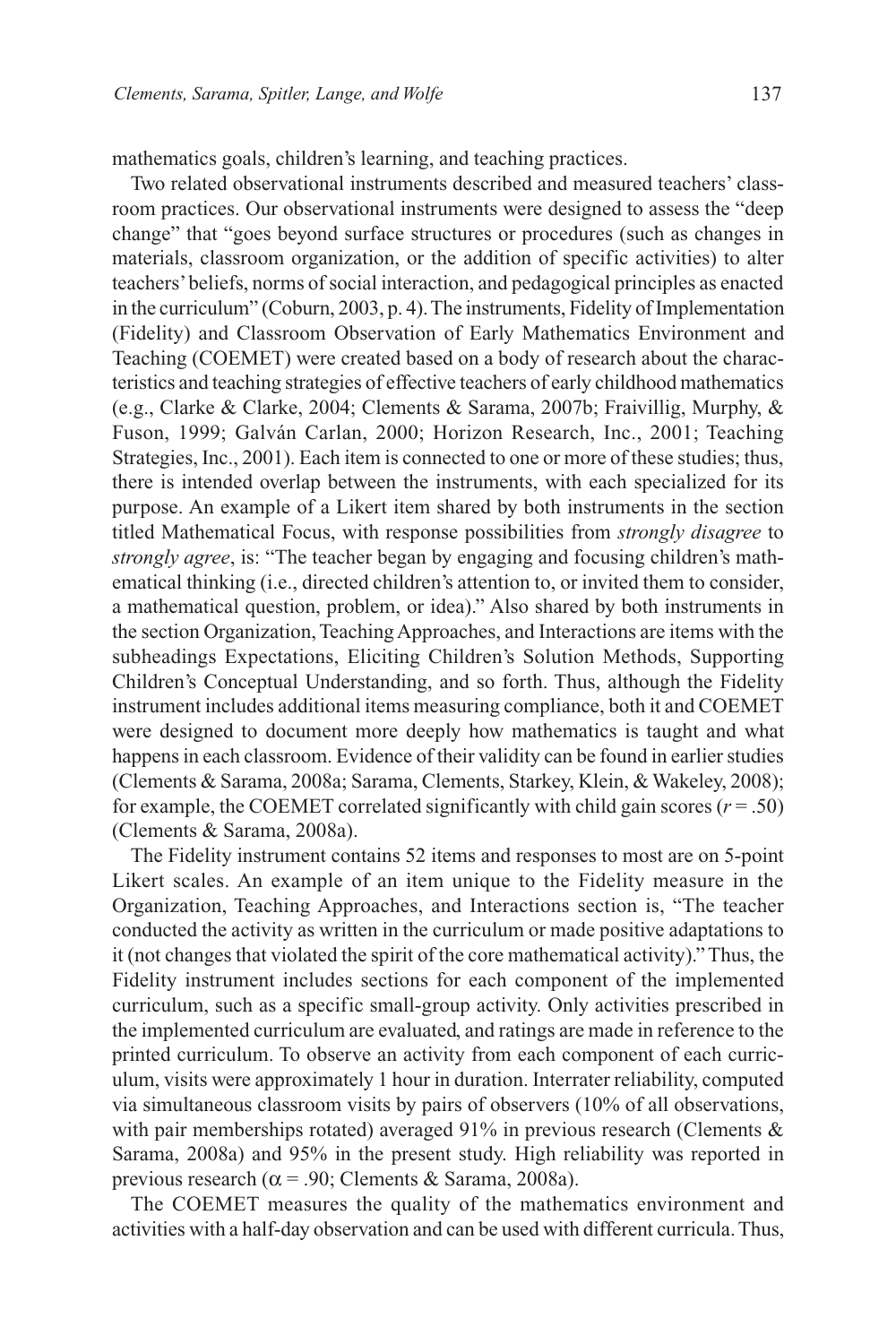it allows for experimental–control group contrasts. There are 28 items, all but 4 of which have similar 5-point Likert scales. An example of one of the three items in a section unique to this measure, Classroom Culture (subsection: Personal Attributes of the Teacher), is "The teacher appeared to be knowledgeable and confident about mathematics (i.e., demonstrated accurate knowledge of mathematical ideas and procedures, demonstrated knowledge of connections between, or sequences of, mathematical ideas)." Assessors spend no less than 1 half-day in the classroom, for example, from before the children arrived until the end of the halfday or until lunch (about half were conducted after lunch to the end of the school day, if that was the period during which mathematics was taught). All mathematics activities are observed and evaluated, without reference to any printed curriculum (i.e., assessors are not told what curriculum is present, are not familiar with the mathematics curricula involved, and thus are intended to be naïve as to treatment group). As shown in Table 2, the COEMET has three main sections: Classroom Culture, Specific Math Activity(ies) (SMAs), and Other Classroom Elements (e.g., number of computers on which children are working). We also compute a total score, consisting of the sum of the Likert items from the Classroom Culture and SMAs sections. Reliability in the present study was computed for the total instrument ( $\alpha$  = .95) as well as for Classroom Culture ( $\alpha$  = .74) and SMAs ( $\alpha$  = .90). Assessors complete the Classroom Culture and some classroom elements sections once to reflect their entire observation. They complete an SMA form for each observed mathematics activity, defined as one conducted intentionally by the teacher involving several interactions with one or more children, or conducted intentionally to develop mathematics knowledge (this would not include, for instance, a single, informal statement about number or shape).

Interrater reliability for the COEMET, computed via simultaneous classroom visits by pairs of observers (10% of all observations, with pair memberships rotated) averaged 0.88 in previous research (Clements & Sarama, 2008a) and 0.80 in the present study; 99% of the disagreements were the same polarity (i.e., if one was agree, the other was strongly agree) in both. Cronbach's alpha (interitem correlations) for the two instruments ranged from 0.95 to 0.97 in previous research (Clements & Sarama, 2008a; Sarama, Clements, Starkey, Klein, & Wakeley, 2008) and 0.95 in the present study.

# *Procedures*

The 1st year was a pilot/training year, because our previous experience (Clements & Sarama, 2008a; Sarama et al., 2008) and others' research suggested that teachers often need at least 1 year of experience before completely and effectively implementing a curriculum (Berends, Kirby, Naftel, & McKelvey, 2001; Cobb, McClain, de Silva, & Dean, 2003; Weiss, 2002). Assessors who would conduct child assessments were recruited and trained for 4 days during Year 1, including reading the REMA, practicing administration, and sending videos of the latter sessions to the University at Buffalo for evaluation and feedback (only those trainees meeting the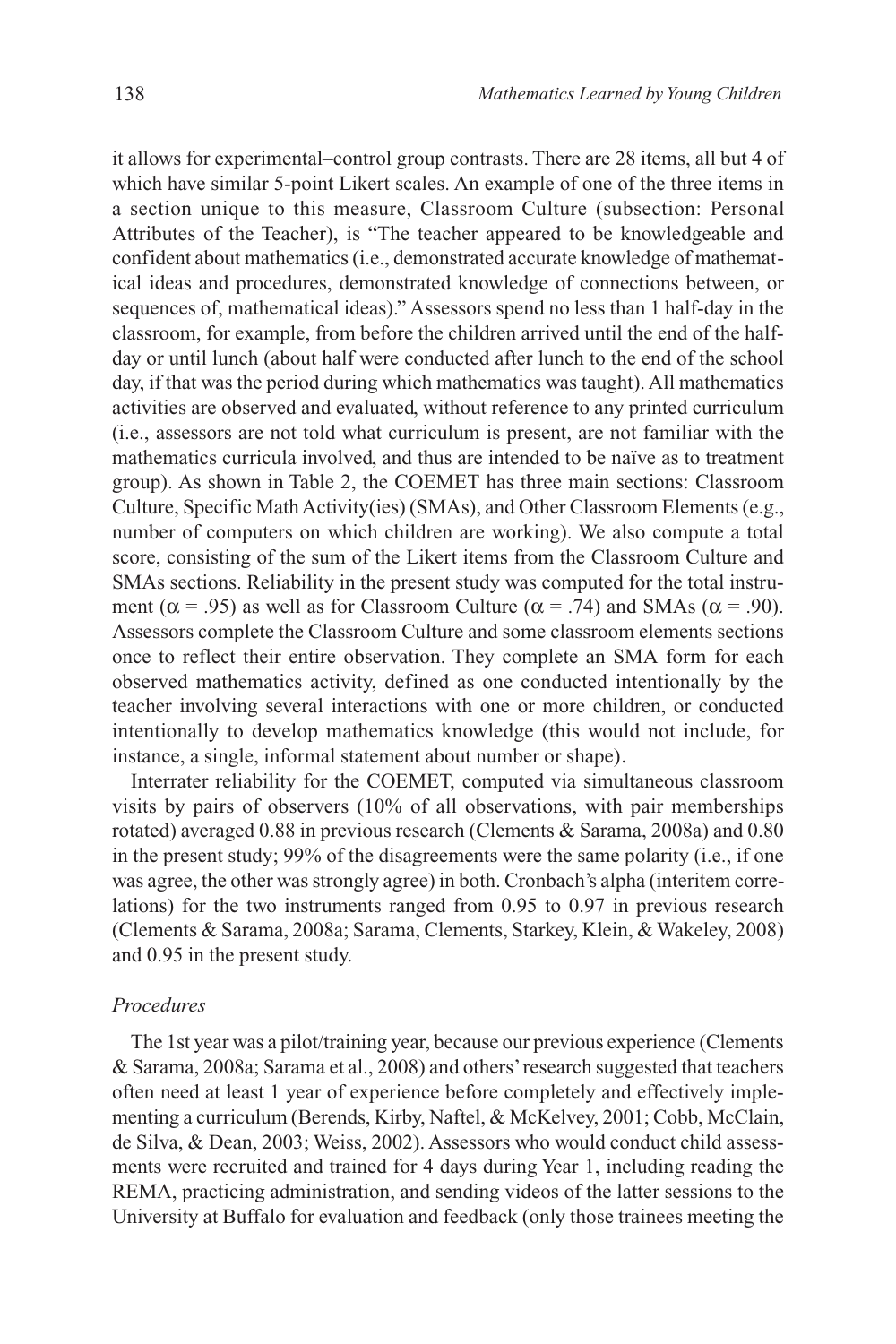# Table 2

*Means and Standard Deviations of Classroom Observation Measures by Treatment Group* 

|                                             | Min   | Max   | Experimental     |                 |                  | Control  | Total            |          |
|---------------------------------------------|-------|-------|------------------|-----------------|------------------|----------|------------------|----------|
|                                             |       |       | $\boldsymbol{n}$ | M(SD)           | $\boldsymbol{n}$ | M(SD)    | $\boldsymbol{N}$ | M(SD)    |
| Fidelity of<br>Implementation               |       |       |                  |                 |                  |          |                  |          |
| Total score                                 | $-22$ | 64.50 | 67               | 37.4<br>(15.16) |                  |          |                  |          |
| <b>COEMET</b>                               |       |       |                  |                 |                  |          |                  |          |
| Classroom Culture<br>subscore               | 18.5  | 41.5  | 72               | 36(3.9)         | 34               | 31(4.7)  | 106              | 34 (4.7) |
| SMA subscore                                | 46.0  | 87.9  | 72               | 72(4.7)         | 34               | 68(6.8)  | 106              | 71(5.8)  |
| Other Classroom<br>Elements                 |       |       |                  |                 |                  |          |                  |          |
| Total number of SMAs<br>(M)                 | 1.5   | 14    | 72               | 7(2.3)          | 34               | 5(1.7)   | 106              | 6(2.3)   |
| Time on task                                | 8.2   | 92.5  | 72               | 33(15.5)        | 34               | 27(12.3) | 106              | 31       |
| (min/day)                                   |       |       |                  |                 |                  |          |                  | (14.7)   |
| Number of computers<br>working for children | 0.0   | 6.0   | 72               | 3(1.2)          | 34               | 1(1.3)   | 106              | 2(1.3)   |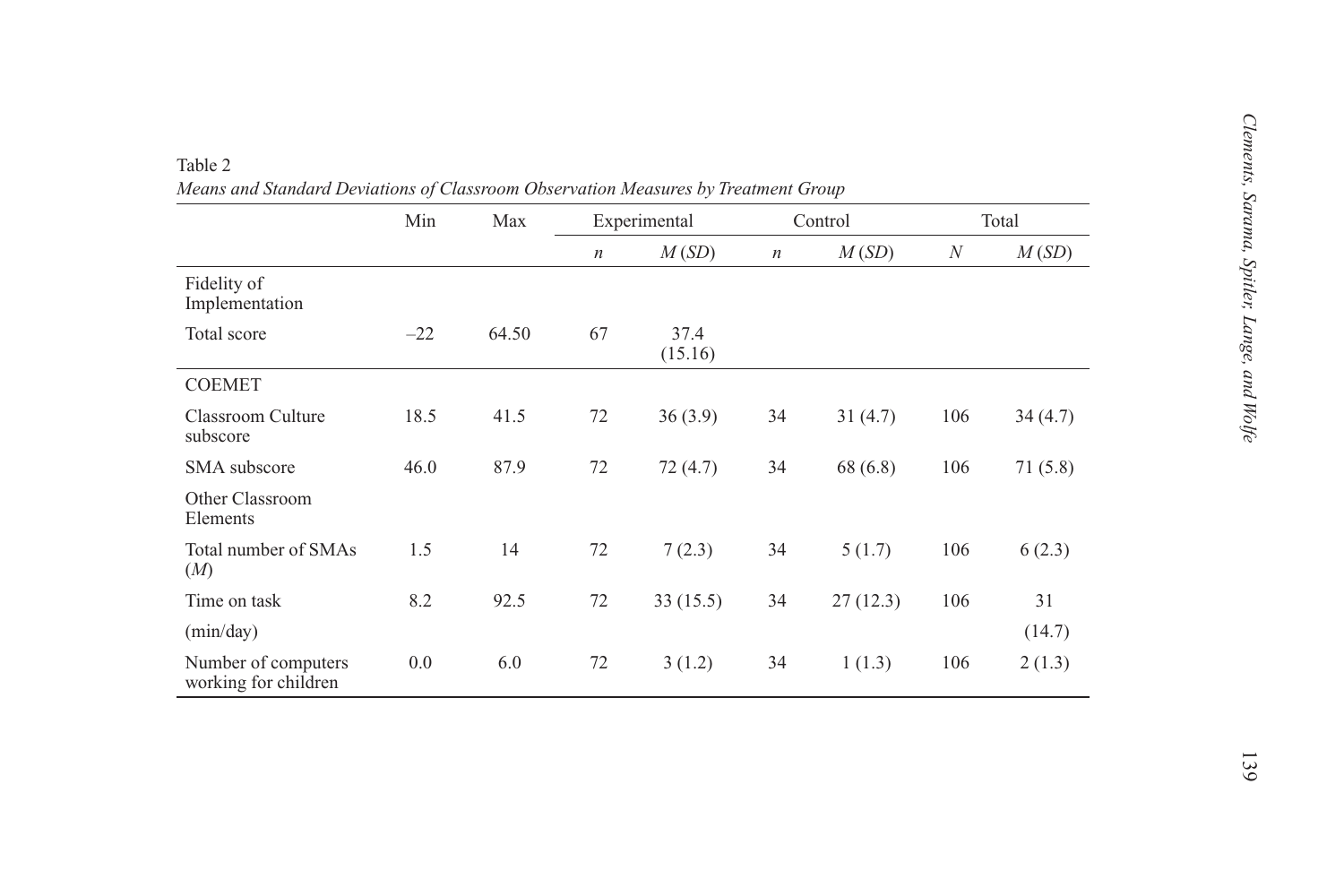criteria of two consecutive errorless administrations were certified). REMA assessors were also naïve to children's (i.e., the school's) assignment to treatment.

All mentors and teachers from Building Blocks schools participated in professional development after teachers completed the teacher questionnaire, which were the only data collected in Year 1. All mentors and teachers from Building Blocks schools participated in the course. Teachers were encouraged to engage their children in all curriculum components immediately after the first professional development session. In the context of the course, teachers continued to learn about learning trajectories, using the BBLT (Figure 1) and to engage in discussions of these and correlated text from the *Building Blocks* curriculum.

In Year 2, complete data collection was implemented. We administered the REMA as a pretest and posttest to all eligible pre-K children. Mentors collected fidelity data in all Building Blocks classrooms twice to assess the degree to which teachers implemented the letter and spirit of the *Building Blocks* curriculum. COEMET observers were trained in late summer. Procedures were similar to those for the Fidelity instrument, but observers were naïve to the school's assignment to treatment. COEMET data were collected once in late fall and once in early spring in all classrooms.

Teachers were asked to engage their children in all curriculum components after pretesting was completed for their classes. Throughout that year's professional development sessions, teachers continued to study the learning trajectories, including discussions of how they conducted various curricular activities the previous year. As part of this work, teachers brought case studies of particular situations that occurred in their classrooms to the group to facilitate these discussions; thus, this work included elements of lesson study (for a brief overview of lesson study see Lewis, Perry, & Murata, 2006).

#### *Data Analysis Plan*

Questions were answered with hierarchical linear modeling (*HLM*; Raudenbush, Bryk, Cheong, & Congdon, 2000). We computed a two-level *HLM*, with Level 1 being child and Level 2 being school, to compare pretest-adjusted posttest mathematics achievement between the Building Blocks and control groups.

## RESULTS

The results are organized into six categories: (a) compatibility of the treatment groups after random assignment of schools; classroom observations, including (b) observations of the fidelity of implementation of the *Building Blocks* curriculum and (c) observations—using the COEMET—of the quality and quantity of mathematics instruction in all classrooms (this section includes a discussion of the issue of spillover of the intervention into control classrooms); (d) effect of the intervention on the total mathematics achievement score, including a discussion of moderators of that effect; (e) mediational effects of components of the mathematics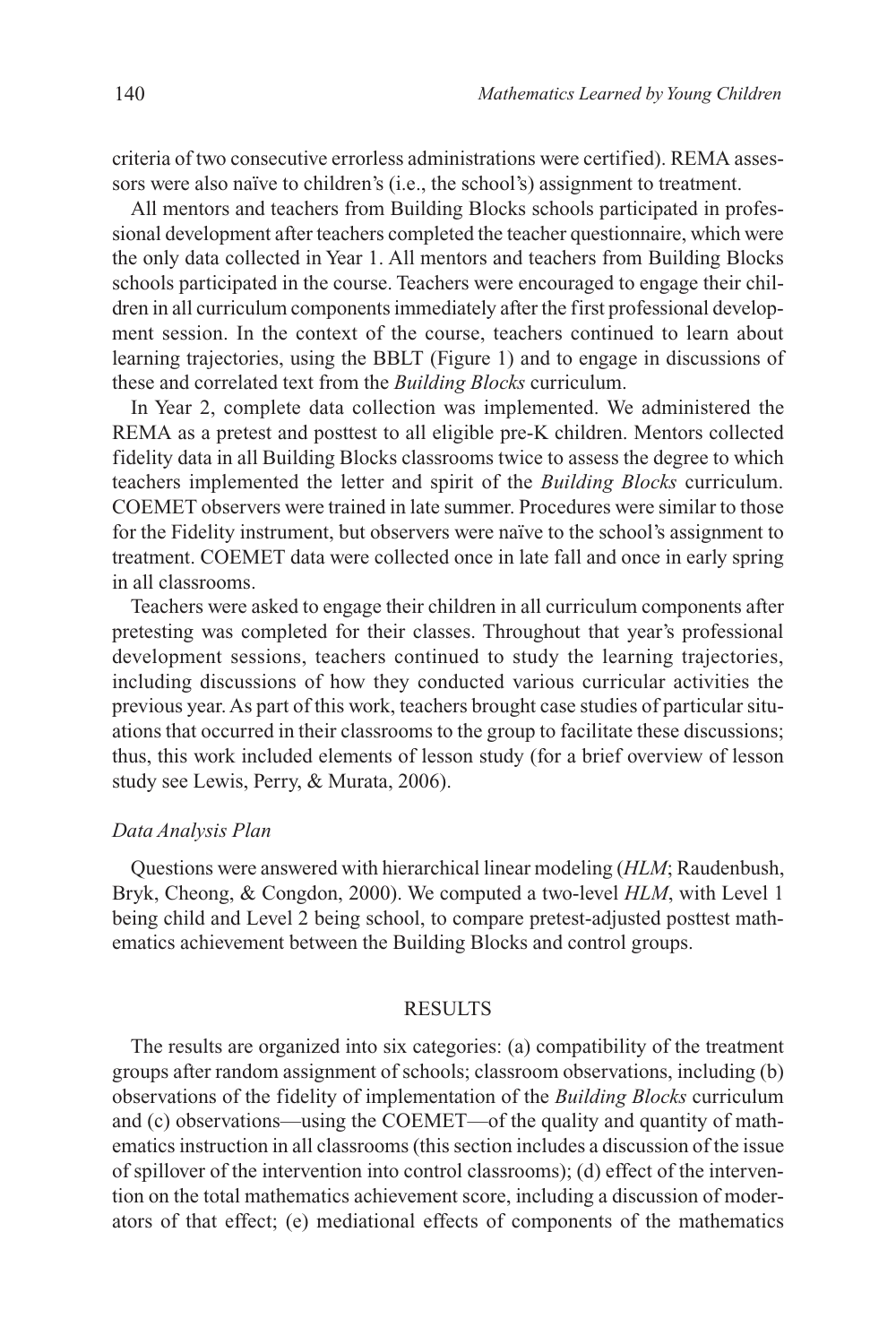environment (COEMET) on the total achievement score; and (f) effects of the intervention on individual topics and items.

#### *Compatibility of Groups*

The randomized block assignment procedure was reasonably effective in producing equivalent groups (see Table 1). The proportion of SES is close to identical for the two treatment groups. Also important, achievement scores are within about a point of each other on pretest REMA. At the time of the posttest, there was only 5% ( $n = 70$ ) attrition of children included in the study (18 from control and 52 from Building Blocks). Most of these participants moved out of state. Analyses revealed no significant difference in mean pretest achievement between children who left and children who remained  $(F(2) = 2.09, p = .148; g < .01)$ . The final sample consisted of 1,305 (927 in Building Blocks, 378 in control) children with complete data on both pretest and posttest.

# *Classroom Observations: Fidelity*

Teachers implemented the *Building Blocks* curriculum with adequate fidelity (see Table 2). That is, on the 5-point Likert scale items, with  $-2$  as strongly disagree and  $+2$  as strongly agree, the mode was 1 in both fall and spring, and the mean was 0.77 in fall and 0.86 in spring. Less than 15% of teachers had an average below 0.50 (about 6% were negative). This result is similar to that observed in previous research with the same instrument and curriculum. For example, the mean in one study was 3.0, equal to Agree in a smaller-scale study using a Likert scale with responses ranging from 1 to 4 (Clements & Sarama, 2008a). (Considering the slight difference between the two results, note that any inclusion of the "neutral" option [0] probably results in means closer to 0.)

#### *Classroom Observations: Quality and Quantity of Mathematics in All Classrooms*

*The COEMET.* Table 2 summarizes data from the COEMET's three main sections, Classroom Culture, Specific Math Activity(ies) (SMA), and Other Classroom Elements. We used the average of the two time points as our primary scores for analyses because (a) data from the beginning of pre-K year did not constitute a pretreatment measure given that training occurred also in the previous year, so averaging was warranted, and (b) the most complete data were available for these two sets; therefore, we decided that the averaging of these two observations presented the most complete and accurate picture of classroom practice.

ANOVAs revealed Building Blocks classes had higher scores than the control classes on the Classroom Culture subscale ( $g = 1.23$ ,  $p < .001$ ), SMA subscale ( $g$  $= 0.78$ ,  $p = .005$ ), total number of mathematics activities observed in SMAs ( $q =$ 1.02,  $p < .001$ ), and the number of computers turned on and working for students to use  $(q = 0.90, p \le 001)$ .

The substantial difference in the number of mathematics activities observed in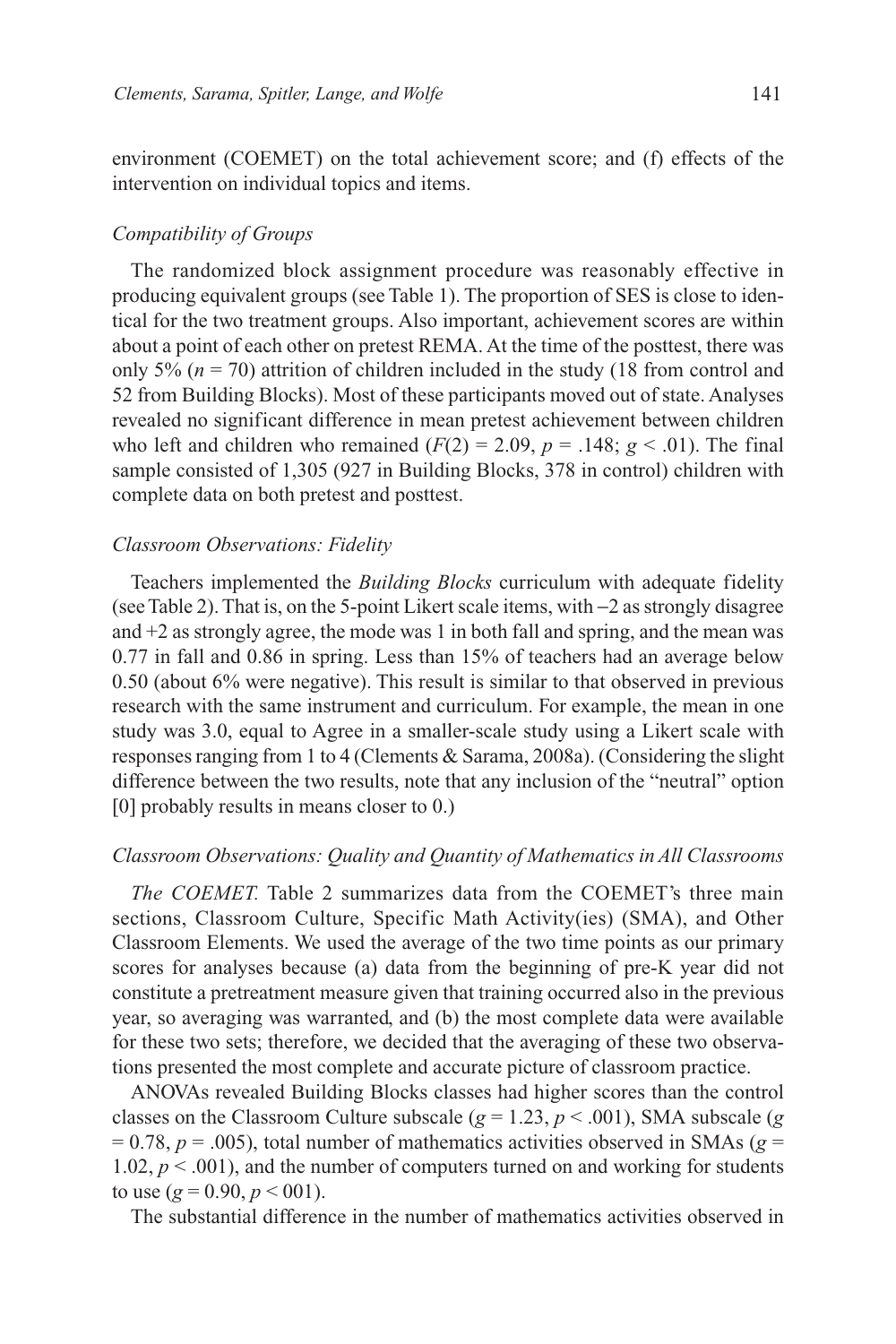SMAs raised the issue of whether this variable was a proxy for total time allocated to mathematics activities. To differentiate and compare these variables, we calculated a new variable that was operationalized as the total number of minutes children experienced mathematics during the visit. The mean time on task was 27.15  $(SD = 12.34)$  minutes for control, and 32.51  $(SD = 15.45)$  minutes for Building Blocks, which was not significantly different  $(t = 1.70, p = .10)$ .

*Spillover into control classrooms*. Even with a limited number of observations, data revealed that a small number of control teachers became familiar with specific *Building Blocks* activities before or during data collection. Teachers in the first district who had been part of previous *Building Blocks* curriculum research projects were excited about the curriculum and held summer training sessions for other pre-K teachers who were interested, including control teachers. These control teachers implemented at least some of the *Building Blocks* activities, and used some of the *Building Blocks* materials and activities (e.g., those involving the counting wand were observed).

Similarly, most of the control teachers in the second district had been exposed to the experimental curriculum. After in-service sessions conducted by the developers a few years before this project, this district had embraced the *DLM* curriculum, in that teacher in-service sessions followed these early presentations as teachers shared these activities with each other. As a result, 6 of the 10 control teachers had access to *DLM* activities*.* One teacher learned about some of the *DLM* activities through her school's mathematics coach. One control teacher had a copy of the *DLM* curriculum open on her desk during a classroom visit by an assessor. Another teacher in the same school mentioned that because her school had been randomly selected as a control school, school administrators had purchased *Building Blocks*  materials for her classroom. Two other teachers, in a different school, were using copies of the *DLM* activities*,* according to their principal. At least three teachers combined *Investigations* activities with *DLM* activities. Such evidence of spillover indicates that our empirical analyses of the effectiveness of the intervention, the achieved relative strength (Hulleman & Cordray, 2009), will be attenuated and thus will constitute an underestimate of the actual intervention effect.

# *Children's Mathematics Knowledge: Total Score*

Based on the significant differences in classroom-level variables, we compared intraclass correlations (*ICC*s) for two- vs. three-level *HLM* models. The *ICC*s for a three-level unconditional model were Level-2  $p = .0319$  and Level-3  $p = .19$ . To increase the precision of these estimates, the pre-K pretest was included as a covariate at the child, classroom, and school levels (Hedges & Hedberg, 2007). The *ICCs* for this three-level *HLM* with covariates were Level-2  $p = .054$ ; Level-3  $p =$ .225. Low *ICC*s for the classroom level suggest relatively small between-classroom variations unique beyond the variance at the school level. Because this study randomly assigned schools rather than teachers, much of the between-class varia-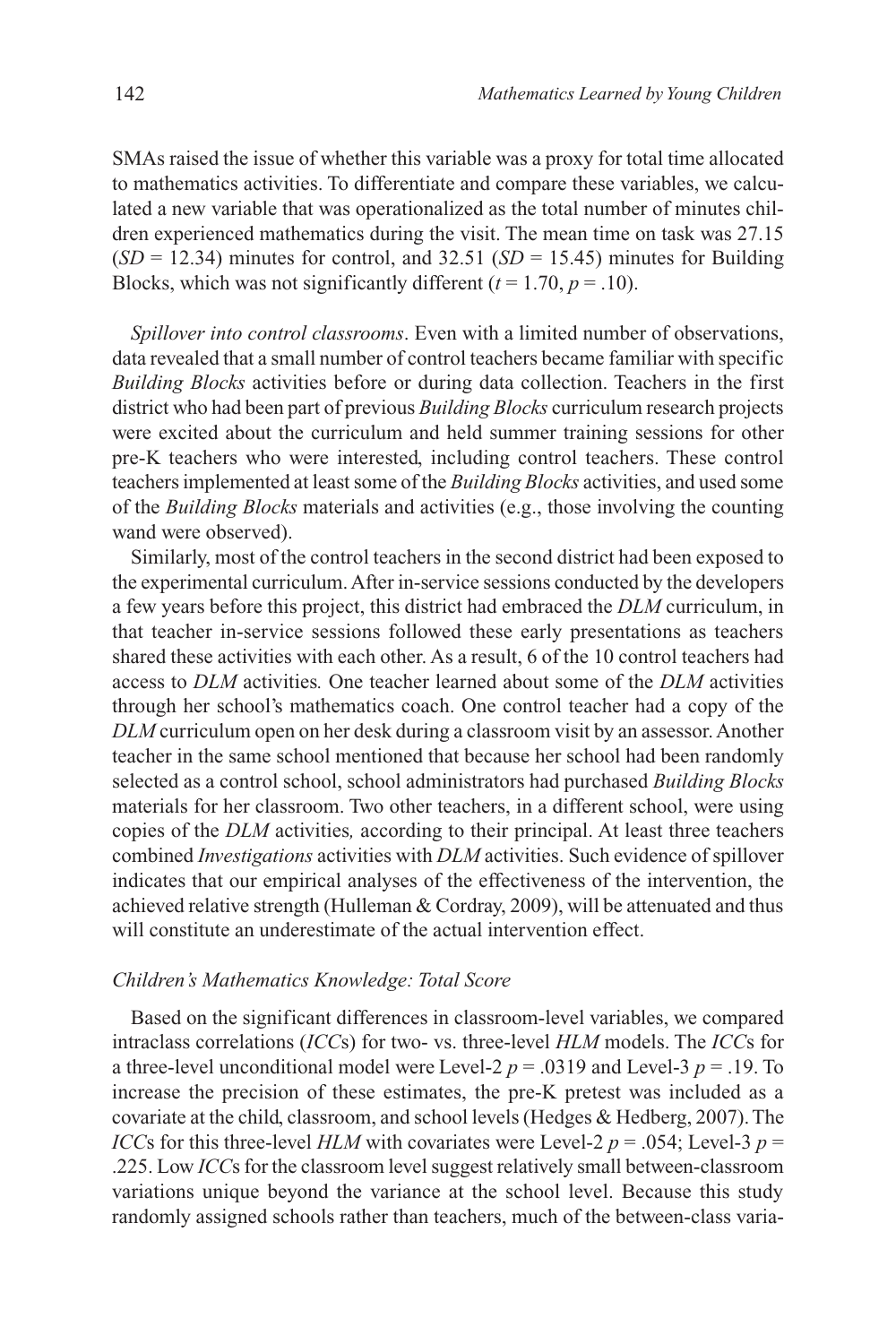tions is subsumed within the school level. Further, across research groups, 26 schools had only 1 to 2 teacher participants. For these reasons, the impact of treatment group on child achievement was investigated through a two-level *HLM* model in which classroom data were aggregated to the school level. The *ICC*s for the two-level *HLM* were intercepts only: Level-2  $p = .208$ , Level-1  $\sigma^2 = 0.439$ ; with pretest covariates at the child and school level: Level-2  $p = .253$ ; Level-1  $\sigma^2 = 0.286$ .

*Analysis of total test.* Table 3 presents the means and standard deviations for the REMA's Rasch T-score for all children for whom full data were collected for both pretest and posttest. A two-level *HLM*, with child at level 1, school at level 2, and treatment group entered at Level 2, showed no significant difference in pretest REMA scores between the control and Building Blocks groups ( $\beta$  = -.011, *SE* = .11, *df* = 40, *p* < .29). A second two-level *HLM* model was constructed including all relevant moderators and pretest aggregates. The full-model equation for the participant level follows.

$$
Y_{ij} = \beta_{0ij} + \beta_{1ij} \ (REMAPRE) + \beta_{2ij} \ (Male) + \beta_{3ij} \ (Male * Treatment) + \beta_{4ij} \ (AA)
$$
  
+  $\beta_{5ij} \ (AA * Treatment) + \beta_{6ij} \ (WHI) + \beta_{7ij} \ (WHI * Treatment) + \beta_{8ij} \ (HIS)$   
+  $\beta_{9ij} \ (HIS * Treatment) + \beta_{10ij} \ (IEP) + \beta_{11ij} \ (IEP * Treatment) + e_{ij}$ ,

where  $Y_{ij}$  is the REMA posttest of child *i* in school *j*,  $\beta_{0ij}$  is the initial status of child *i* in school *j*;  $\beta_{1ij}$  is the slope of the REMA pretest (*REMAPRE*) for child *i* in school *j*;  $\beta_{2ij}$  is the main effect for the dummy code male or not (*male*);  $\beta_{3ii}$  is the interaction of Male and treatment group;  $\beta_{4ii}$  is the main effect of African American or not (*AA*);  $\beta_{5ii}$  is the interaction of African American and treatment group;  $\beta_{6ii}$  is the main effect for the dummy code White or not (*WHI*);  $\beta_{7ij}$  is the interaction of the dummy code for White and treatment group;  $\beta_{8ij}$  is the main effect for the dummy code Hispanic or not (*HIS*);  $\beta_{9ij}$  is the interaction of the dummy code for Hispanic and treatment group (*HIS\*Treatment*);  $\beta_{10jj}$  is the main effect for the dummy code has individualized education plan or not (*IEP*);  $\beta_{11ij}$  is the interaction of *IEP* and treatment group; and  $e_{ij}$  is the residual (Level-1 random effect). The school-level model (Level 2) follows.

$$
\beta_{0j} = \gamma_{0j} + \gamma_{1j} (School \text{Aggregate pretest}) + \gamma_{2j} (Treatment) + \gamma_{3j} (SES) + \gamma_{4j} (SES * Treatment) + \gamma_{5j} (LEP) + \gamma_{6j} (LEP * Treatment) + \mu_j,
$$

where  $\beta_{0j}$  is the mean achievement in school *j*;  $\gamma_{0j}$  is the intercept associated with Level-1 predictors;  $\gamma_{1j}$  is the slope associated with the REMA pretest aggregated to school *j*;  $\gamma_{2j}$  is the main effect for the dummy coded Treatment group in school *j*;  $\gamma_{3j}$  is the main effect for *SES* for school *j*;  $\gamma_{4j}$  is the interaction of SES and Treatment group in school *j*;  $\gamma_{5j}$  is the main effect for the proportion students with LEP in school *j*;  $\gamma_{6j}$  is the interaction of LEP and Treatment group (*LEP*  $*$ *Treatment*) in school *j*; and  $\mu$  is the Level-2 random effect. All variables were centered on the grand mean except for REMA pretest scores, which were centered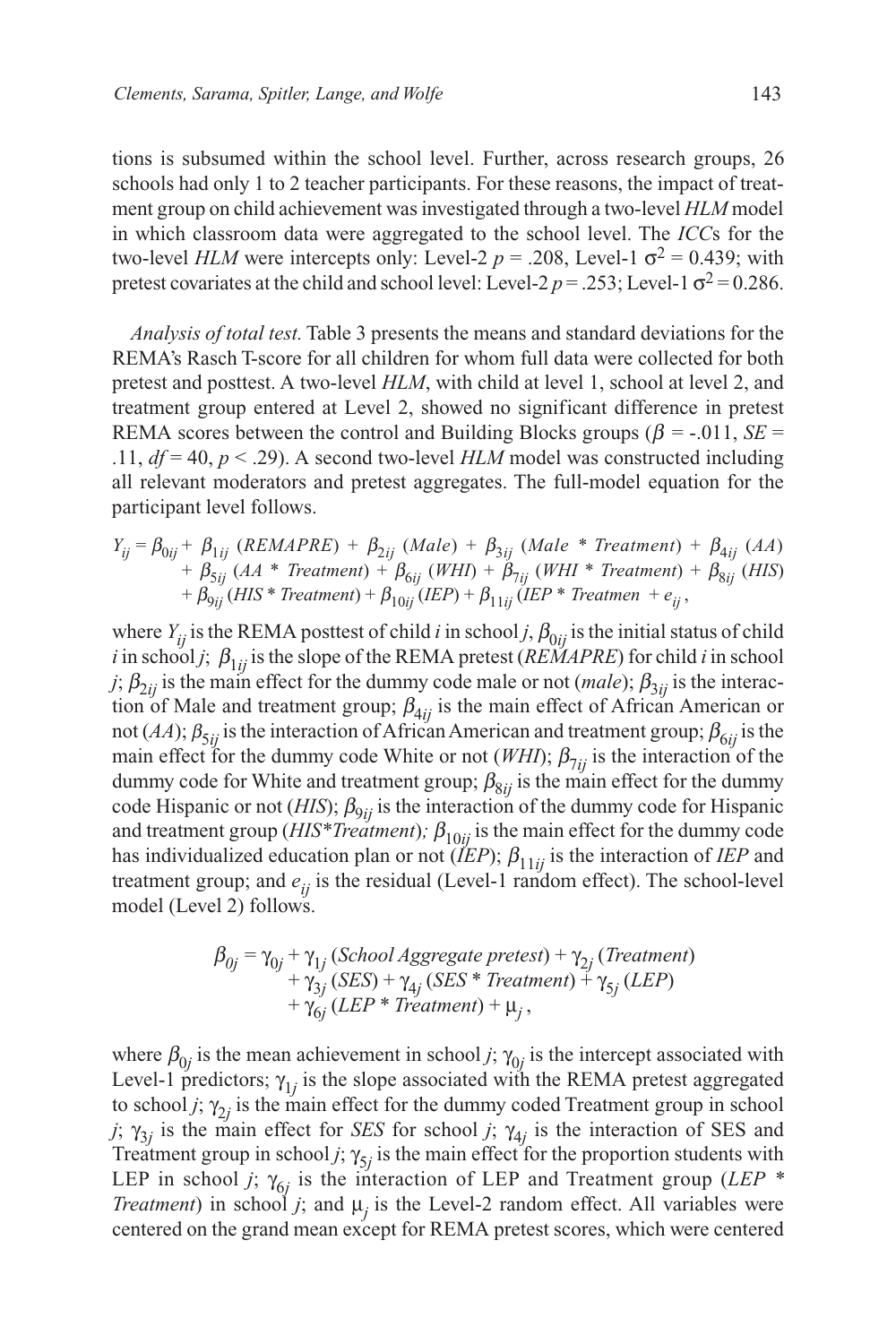| 144     | Mathematics Learned by Young Children |
|---------|---------------------------------------|
| _ _ _ _ |                                       |

|                               | Max  |           |                  | Experimental      | Control          |                   |  |
|-------------------------------|------|-----------|------------------|-------------------|------------------|-------------------|--|
|                               |      |           | Pre<br>$n = 927$ | Post<br>$n = 927$ | Pre<br>$n = 378$ | Post<br>$n = 378$ |  |
| Rasch (total test)<br>score   |      | Mean      | 18.54            | 51.36             | 19.63            | 44.01             |  |
|                               |      | <b>SD</b> | 11.86            | 17.25             | 11.52            | 17.89             |  |
| Number                        |      | Total     | 9.47             | 29.71             | 10.26            | 25.53             |  |
| <b>Object Counting</b>        |      | <b>SD</b> | 8.64             | 12.72             | 8.27             | 13.20             |  |
| and Strategies                | 62   | Total     | 3.61             | 11.29             | 3.83             | 9.57              |  |
|                               |      | SD        | 3.63             | 4.91              | 3.50             | 5.05              |  |
| Verbal Counting               | 8    | Total     | 1.57             | 4.50              | 1.85             | 4.10              |  |
| Comparing and                 |      | SD        | 1.88             | 1.91              | 1.95             | 1.87              |  |
| Sequencing                    | 33   | Total     | 2.98             | 10.22             | 3.21             | 8.67              |  |
| Number                        |      | <b>SD</b> | 3.01             | 4.75              | 2.85             | 4.99              |  |
| Recognition and<br>Subitizing | 4    | Total     | 1.26             | 2.60              | 1.35             | 2.35              |  |
| Composition of                |      | <b>SD</b> | 0.98             | 1.03              | 0.99             | 1.07              |  |
| Number                        | 14   | Total     | 0.02             | 0.35              | 0.01             | 0.26              |  |
|                               |      | <b>SD</b> | 0.18             | 0.78              | 0.14             | 0.67              |  |
| Arithmetic                    | 125  | Total     | 0.03             | 0.75              | 0.01             | 0.58              |  |
|                               |      | <b>SD</b> | 0.56             | 2.35              | 0.10             | 2.51              |  |
| Geometry                      |      | Total     | 7.25             | 14.34             | 7.65             | 12.39             |  |
| Shape                         |      | SD        | 3.87             | 3.69              | 3.68             | 3.71              |  |
| Identification                | 22.1 | Total     | 5.01             | 9.44              | 5.31             | 8.08              |  |
|                               |      | SD        | 2.92             | 2.00              | 2.68             | 2.22              |  |
| Composing Shape               | 6    | Total     | 0.06             | 0.73              | 0.08             | 0.44              |  |
| Representing                  |      | SD        | 0.25             | 0.76              | 0.29             | 0.67              |  |
| Shape                         | 4    | Total     | 0.09             | 0.90              | 0.11             | 0.67              |  |
|                               |      | <b>SD</b> | 0.35             | 0.80              | 0.41             | 0.78              |  |
| Comparing Shape               | 7    | Total     | 2.04             | 2.93              | 2.11             | 2.94              |  |
|                               |      | <b>SD</b> | 1.20             | 1.48              | 1.20             | 1.46              |  |

Table 3

*Means and Standard Deviations for the Early Mathematics Assessment (Rasch and Classical Scores)*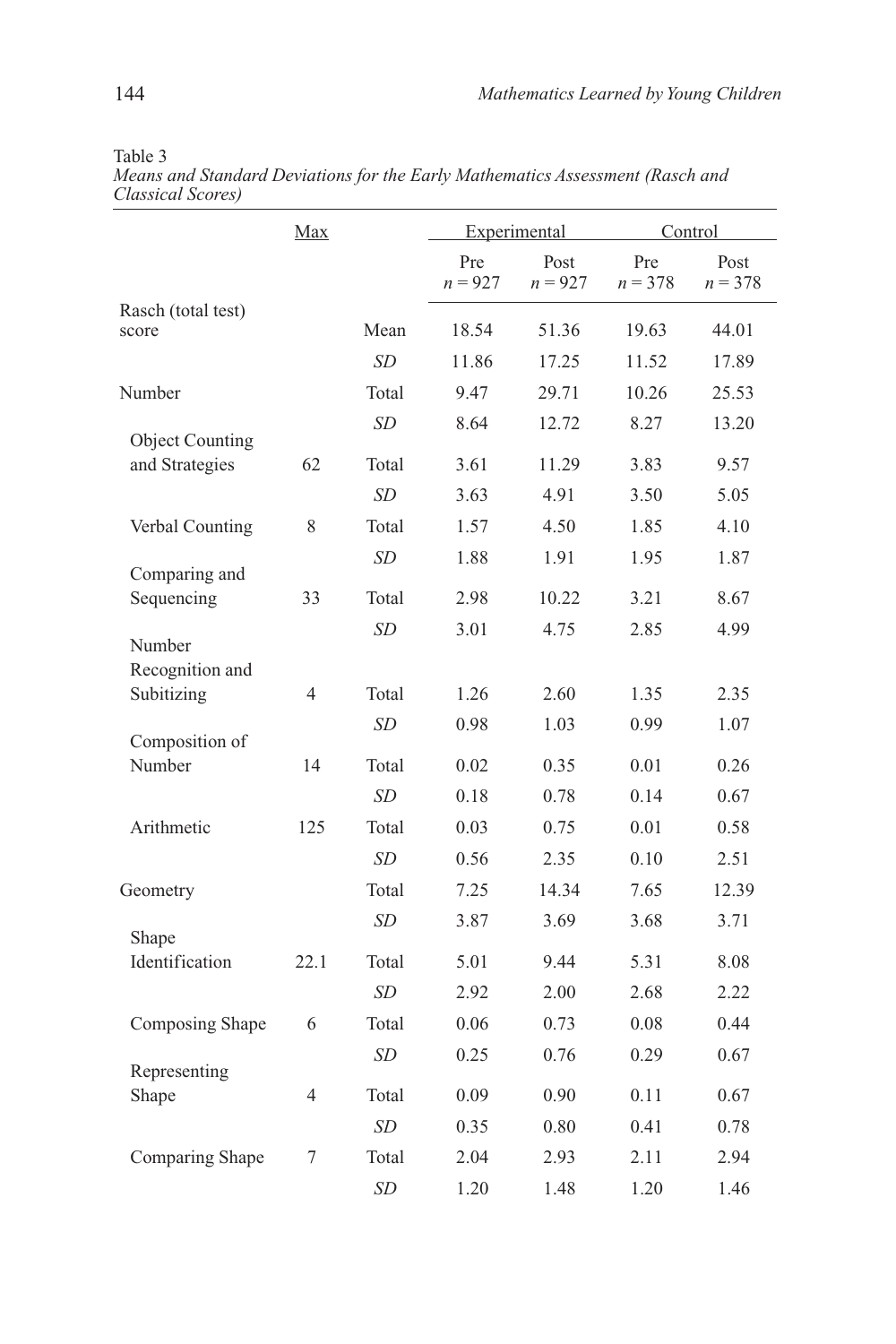|                        | Max |           |                  | Experimental      | Control          |                   |  |
|------------------------|-----|-----------|------------------|-------------------|------------------|-------------------|--|
|                        |     |           | Pre<br>$n = 927$ | Post<br>$n = 927$ | Pre<br>$n = 378$ | Post<br>$n = 378$ |  |
| <b>Transformations</b> |     |           |                  |                   |                  |                   |  |
| (turns)                | 3   | Total     | 0.04             | 0.34              | 0.04             | 0.28              |  |
|                        |     | <i>SD</i> | 0.20             | 0.48              | 0.20             | 0.45              |  |
| Patterning             | 7   | Total     | 0.65             | 2.63              | 0.66             | 2.23              |  |
|                        |     | SD        | 0.95             | 1.41              | 0.94             | 1.44              |  |
| Measurement            | 23  | Total     | 1.18             | 4.67              | 1.07             | 3.85              |  |
|                        |     | SD        | 0.96             | 2.48              | 0.93             | 2.34              |  |

#### Table 3 (*continued*)

on the group mean for their level. All interactions were computed on mean-centered transformations of the variables involved. Effect sizes were computed for significant main effects by dividing the individual predictor beta coefficient by the pooled posttest standard deviation.

Table 4 presents the results of this analysis. We found a significant main effect for the comparison of the Building Blocks group to the comparison group. The Building Blocks group significantly outperformed the comparison group  $(p < .001)$ , with an effect size (*g*) of 0.72. Effect sizes for children's posttest scores, controlling for pretest scores, were 1.15 for the control group and 1.92 for the Building Blocks group (using the formula from Lipsey & Wilson, 2001, p. 49).

To examine possible moderators of the treatment effect, Table 4 also presents the interactions between the intervention groups and several Level-2 predictors. School SES (percent of free/reduced lunch) was not a significant predictor of mathematics achievement  $(p = .19)$ , nor was there a significant interaction between the school SES and treatment group  $(p = .27)$ . Similarly, school LEP also was not a significant predictor of mathematics achievement ( $p = .08$ ), nor was there a significant interaction between school LEP and treatment group  $(p = .60)$ .

We also examined possible interactions between treatment group and child-level moderators on child mathematics performance. There were no significant interactions between treatment and the Level-1 variables of gender (*p* = .10) or IEP status (child has an individualized education plan;  $p = 0.37$ ). Similarly, there was no significant interaction between treatment and child race/ethnicity except one: African American vs. other groups ( $p = .015$ ). In the control group, African American children averaged lower gains on posttest REMA than other children; in Building Blocks classrooms, African American children averaged higher gains than other children.

Table 4 also displays the results of our final model. The final model consists of only those predictors and interactions that were found to be significant in the full model. The final model for the child level follows.

$$
Y_{ij} = \beta_{0ij} + \beta_{1ij} (REMAPRE) + \beta_{2ij} (AA) + \beta_{3ij} (AA * Treatment) + e_{ij},
$$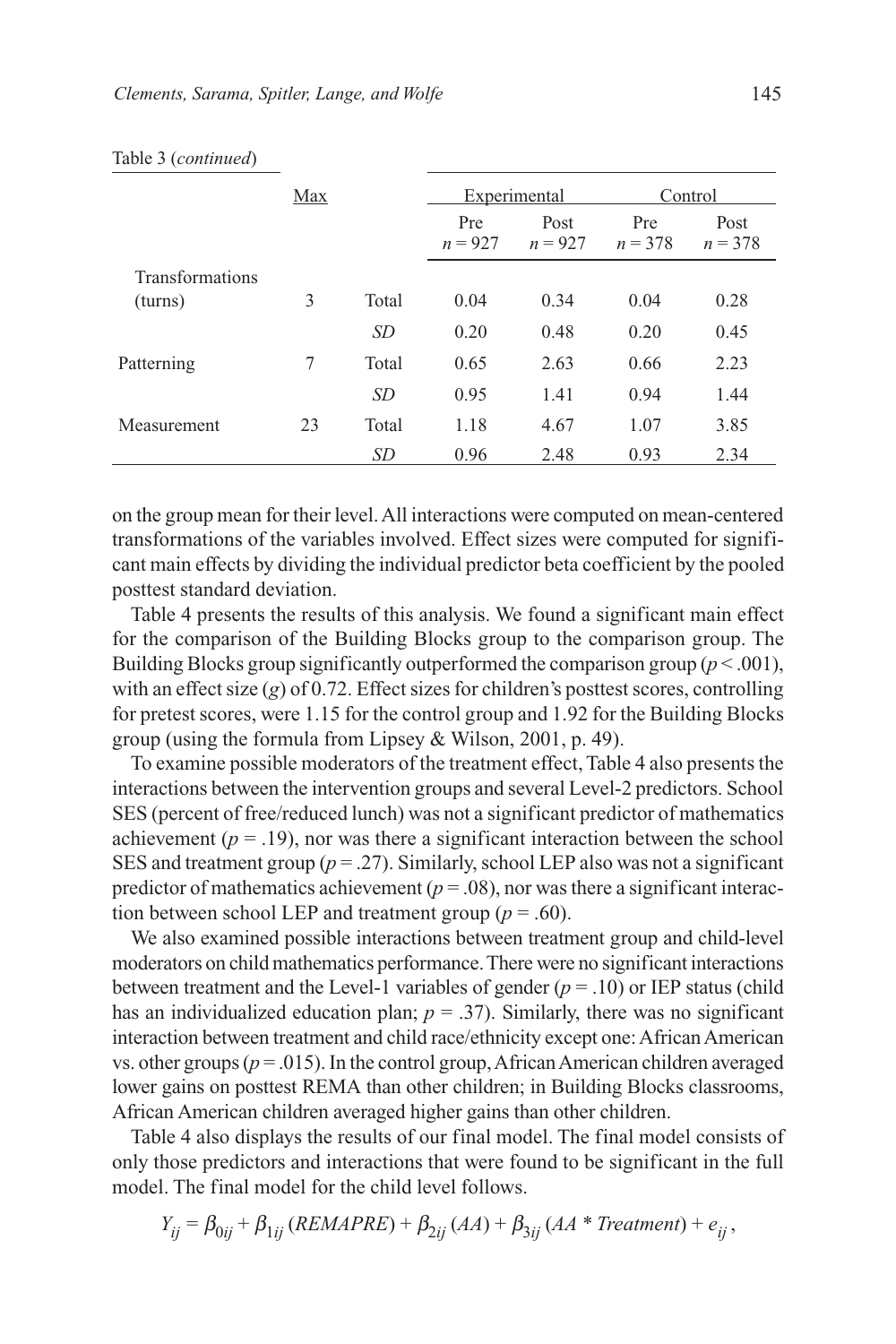# Table 4

HLM *Final Fixed Effects Model Outcomes and Variance Components for REMA Mathematics Posttest Scores, With Pretest Scores as Covariates at Both Levels*

|                   | Unconditional model |                    |      |                  |             |             |      |                  |
|-------------------|---------------------|--------------------|------|------------------|-------------|-------------|------|------------------|
|                   | Coeff               | SE                 | df   | $\boldsymbol{D}$ |             |             |      |                  |
| Intercept (w/cov) | $-1.291***$         | 0.051              | 40   | $0.000^{+}$      |             |             |      |                  |
|                   | Random              | SE                 | df   |                  |             |             |      |                  |
|                   | effect              |                    |      | $\boldsymbol{p}$ |             |             |      |                  |
| Level 1           | 0.286               | 0.535              |      |                  |             |             |      |                  |
| Level 2           | 0.097               | 0.312              | 40   | $0.000^{+}$      |             |             |      |                  |
|                   |                     | Conditional models |      |                  |             |             |      |                  |
|                   |                     | Full model         |      |                  |             | Final model |      |                  |
|                   | Coeff               | SE                 | df   | $\boldsymbol{n}$ | Coeff       | SE          | df   | $\boldsymbol{v}$ |
| Intercept         | $-1.311***$         | 0.038              | 35   | $0.000^{+}$      | $-1.313***$ | 0.032       | 39   | $0.000^{+}$      |
| Level 1 (Child)   |                     |                    |      |                  |             |             |      |                  |
| Pretest           |                     |                    |      |                  |             |             |      |                  |
| Covariate         | 0.462               | 0.018              | 1287 | $0.000^{+}$      | $0.466**$   | 0.018       | 1299 | $0.000^{+}$      |
| Gender            | $-0.051$            | 0.030              | 1287 | 0.095            |             |             |      |                  |
| African American  | $-0.164*$           | 0.069              | 1287 | 0.019            | $-.203***$  | 0.037       | 1299 | $0.000^{+}$      |
| White             | 0.055               | 0.076              | 1287 | 0.469            |             |             |      |                  |
| Hispanic          | $-0.003$            | 0.073              | 1287 | 0.972            |             |             |      |                  |
| IEP status        | $-0.047$            | 0.051              | 1287 | 0.365            |             |             |      |                  |
| Level 2 (School)  |                     |                    |      |                  |             |             |      |                  |
| Pretest           |                     |                    |      |                  |             |             |      |                  |
| Covariate         | $0.4602***$         | 0.123              | 35   | $0.000^{+}$      | $0.564**$   | 0.095       | 39   | $0.000^{+}$      |
| <b>SES</b>        | $-0.004$            | 0.002              | 35   | 0.190            |             |             |      |                  |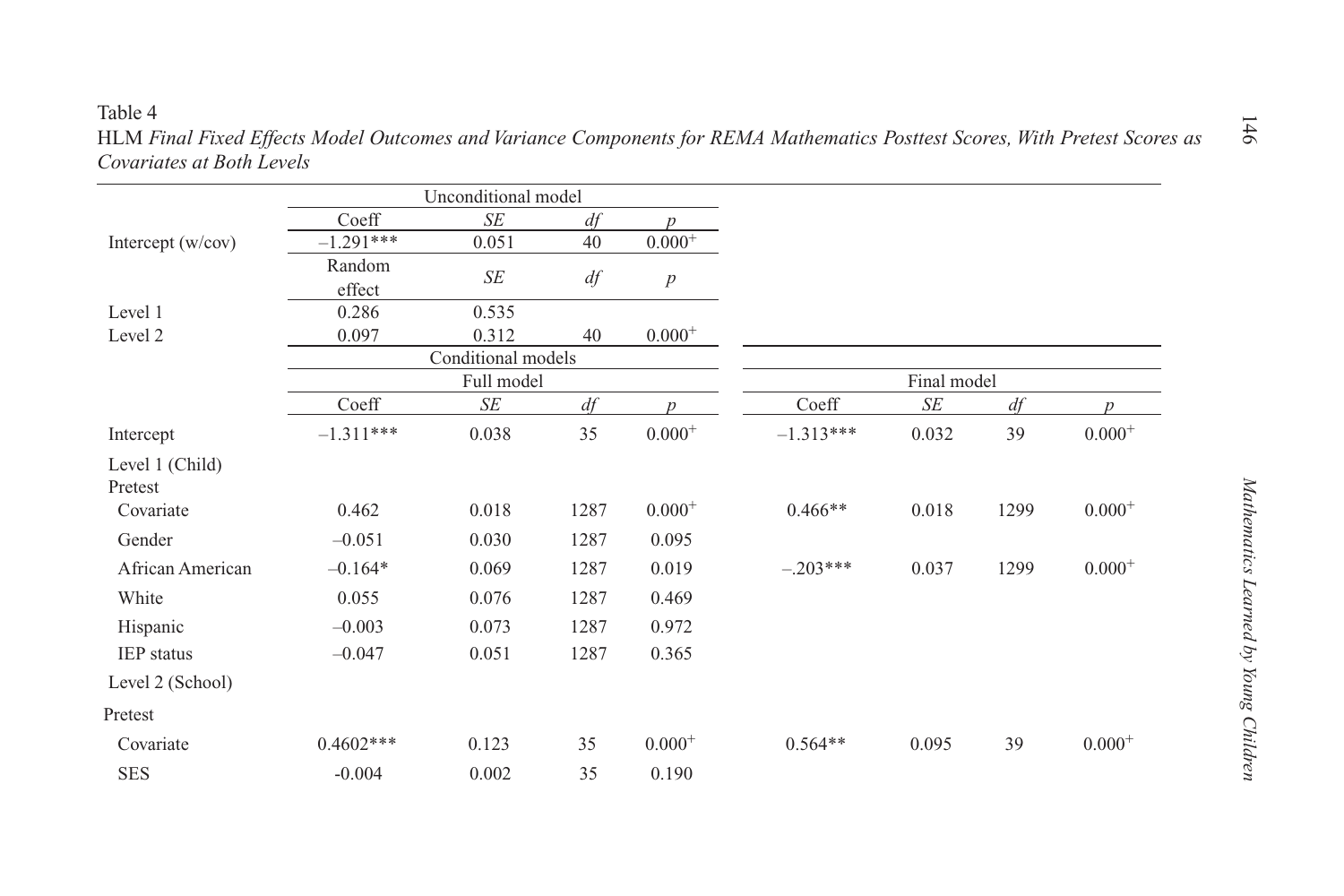# Table 4 (*continued*)

| LEP                                  |                  | 0.004                      | 0.002 | 35               | 0.077       |                  |            |       |                  |             |
|--------------------------------------|------------------|----------------------------|-------|------------------|-------------|------------------|------------|-------|------------------|-------------|
| Treatment group                      |                  | $0.4969***$                | 0.068 | 35               | $0.000^{+}$ |                  | $0.511***$ |       | 39               | $0.000^{+}$ |
| Interactions                         |                  |                            |       |                  |             |                  |            |       |                  |             |
| Gender $\times$                      |                  |                            |       |                  |             |                  |            |       |                  |             |
| Treatment group                      |                  | 0.007                      | 0.065 | 1287             | 0.912       |                  |            |       |                  |             |
| African                              |                  |                            |       |                  |             |                  |            |       |                  |             |
| American $\times$                    |                  |                            |       |                  |             |                  |            |       |                  |             |
| Treatment group                      |                  | $0.353*$                   | 0.144 | 1287             | 0.015       |                  | $0.231**$  | 0.078 | 1299             | 0.004       |
| Hispanic $\times$<br>Treatment group |                  | 0.076                      | 0.154 | 1287             | 0.621       |                  |            |       |                  |             |
| White $\times$                       |                  |                            |       |                  |             |                  |            |       |                  |             |
| Treatment group                      |                  | 0.180                      | 0.159 | 1287             | 0.260       |                  |            |       |                  |             |
| IEP status $\times$                  |                  |                            |       |                  |             |                  |            |       |                  |             |
| Treatment group                      |                  | 0.004                      | 0.111 | 1287             | 0.974       |                  |            |       |                  |             |
| $SES \times$                         |                  |                            |       |                  |             |                  |            |       |                  |             |
| Treatment group                      |                  | $-0.005$                   | 0.005 | 35               | 0.255       |                  |            |       |                  |             |
| $LEP \times$                         |                  | 0.002                      | 0.004 | 35               | 0.595       |                  |            |       |                  |             |
| Treatment group                      |                  |                            |       |                  |             |                  |            |       |                  |             |
|                                      |                  | Variance components        |       |                  |             |                  |            |       |                  |             |
|                                      | Random<br>effect | $\ensuremath{\mathit{SD}}$ | df    | $\boldsymbol{p}$ | $\chi$ 2    | Random<br>effect | SD         | df    | $\boldsymbol{p}$ | $\chi$ 2    |
| Level 1                              | 0.281            | 0.530                      |       |                  |             | 0.282            | 0.529      |       |                  |             |
| Level 2                              | 0.026            | 0.170                      | 35    | 0.00             | 136.4       | 0.031            | 0.175      | 39    | 0.00             | 154.5       |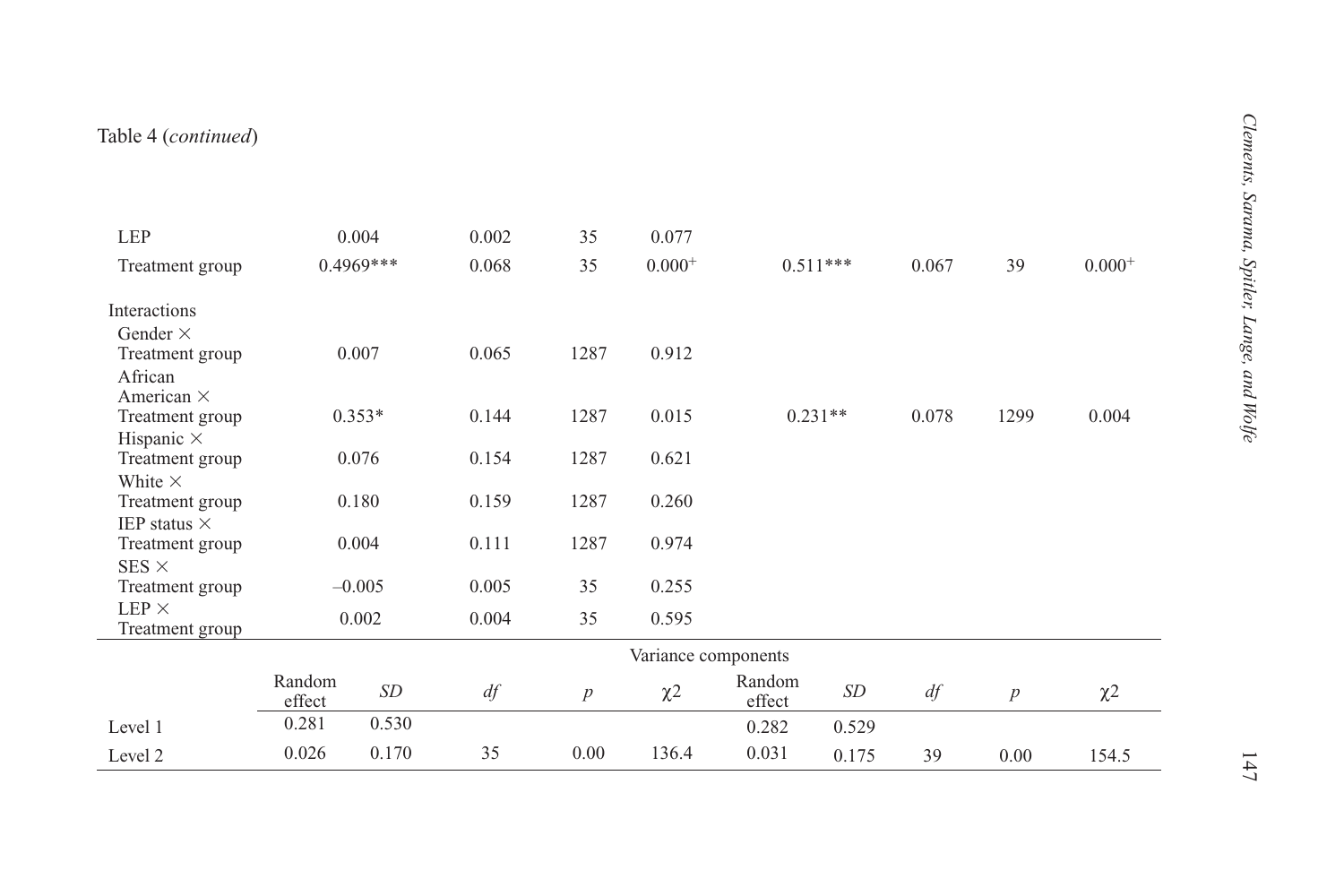where the coefficients are defined similarly to those in the full model by their parenthetical descriptors. The final model for the school level follows.

$$
\beta_{0j} = \gamma_{0j} + \gamma_{1j} (School \text{Aggregate pretest}) + \gamma_{2j} (Treatment) + \mu_j
$$

Estimates for the impacts of variables within the final model are displayed in Table 4. Finally, the random effect intercept reveals significant unexplained variance. A following section discusses the mediational hypotheses, which we tested to determine whether this variance can be partially explained as a function of differences in observations of the quality and quantity of mathematics teaching and environment.

### *Tests of Mediation*

In addition to examining the impact of *Building Blocks* on the REMA child posttest outcomes, we investigated the mediational role of instructional processes. Recall that Building Blocks and control teachers differed significantly on five components of mathematics instruction: number of computers, number of SMAs, the classroom culture score, sum of mean SMA scores, and total time on math. The mediational hypothesis is that these components are influenced by the *Building Blocks* curriculum, and they, in turn, cause changes in the outcome variable. A standard regression analysis was conducted utilizing specifications and conventions for subscripts  $\binom{m}{m}$  and  $\binom{m}{y}$  to reference the mediator and outcome, respectively (Pituch, Stapleton, & Kang, 2006). The equation for this impact is

$$
M_j = \gamma_{00(m)} + aX_j + u_{0j}
$$

,

where  $M_j$  and  $X_j$  represent the school-level mediator and treatment and  $a$  represents the impact of the treatment on the mediator. The intercept and residual for the equation are estimated as  $\gamma_{00(m)}$  and  $u_{0j(m)}$  respectively. To estimate the impact of each mediator on the outcome of child achievement, a two-level hierarchical model was constructed as

$$
Y_{ij} = \beta_{0j(y)} + r_{ij(y)},
$$

where  $Y_{ij}$  is the child outcome at posttest,  $\beta_{0j(y)}$  is the intercept and  $r_{ij(y)}$  is the residual for the equation. The school-level equation for the impact of each mediator on the outcome is

$$
\beta_{0j(y)} = \gamma_{00(y)} + c'X_j + bM_j + u_{0j(y)},
$$

where the effect of the mediator on the outcome, *b*, is estimated controlling for the effect of treatment, and  $c'$  is the direct effect of treatment on the outcome controlling for the mediator. The indirect effect is represented by the cross product (*ab*) of the *a* and *b* unstandardized regression coefficients (Preacher & Hayes, 2008). These estimates are displayed in Table 5.

We utilized the empirical M-test to establish 95% confidence intervals for the *ab* product, submitting the unstandardized regression coefficients *a* and *b* and their standard errors to the PRODCLIN program to determine the significance of indirect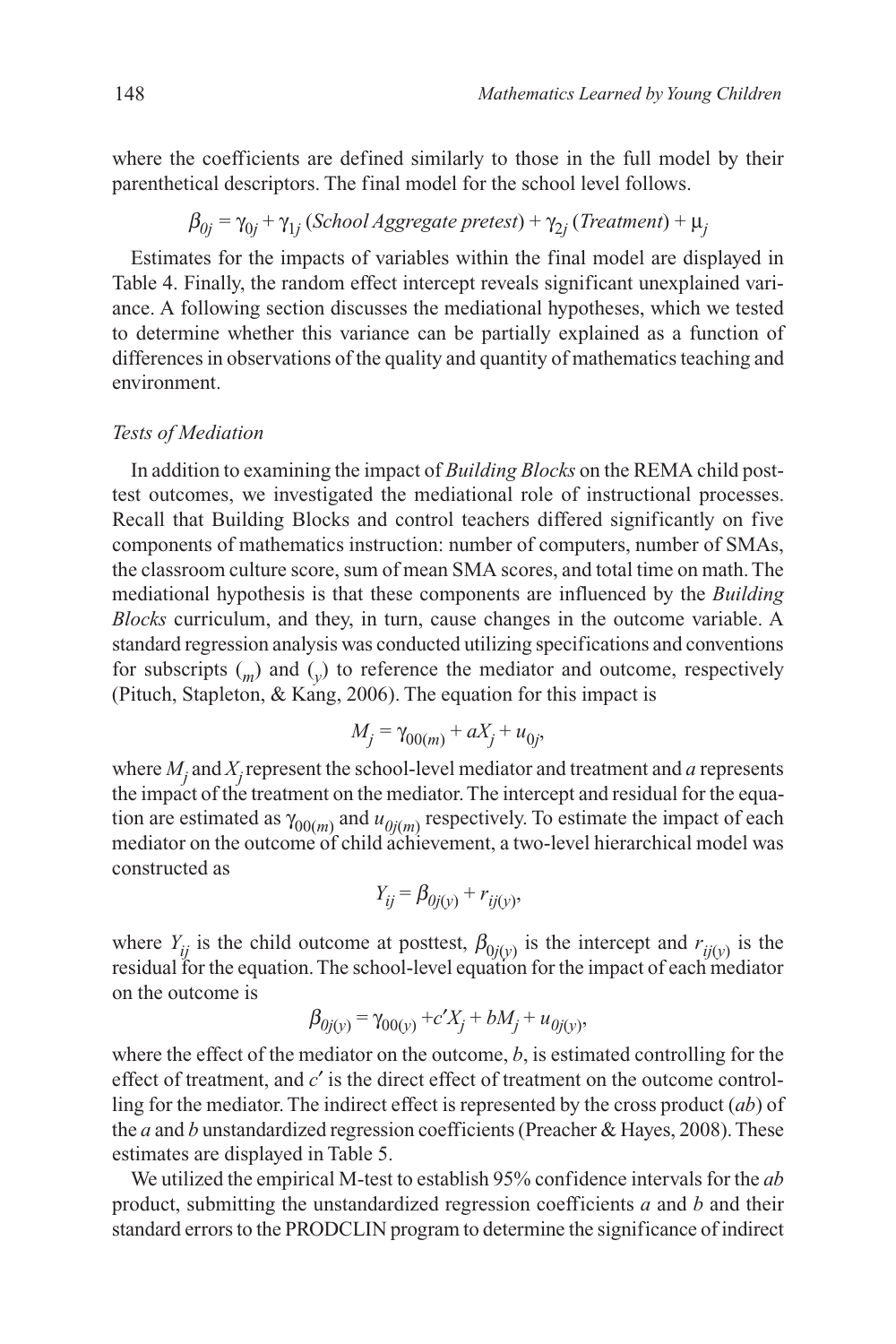effects. The empirical M-test corrects for the potentially nonnormal distribution of the *ab* product, determining significance of a confidence interval based on a critical *z* ratio determined across multiple data simulations (MacKinnon, Lockwood, & Williams, 2004). This test has been found to demonstrate low Type 1 error rates, aiding in our effort to identify only relevant mediators (MacKinnon et al., 2004), and it has more power than other approaches to detect smaller effects (Pituch et al., 2006). In addition, we also submitted the unstandardized regression coefficients and standard errors to the interactive Monte Carlo Method for Assessing Mediation (MCMAM) (Selig & Preacher, 2010) for which a normal sampling distribution of the estimates *a* and *b* is simulated multiple times. The 95% confidence intervals within this test of mediation reflect the average 2.5 and 97.5 percentile values across a simulated distribution of 20,000. For both tests, confidence intervals not including zero indicate that the indirect effect of treatment through the intervening variable on child outcome is significant.

Only three indirect effects (from treatment group through a mediator to child outcome) were significant: number of computers on and working for children  $(a_1b_1 = 0.11)$ , number of SMAs  $(a_2b_2 = 0.16)$ , and classroom culture  $(a_3b_3 = 0.15)$ . The sum of mean SMAs ( $a<sub>A</sub>b<sub>A</sub> = 0.12$ ) and the total time on math ( $a<sub>5</sub>b<sub>5</sub> = 0.06$ ) demonstrated little impact on the relationship between treatment group and child outcome. Confidence intervals around the *ab* product were similar across both the Empirical M-test and the MCMAM.

#### *Children's Mathematics Knowledge: Learning by Topic*

Table 3 also presents the means and standard deviations of children's pretest and posttest scores on the REMA using classical scoring. Differences between treatment groups were checked with simple effect sizes (Cohen's *d*) for each subtest, but the nature of these data (gain scores not analyzed with inferential statistics) requires strict caveats regarding their interpretation. They are useful in describing what mathematical topics the intervention was relatively successful in developing and thus suggest future issues for research and development. Results suggest that the learning gains made by the Building Blocks group relative to the control group on number were, in descending order, items involving object counting and counting strategies, verbal counting, comparing number and sequencing, recognition of number and subitizing, composition of number, and arithmetic word problems.

To present a more detailed picture of children's' learning of these mathematical topics, we briefly describe the characteristics of items on which children in the Building Blocks group substantially outperformed the control children and those with smaller relative gains. For object counting and counting strategies, their relative gains were largest on simple object (set) counting and especially production ("give me six . . .") tasks. They also made similar relative gains on counting larger sets (e.g., 15), cardinality tasks ("I covered the [15] pennies you counted. How many are there under the cover?"), and error recognition tasks. Children in the Building Blocks group were more likely to understand a countable unit (e.g., "How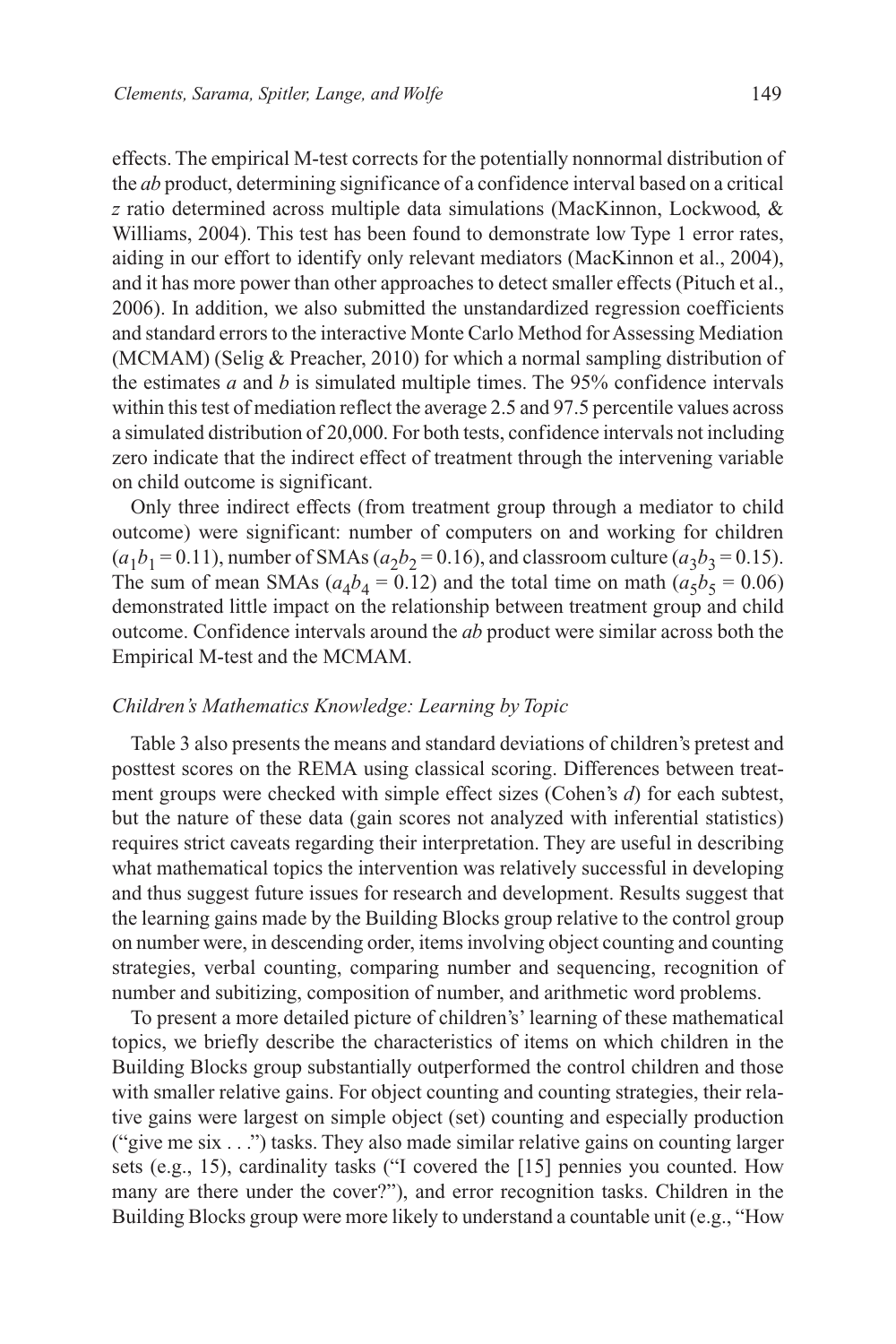95% confidence intervals PRODCLIN MCMAM COEMET component Point estimate Lower Upper Lower Upper Classroom Culture subscore  $0.1537^*$  0.0140 0.3226 0.0101 0.3269 SMA subscore  $0.1211 -0.0172 -0.2846 -0.1818 -0.2877$ Other Classroom Elements Total number of SMAs (*M*) 0.1566\* 0.0347 0.3133 0.0327 0.3175 Time on task (min/day) 0.0599 –0.0043 0.1609 –0.007 0.1680 Number of computers working for children 0.1145\* 0.0195 0.2473 0.0163 0.2503

Table 5 *Mediation of the Effect of Treatment Group on Child Posttest REMA Outcome Scores, Controlling for Pretest Through COEMET Components*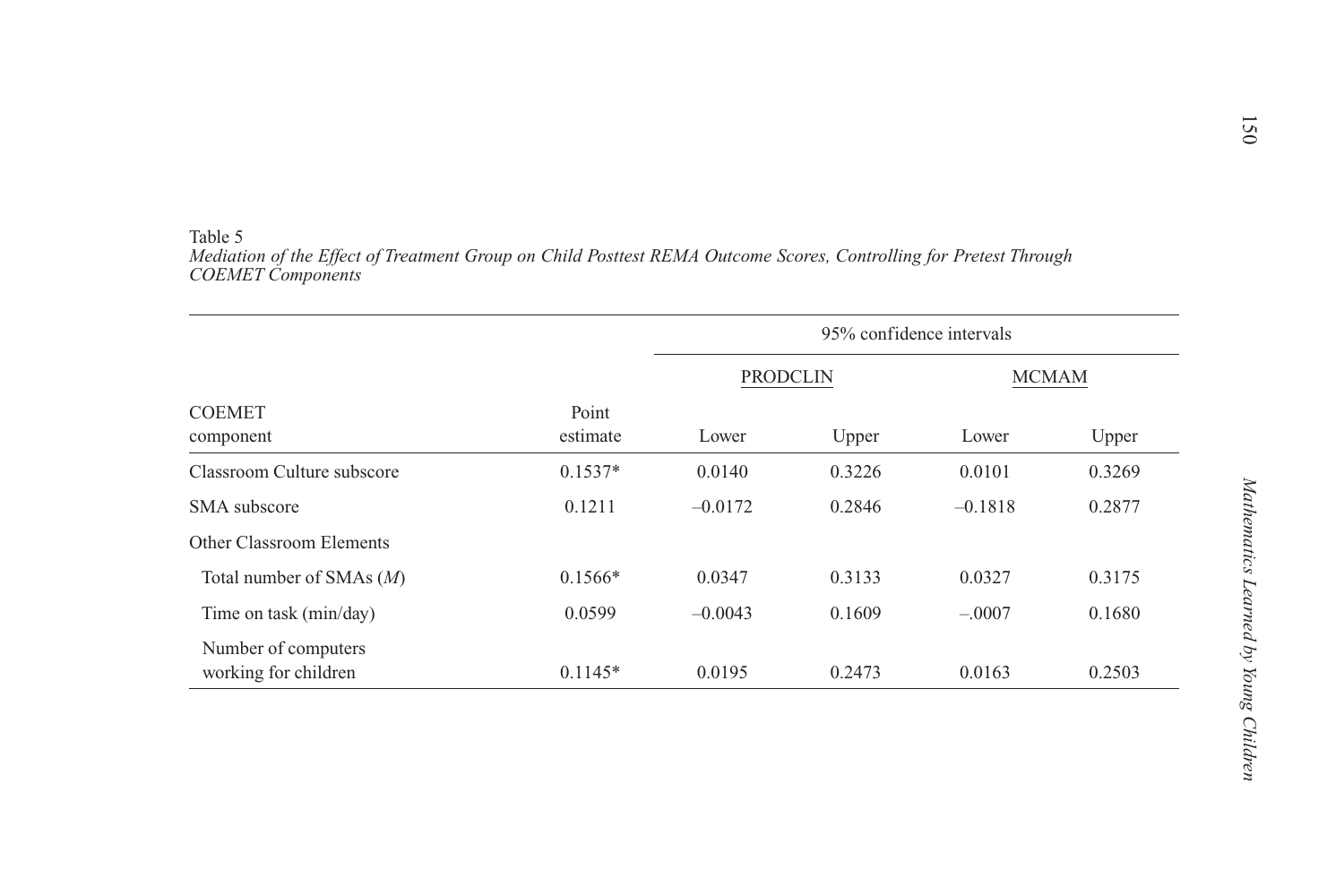many whole pencils?" shown a picture of some whole and some broken pencils), but differences were small. The verbal counting items showed large relative gains on the following items: forward counting, counting backward from 10, and counting forward from numbers other than 1.

On comparing number and sequencing, relative gains in favor of the Building Blocks group were largest on comparing numbers presented verbally (e.g., "Which is biggest, 5 or 6 or 4?") and moderate on comparing small sets (less than 5) and on ordering numerals and sets. On both types of problems, the Building Blocks group increased their use of counting and mental strategies (e.g., the mental number line) more than the control group. The items showing the largest relative gains in favor of the Building Blocks group were matching numerals to sets (1–5), administered within this subtest, but actually a combination of reading and mathematics competencies.

The Building Blocks group gained more than the control group on recognition of number and subitizing (Table 3). The greatest gains were on recognizing sets of moderate size (e.g., 4 and 7) with a positive, but smaller, relative gain on sets of 2 and 10.

The greatest relative learning gains made by the Building Blocks group in the remaining subtests were, in descending order, on identifying shapes and their components (these having the most consistent relative gains of any subtests), composition of shape, representing shape, measurement, patterning, and comparing shapes. Regarding specific items on the shape subtest, the greatest relative gains were on shape identification, identification of sides of shapes, and, to a lesser degree, identification of angles. For squares, students in the Building Blocks group were more accurate on all figures, making the strongest relative gains on avoiding the selection of rhombi without 90° angles as well as selecting exemplars and avoiding distractors that shared some characteristics of squares (i.e., regularity and right angles). Results for triangles, rectangles, and rhombi were similar, with the greatest gains on nonprototypical variants (e.g., obtuse triangles with no horizontal side) and on avoidance of distractors with a visual resemblance to prototypical members of each class.

Two other shape items asked about the components of shapes. The Building Blocks group made large relative gains on both side and angle identification.

The Building Blocks group showed large relative gains on the outline puzzle item assessing shape composition. Children in the Building Blocks group increased more on selecting shapes confidently and accurately rotating shapes into correct orientation before placing them on the paper. They also made substantial gains on representing shape, such as accurately constructing shapes with sticks.

Relative gains were higher for the Building Blocks group on all seven items on patterning but were largest on finishing a pattern with an ABB core and next largest on replacing a missing element in a pattern with an AB core. They also gained more in the ability to abstract the core unit from a pattern.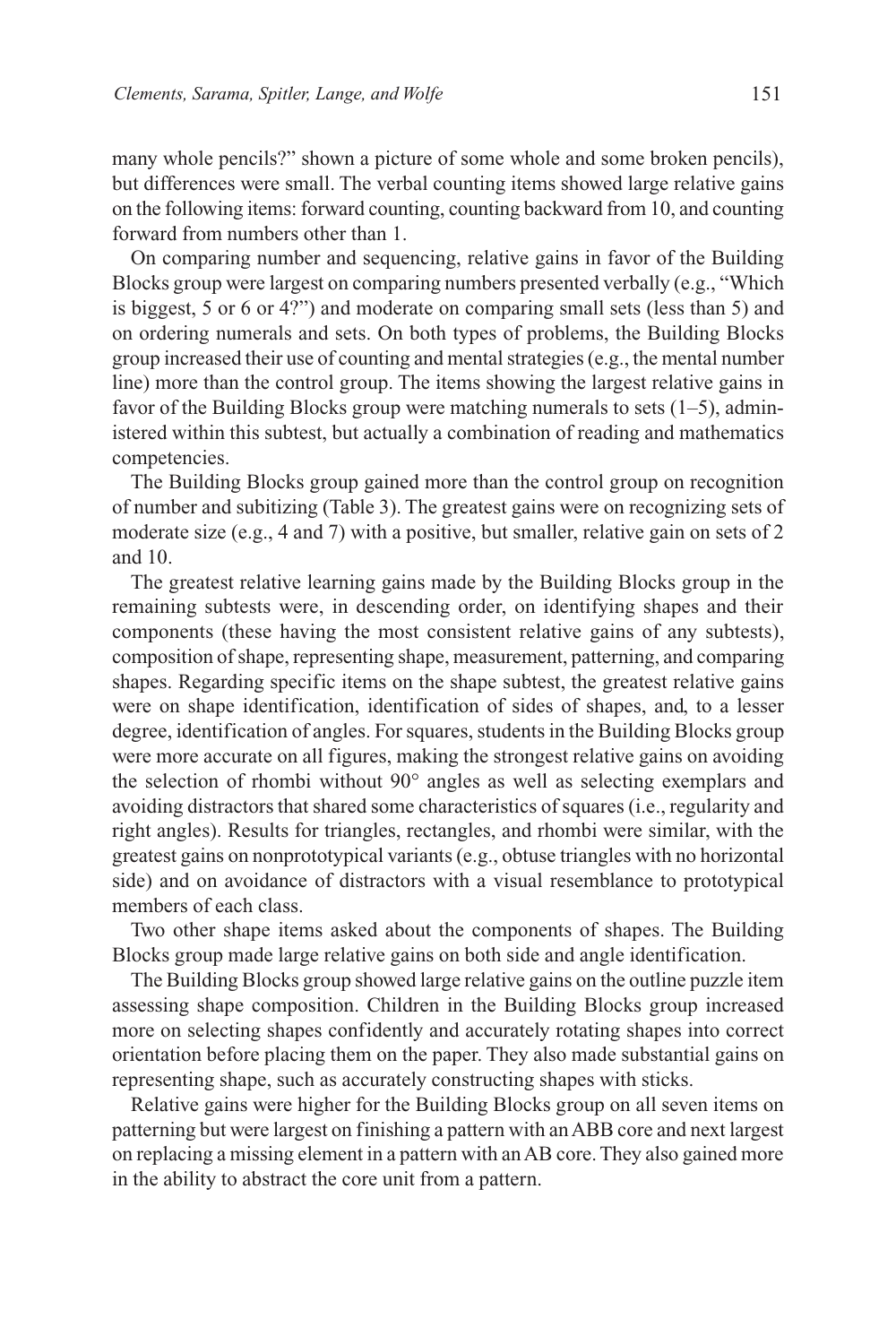# **DISCUSSION**

We evaluated the *Building Blocks* intervention's impact in multiple schools in two urban school districts, analyzing the specific mathematics concepts and skills that young children learned. We discuss the results in six categories. First we address the preintervention compatibility of the treatment groups. Second, we examine what classroom observations revealed about teachers' fidelity of implementation of the curriculum. Given the large number of schools and teachers, did teachers' enactment achieve the same fidelity as measured in previous, smaller, studies? Third, we examine observations of instruction in both Building Blocks and control classrooms to assess the impact of the intervention on the quality and quantity of mathematics and to address possible spillover of the intervention into control classrooms. Fourth, we discuss the effect of the intervention on total mathematics achievement scores, including moderators. Fifth, we analyze components of the mathematics environment that mediated the intervention's impact on children's learning. Sixth, we explore topics that were differentially affected by the two treatment conditions.

First, analyses revealed that the randomized block assignment was effective in producing equivalent groups. Second, most teachers implemented the curriculum with acceptable fidelity. The modal category for mentor-rated Likert items was agree. That is, most teachers implemented all aspects of the *Building Blocks* curriculum. This result is similar to that observed in previous research with the same instrument and curriculum (Clements & Sarama, 2008a). This provides evidence that interventions in preschool mathematics education, such as this one, can be successfully implemented on a large scale.

Third, the *Building Blocks* intervention enabled teachers to develop richer classroom environments for mathematics than those of the control classrooms as measured by the COEMET. The Building Blocks classes scored significantly higher than the control classes on four components of this measure: the classroom culture subscore, the specific math activities (SMA) subscore, the number of SMAs, and the number of computers on and working for students to use. These findings substantiate the fidelity of the experimental teachers' implementation of the *Building Blocks* intervention and provide evidence that distinguishes these practices from those of the control classrooms. As the name indicates, the classroom culture subscore assesses teachers' general approach to mathematics education indicated by "environment and interaction" variables, such as responsiveness to children and use of "teachable moments" (capitalizing on spontaneous situations that would benefit from mathematization), as well as "personal attributes of the teacher" variables, including appearing knowledgeable and confident about mathematics and showing enjoyment in, curiosity about, and enthusiasm for teaching mathematics. These variables suggest that the *Building Blocks* intervention successfully altered teachers' beliefs and dispositions beyond specific curriculum practices. Such practices were also positively affected, given that teachers used the computer component of the *Building Blocks* curriculum and engaged their children in a greater number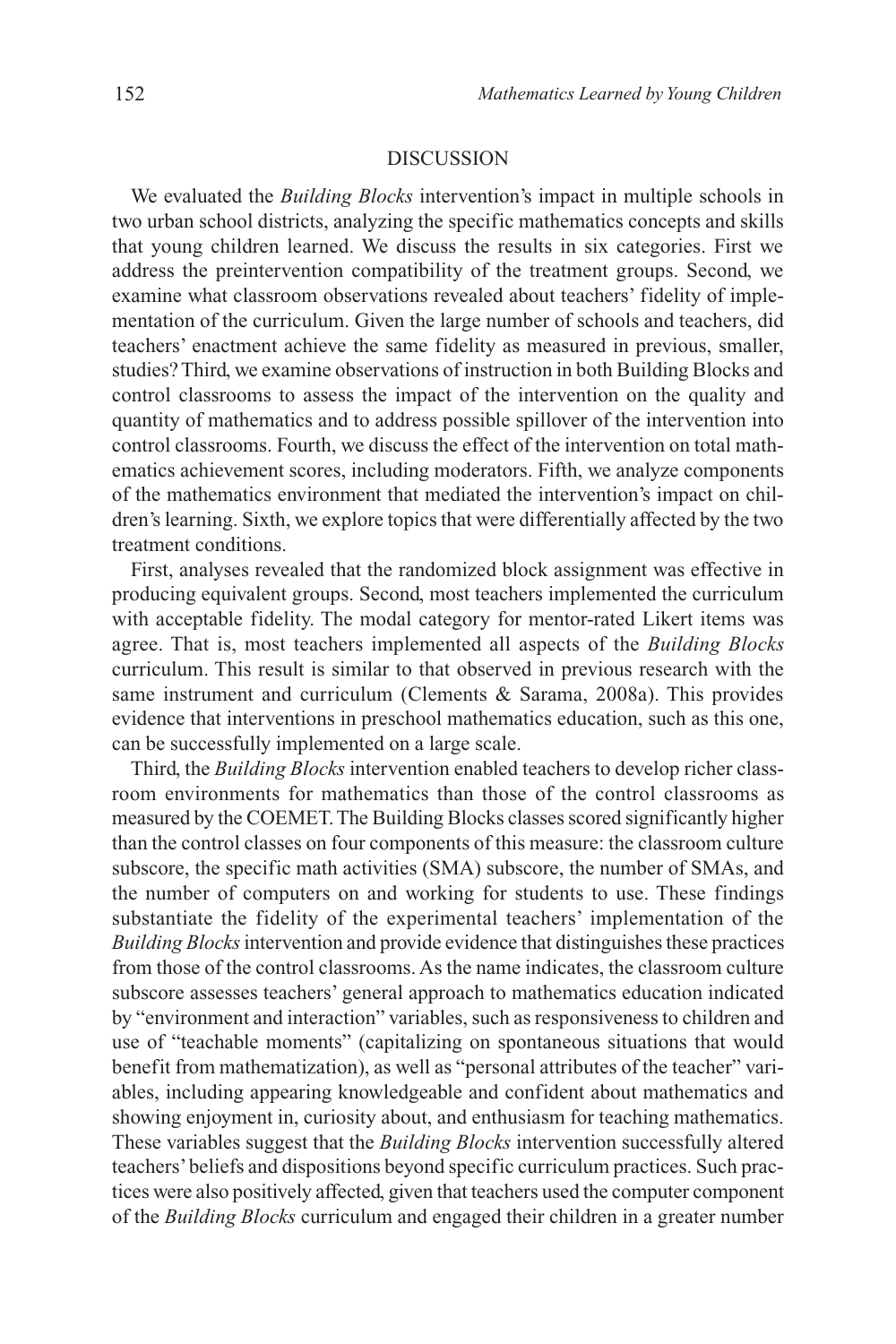of explicit, targeted mathematics activities. The higher scores for the SMA subscale suggest that the specific mathematics activities that teachers in Building Blocks classrooms conducted were higher quality than those in the control classrooms.

Given the significant difference in the number of SMAs and the widely documented importance of time on task (e.g., Bodovski & Farkas, 2007), the question arose whether the number of SMAs was simply a proxy for total time allocated to mathematics activities. To test that hypothesis, we compared the two variables. The total number of minutes during which children were experiencing mathematics was not significantly different in the two treatment groups, nor was this variable significantly related to gain in mathematics knowledge (and it did not mediate the impact of treatment group on children's posttest knowledge of mathematics). Thus, evidence suggests that, at least for children similar to those in this study, the number of distinct mathematics activities in which they engage is more important than total time on task in supporting their learning of mathematics (cf. Sylva, Melhuish, Sammons, Siraj-Blatchford, & Taggart, 2005, who similarly found that frequency of number activities correlated with achievement, although time on task was not measured in that study). There are several possible explanations for this finding. For example, it may be that developmental constraints, such as limits on attention, result in diminishing returns in longer activities. A more cogent explanation may be that children learn more from a variety of activities emphasizing the same level of thinking; that is, they may learn concepts more readily from generalizing mathematics structures from different problem situations that require the same mathematical concepts and processes (e.g., mental actions-on-objects) for their solution. Further, such multiple situations may create a greater number of cognitive paths for retrieval of these concepts and processes. A caveat is that both the findings and hypothesizing are post hoc and should be tested in future research.

Compared to previous studies (Clements & Sarama, 2007c, 2008a; Klein, Starkey, Clements, Sarama, & Iyer, 2008; Sarama et al., 2008), the counterfactual condition was not the "practice-as-usual" control condition involving no published mathematics curriculum and little district-wide emphasis on mathematics. Both districts had placed new emphasis on pre-K mathematics and adopted new literacy curricula that included specific mathematics components. In addition, the *Building Blocks* intervention itself, especially the 1st year's "gentle introduction," generated considerable spillover of early mathematics pedagogical practices into control classrooms.

Fourth, despite this spillover, children in the Building Blocks group outperformed those in the control group on the total mathematics test score, with an effect size of 0.72. This substantial effect is less than the effect reported for small-scale research (Clements & Sarama, 2007c), and in between those reported in a moderate-size study comparing the Building Blocks group to a comparison group that received a different preschool mathematics curriculum (effect size, 0.47) and to a business-as-usual control group (effect size, 1.07).

Analyses indicated only a single significant moderator of the treatment effect. At the school level, neither socioeconomic status of the school (percent of free/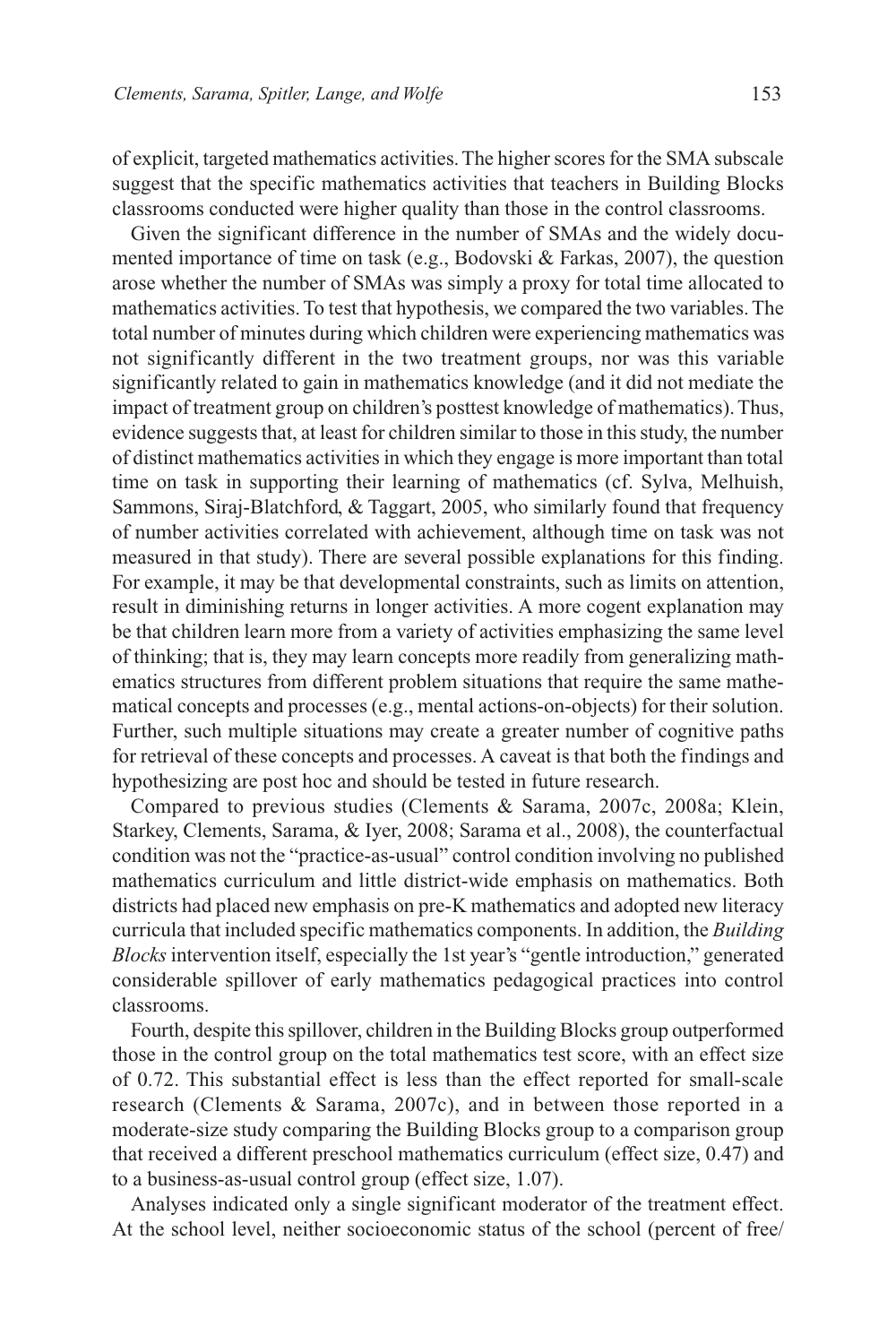reduced lunch) nor limited English proficiency predicted children's mathematical achievement. Moreover, neither socioeconomic status of the school nor degree of limited English proficiency significantly interacted with treatment group. Thus, there was no evidence that the *Building Blocks* curriculum was differentially effective in classes serving low- or mixed-income families (with the caveat that the variance of this variable was small) or with schools that have a higher or lower percentage of children with limited English proficiency. At the child level, neither gender nor IEP status predicted mathematics achievement, nor was either a significant moderator of the treatment effect. In sum, there was no evidence that the *Building Blocks* intervention was differentially effective for girls and boys or for children with or without IEPs. There was evidence that the intervention was differentially effective for only a single ethnic/racial comparison: African American children learned less than other children in the same control classrooms and African American children learned more than other children in the same Building Blocks classrooms. It may be that the *Building Blocks* intervention is particularly effective in ameliorating the negative effects of low expectations for African American children's learning of mathematics (see National Mathematics Advisory Panel, 2008).

Fifth, three scores derived from the COEMET instrument, a measure of the quality and quantity of classroom mathematics, mediated the effect of *Building Blocks*. The total number of computers turned on and working for children, the classroom culture component, and the total number of mathematics activities partially, but significantly, mediated the impact of treatment group on outcome. This suggests that these processes support the growth of mathematics learning in children similar to those in this study. The measured mediation was similar to, but less than, the mediational impact found in previous research using the same instrument (Clements & Sarama, 2008a). The finding involving number of computers suggests that increased computer usage, presumably of mathematics software, could lead to improvements in mathematics scores, consistent with research (Clements & Sarama, 2008b). The impact of classroom culture on mathematics scores is consistent with the literature supporting the connection between academic performance and general features of the classroom, including signs of mathematical activity and teachers who are knowledgeable and enthusiastic about mathematics and who interact with and respond to children frequently (Clarke & Clarke, 2004; Clements & Sarama, 2007b). Finally, the mediational impact of the total number of classroom mathematics activities—but not time on task—is an important distinction, as previously discussed. The importance of these factors, however, should continue to be examined across more time points and utilizing more robust mediation methodologies. More specifically, although this analysis investigated the indirect effect of each mediator separately, it is likely that these component processes interact in the creation of an environment more conducive to the learning of mathematics. An area of important future investigation will be to further test the unique and shared contributions of these processes into the kindergarten year.

Sixth, scores of children in the Building Blocks group increased more than those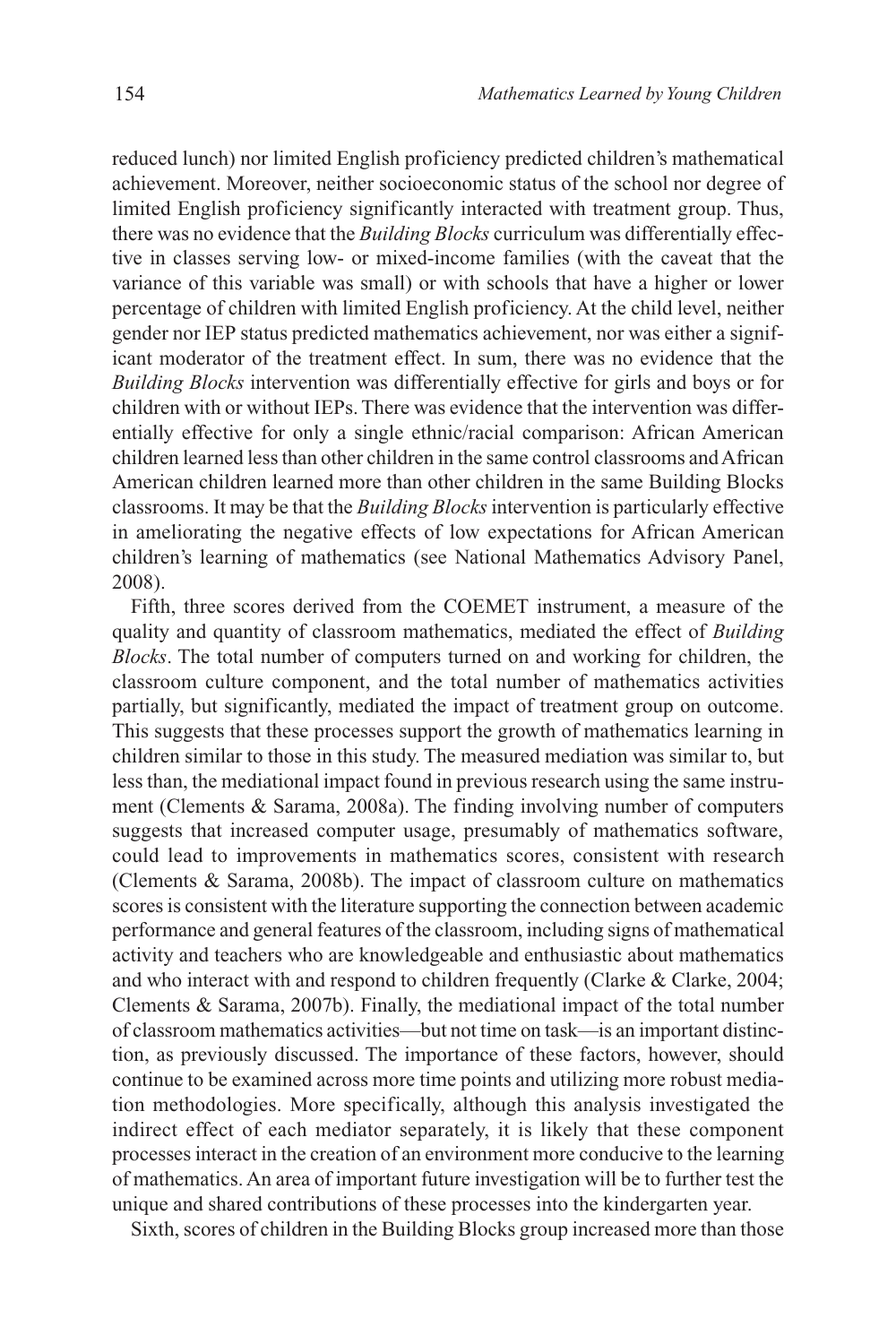of the control children on all subtests and almost all individual test items (with the caveat that these are only suggestive descriptive statistics of gain scores). However, these relative gains were not similar across mathematical topics. In the domain of number, relative learning gains made by the Building Blocks group were, in decreasing order, on items involving object counting and counting strategies, verbal counting, comparing number and sequencing, recognition of number and subitizing, composition of number, and arithmetic word problems.

In previous research (Clements & Sarama, 2008a), children in Building Blocks classes made consistent relative gains on most verbal counting items (a subtrajectory within the superordinate counting trajectory, with tasks including forward counting, counting backward from 10, and counting forward from numbers other than 1), simple object (set) counting, and production tasks. The children in this study who used Building Blocks showed consistent relative gains in these areas as well, albeit larger for production than for counting small set tasks. Other tasks that showed the same pattern of results involved more sophisticated counting skills, including counting larger sets**,** cardinality tasks, error recognition tasks, and counting strategy tasks. Although the *Building Blocks* curriculum was the same as that used in previous research, the professional development sessions and tools (e.g., the BBLT application, see Fig. 1) included more examples of such higher level thinking, gleaned from the previous research projects, which may have helped teachers conduct instructional activities developing those skills.

On comparing number and sequencing, relative gains in favor of the Building Blocks group were largest on comparing numbers presented verbally and moderate on comparing small sets (less than five elements) and on ordering numerals and sets. These results are consistent with previous research (Clements & Sarama, 2008a), although the large relative gains on comparing numbers verbally indicate that children in the present study were more successful in developing a "mental number line," another relatively sophisticated strategy emphasized more in the present study's professional development. Similarly, gains on subitizing were more pronounced on larger sets.

Turning to other topics, relative learning gains made by the Building Blocks group were, in decreasing order, items involving identifying shapes and their components, composition of shape, representing shape, geometric measurement, patterning, and comparing shapes. Identifying shapes and their components showed the most substantial and consistent relative gains of any subtest. The largest gains were on items in which children identified or counted the sides and angles of polygons. The Building Blocks group also made substantial gains on representing shape; for example, ensuring that its "rectangle" had all right angles. *Building Blocks* activities in which children discuss, analyze, build, and draw shapes appear to be particularly effective in developing these competencies (especially, perhaps, relative to a counterfactual curriculum with limited time dedicated to geometric and spatial thinking) (Clements & Sarama, 2007c, 2008a).

Analyses of children's specific choices on shape identification tasks similarly indicate that the *Building Blocks* intervention was particularly effective in helping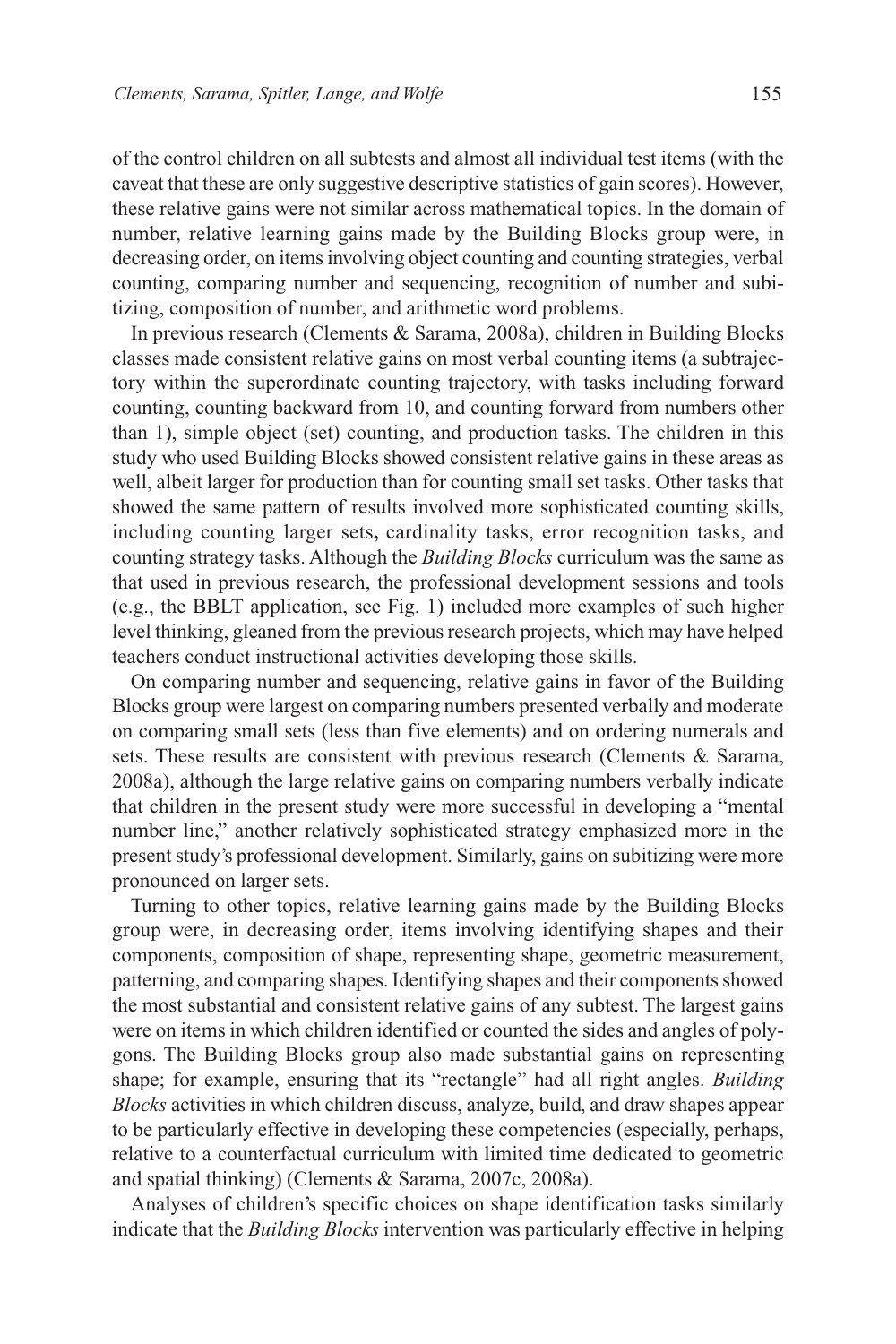children attend to attributes of shapes, including the number of sides and properties such as equal side length and angle size (e.g., right angles), basing their decisions on these criteria more than on surface-level visual similarity to a prototype. (An exception was a lack of differences between the groups on distractors that were figures that were not closed, indicating a weakness in the enacted curriculum.) Again, *Building Blocks* activities that emphasize children's justifications for their shape naming and constructions (e.g., "Why is this a rectangle?" "How do you know?") appear to be effective in orienting children to begin to think of shapes in terms of their geometric attributes.

In the rectangle identification task, all groups decreased in their selection of squares as examples of rectangles, supporting the notion of a U-shaped developmental pattern in which children's performances initially decrease as they gain (incomplete) knowledge about properties, which only later is completed and consolidated (with visual recognition competencies), enabling error-free performance (Clements, Swaminathan, Hannibal, & Sarama, 1999). Despite attention to this in professional development, the Building Blocks group, compared to the control group, did not select squares more often as members of the class of rectangles or the class of rhombi. Because children in a small number of classes were successful in learning these relationships, we posit that teacher awareness of these relationships was generally inadequate in lieu of specific curriculum tasks.

The Building Blocks group showed large relative gains composing geometric shapes (consistent with Clements & Sarama, 2008a). Children in the Building Blocks group moved away from trial-and-error strategies and used mental imagery and planning as they had in previous studies (e.g., Clements & Sarama, 2007c). This indicates that more children in the Building Blocks group were developing the Shape Composer level of thinking, in which they can build, maintain, and manipulate shapes mentally (Clements et al., 2004).

Shape comparison items showed little gain from any group. Future research should investigate whether (a) such competencies are important at this level and deserve more instructional attention and, if so, (b) what type of instructional task is effective.

The Building Blocks group gained more on geometric measurement items than the control group, but differences were small. Again, if future research determines that more growth is important to young children's learning, more emphasis on measurement and possibly more effective instructional tasks may be warranted.

The Building Blocks group showed large relative gains on patterning. The curriculum emphasizes that the core unit of a pattern and the repetition of this core are the defining attributes of linear sequential patterns. These ideas were effectively appropriated and used by these young children.

In summary, results are generally consistent with previous research, with one additional generalization. The topics on which children in the Building Blocks group made the largest gains relative to the control group, such as shape, shape composition, counting, and comparing number, were those in which research supported the construction of accurate, elaborated learning trajectories at the level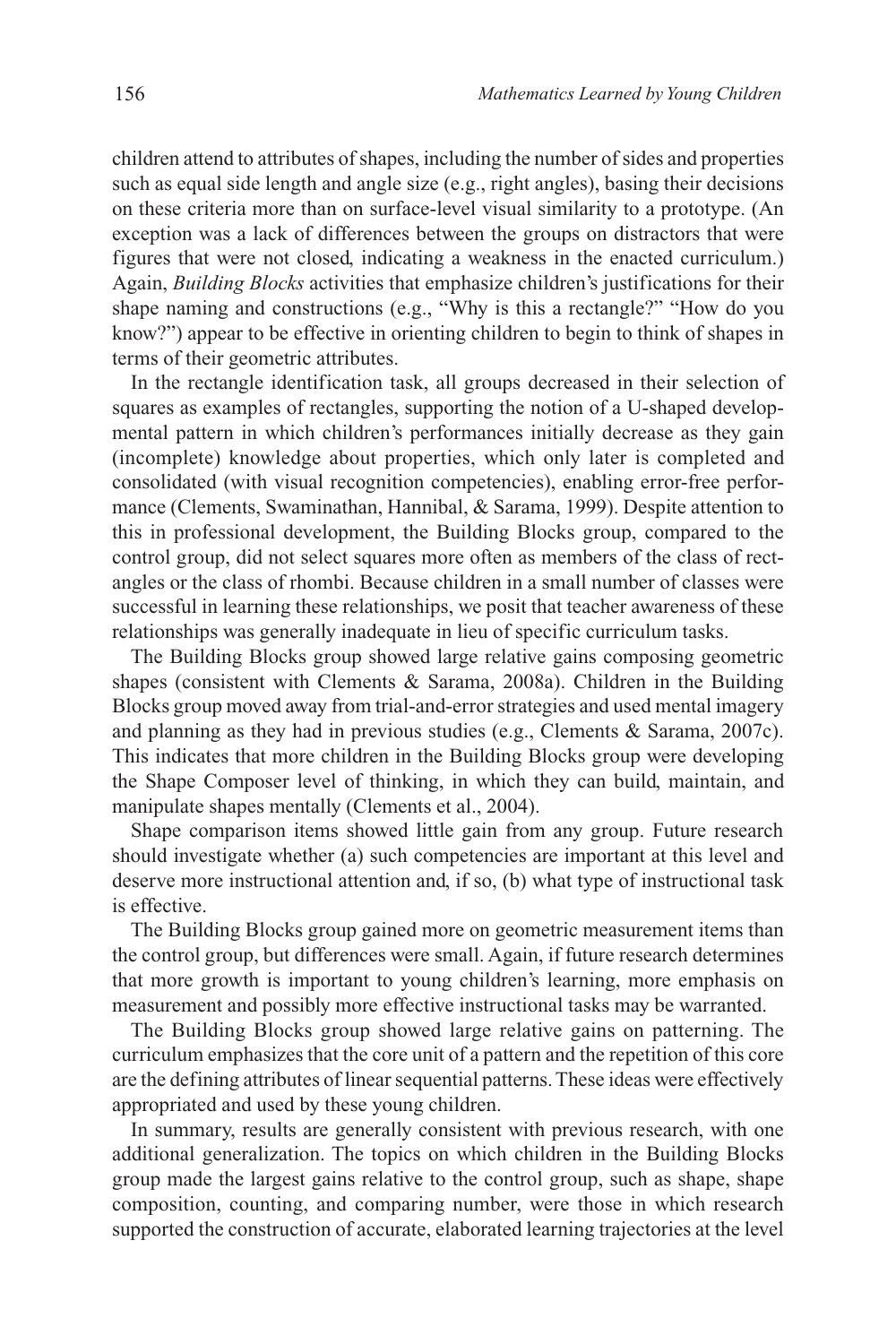of the children's mathematical development (i.e., compared to comparing shape, Clements & Sarama, 2009; Sarama & Clements, 2009). Future research should examine the specific role that the learning trajectories play to ascertain, among the many issues, whether higher quality learning trajectories account for differential gains in learning, or other factors are more important.

# IMPLICATIONS

Children, especially those from low-resource communities, need more mathematics education in preschool (Bodovski & Farkas, 2007; Clements & Sarama, 2009; Sarama & Clements, 2009). Evidence from both educational (National Research Council, 2009; Paris, Morrison, & Miller, 2006) and economic (Carneiro & Heckman, 2003) research suggests that early education is the most important period in which to invest resources. The present study provides additional empirical support for the hypothesis that the *Building Blocks* curriculum, as implemented here, helps teachers provide more and better mathematics for their preschoolers.

Further, spillover and compensatory effects, such as those documented in the present study, may reduce measured differences between control and treatment groups (Baker, 2007), indicating that the treatment effects as determined in this study may constitute an underestimate of that benefit, even in large-scale implementations.

A specific policy implication derives from the finding that teacher quality affects children's learning more in low-SES than in high-SES schools, with larger effects on mathematics than reading achievement (Nye, Konstantopoulos, & Hedges, 2004). Thus, curricular-based interventions such the *Building Blocks* mathematics intervention may be especially useful in low-SES schools such as those in this study (cf. Preschool Curriculum Evaluation Research Consortium, 2008). (All schools in this study served a large majority of low-SES children, so the lack of interaction between treatment group and percentage of low-SES children was expected. Results do support the hypothesis that the *Building Blocks* intervention was effective for all groups of children in these schools.) This intervention focuses substantial effort on working with teachers to develop their understanding and effective use of all the tools of the curriculum.

The results provide empirical support for the effectiveness of mathematical learning trajectories as a base for both curriculum and teacher training that engenders shared, systematic practice. It also argues, in contrast to those who champion an individual teacher's idiosyncratic interpretation and implementation of curriculum, that such systematic practice is more effective and amenable to scientifically based improvement than private, idiosyncratic practice (Raudenbush, 2009). This is not to say that teachers could or should implement curricula in routinized ways and certainly not that they should deliver "scripted" curriculum with little or no interpretation. Indeed, such an approach would stand in contraposition to the use of hypothetical learning trajectories in the service of formative assessment. Instead, we propound the following three related points. First, although teachers do interpret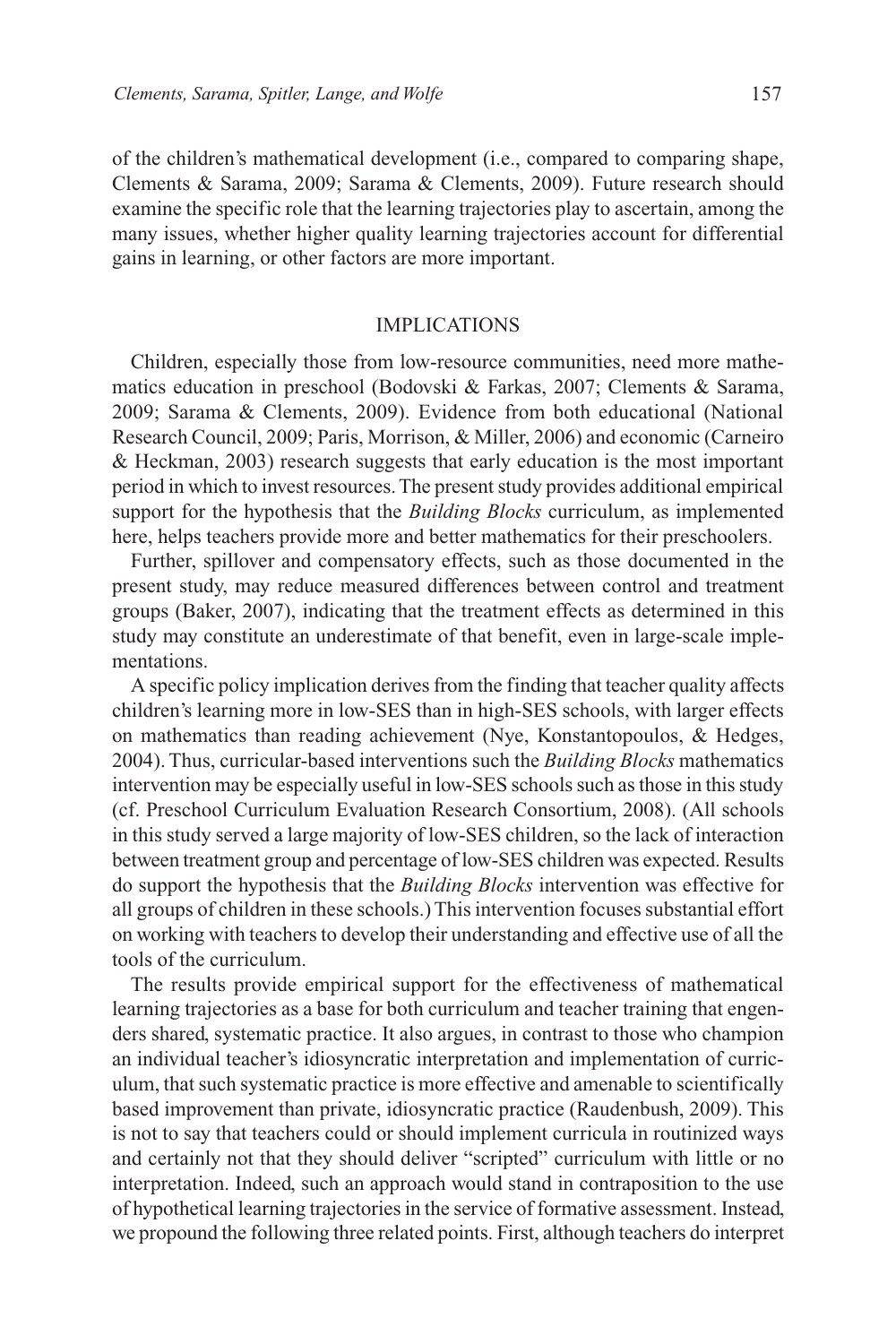curriculum and must be sufficiently knowledgeable and competent to implement it in their classroom context, focusing on the shared scientific base and common goals, such as developmental progressions and instructional tasks in learning trajectories, is a more effective and efficient way to improve education for children as opposed to focusing primarily on teachers' autonomously inventing individual curricula (Raudenbush, 2009). Second, as an additional educational CRT with positive results, this study provides evidence against the precept voiced by some curriculum developers and researchers that experimental studies are inappropriate because different schools and teachers implement curricula in ways so varied that no pattern of results can be found. Third, such scientifically grounded shared practice is, somewhat paradoxically, more likely to generate creative contributions. This is so because they will constitute modifications of effective practice that is already shared, and thus understood, and more easily adopted, and that in turn will be accessible to discussion and further scientific investigation.

In other words, one can agree with William James that "a science only lays down lines within which the rules of the art must fall, laws which the follower of the art must not transgress; but what particular thing he shall positively do within those lines is left exclusively to his own genius . . . many diverse methods of teaching may equally well agree with psychological laws" (James, 1892/1958, p. 24) and yet emphasize that (a) the science of learning and instruction continues to lay down increasingly specific and useful guidelines and (b) teachers and developers who work explicitly within those guidelines and describe the relation between their creative acts and those guidelines will contribute more than those who do not to the present and future practice of education. Idiosyncratic "creativity" that does not build on extant science and learning and instruction is less likely to serve either the profession or the classroom's students.

Addressing similar issues, some researchers have claimed that fidelity to a curriculum contributes to the deprofessionalization of teachers (McClain, Zhao, Visnovska, & Bowen, 2009). Although we agree that a textbook should be a tool, and children's thinking at the core of teachers' practice, our research indicates that such claims are often built upon false dichotomies. Does the published material or the teacher "design the curriculum"? Rather than one or the other, both play critical roles. Most teachers, especially those in early childhood, have limited time and knowledge of mathematics and mathematics education research (Sarama, 2002; Sarama & DiBiase, 2004) required to plan, research, and write truly research-based curricula (as defined in Clements, 2007). However, to enact such a curriculum, they need to understand the mathematics (Ball, Thames, & Phelps, 2008), children's thinking about and learning of that mathematics, and how to design instructional experiences for children at different levels of thinking (Clements & Sarama, 2009; Sarama & Clements, 2009). That is why curricula with a core of scientifically based learning trajectories provide research guidelines within which teachers can be effective professionals. As argued previously, such guidelines are the mark of a profession. Medical doctors are professionals, not "deprofessionalized," when they follow guidelines of scientific knowledge (cf. Raudenbush, 2009). The existence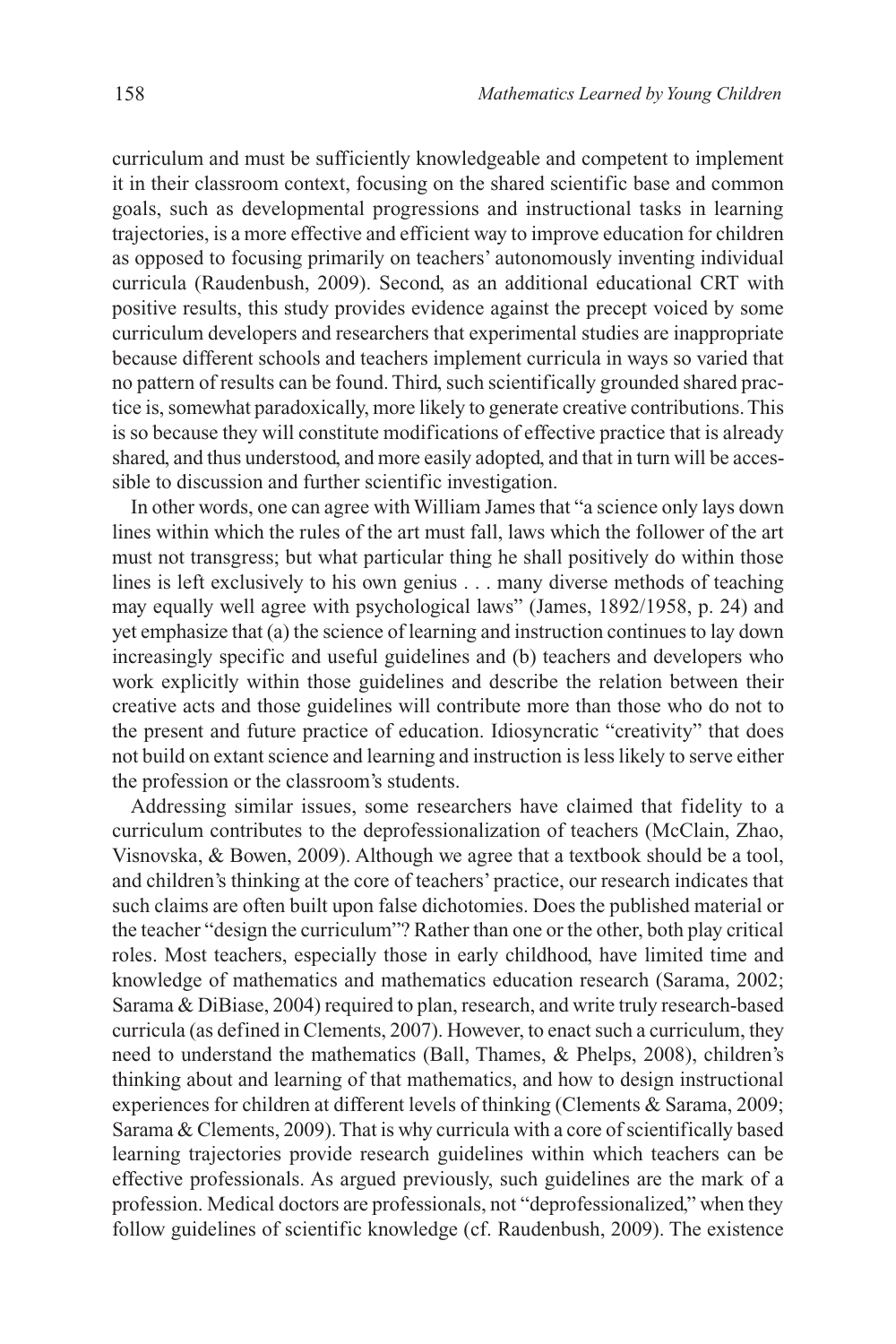of claims of "deprofessionalization" may stem from several causes. Some institutions do implement fidelity checks that demand mainly compliance to scripts in textbooks, which we believe is a misapplication of the scope and use of scientific knowledge. In other cases, criticism of fidelity may emerge from teachers' impressions that their previous practice is being eliminated and replaced (rather than built upon and improved). Inferring that one's life work is perceived by others to be "faulty" may lead to a dichotomization in which the "fidelity police" are seen as suggesting developmentally inappropriate instruction, so that one can continue comfortably to believe that one has always been engaged in the best professional practice.

Of course, teachers' expertise varies widely, and many have sufficient knowledge of the science and art of teaching to design curriculum. However, in successful, professional settings such as Japan's lesson study, it is a wider community that contributes over a long period of time to modify a single lesson (Lewis et al., 2006; Sowder, 2007). How many teachers can reach such heights, alone, day after day?

In summary, this study adds to a growing number of evaluations suggesting that learning trajectories are useful pedagogical, as well as theoretical, constructs (Baroody, Cibulskis, Lai, & Li, 2004; Clements & Sarama, 2004c, 2008a; Fuson, Carroll, & Drueck, 2000; National Research Council, 2009; Sarama & Clements, 2009; Simon, 1995; Smith, Wiser, Anderson, & Krajcik, 2006). We designed *Building Blocks*' learning trajectories based on analyses of how curriculum materials might serve professional development and professional practice (e.g., Ball & Cohen, 1996; see also the subsequently published Davis & Krajcik, 2005). Both curriculum and practice, that is, implementation, are important, as any curriculum's trajectories are of necessity hypothetical learning trajectories (Simon, 1995), and results of this and previous studies (Clements & Sarama, 2008a) substantiate that teachers' instantiations significantly affect the quality and effectiveness of the intervention. The *Building Blocks* learning trajectories involve a mathematical goal, developmental progressions, and instructional activities (Clements & Sarama, 2007a, 2009; Sarama & Clements, 2009). They are designed to develop teachers' knowledge and pedagogical use of (a) content, by explicating mathematical concepts, principles, and processes required to achieve the mathematical goal; (b) developmental progressions in learning that content, thus encouraging interpretation of children's behaviors and resulting formative assessment (cf. Foorman et al., 2007), as well as a longitudinal view toward the achievement of the goal; and (c) instructional activities, designed to teach children the content and processes (e.g., mental actions-on-objects) necessary to realize each level of thinking in those progressions (this knowledge includes the rationale for the instructional design of each; e.g., why certain length sticks are provided to children with the challenge to build specific shapes). This triad of competencies restrains "lethal mutations" (Brown & Campione, 1996) of instructional activities while encouraging productive adaptations (note that discussing examples of each is one professional development activity).

A caveat is that the roles of each component of the intervention in supporting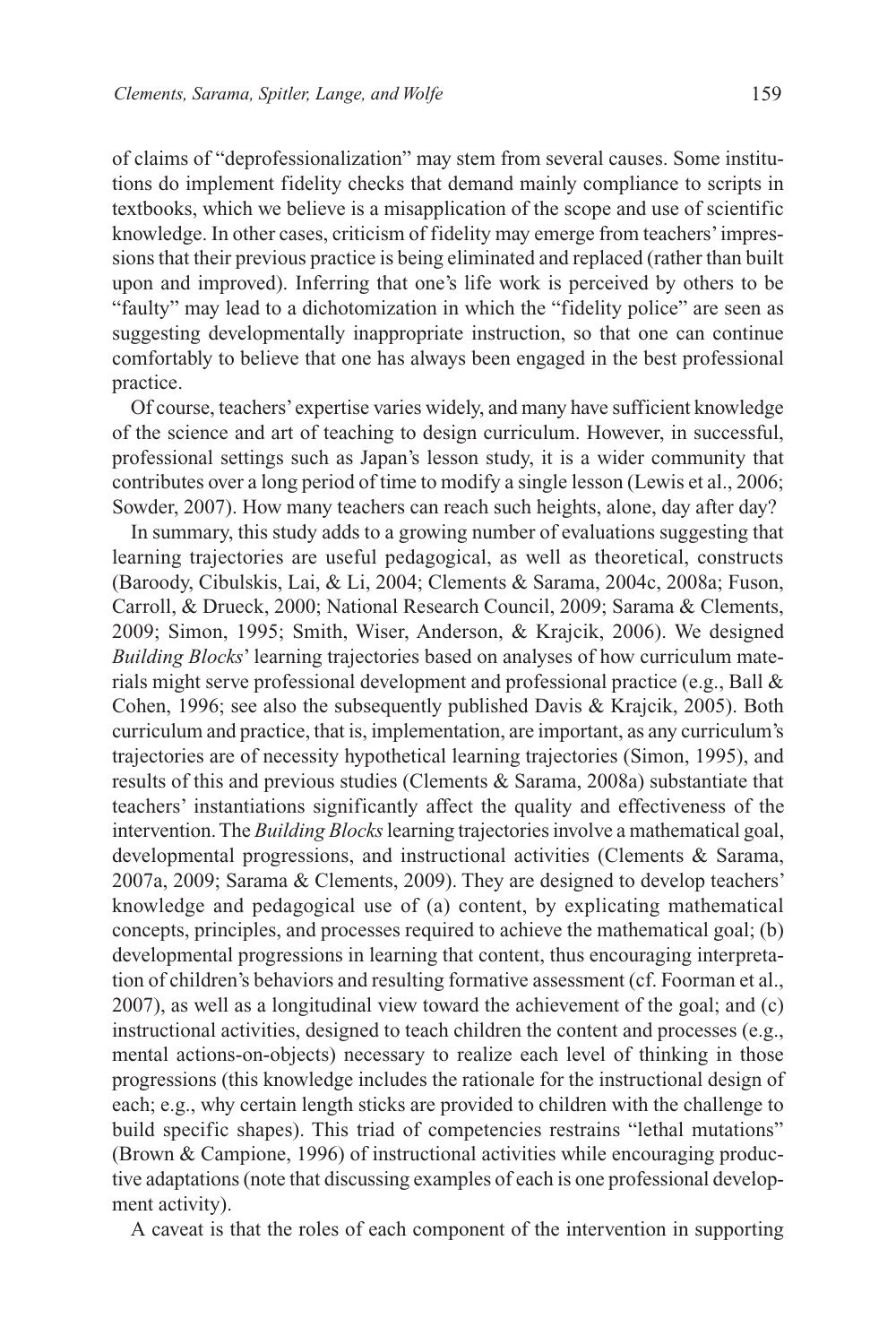students' learning, such as the multiple parts of the pre-K curriculum (Clements & Sarama, 2007a) and the professional development sessions, including the Building Blocks Learning Trajectories (BBLT) Internet application as a separate entity, cannot be independently determined. These remain questions for future research. Similarly, we cannot disentangle the contribution of teachers' knowledge and use of the various aspects of learning trajectories. For example, which of the following makes a measurable contribution: greater knowledge of mathematics per se (understanding the goal), knowledge of children's level of thinking, knowledge of instructional tasks, or connections between levels and tasks? Effective formative assessment requires additional knowledge and skill, including knowledge of assessment strategies and how to interpret assessment results and how to use these interpretations to plan instruction for individual or (dynamically constituted) small groups. This study does substantiate the conclusions of previous research that considerable professional development may be necessary to achieve a high-quality implementation of that curriculum. We provided approximately 75 hours of out-of-class teacher training as well as hours of mentoring in the classroom, which is substantially more than offered to most teachers, only 6% of whom participate in mathematics professional development for more than 24 hours over 1 year (Borman et al., 2007). A total of 50 to 70 hours of professional development is consistent with previous research documenting what is necessary to achieve measurable effectiveness (Yoon, Duncan, Lee, Scarloss, & Shapley, 2007).

Educational environments that focus on conceptual understanding and encourage students to develop, discuss, and use strategies for solving challenging problems appear to have similar outcomes. Students learning in those environments do as well on tests of basic number and computational skills and outperform conventional curricula on assessments of thinking, reasoning, problem solving and conceptual understanding (e.g., Boaler & Staples, 2008; Senk & Thompson, 2003; Tarr et al., 2008). Results of this study extend this finding to preschool curricula, given that children in the Building Blocks group appeared to perform as well or better than children in the control group on straightforward items in number and performed substantially better on the most demanding items.

To realize such benefits, it may be necessary to provide support that addresses instruction directly, as did this study's intervention. That is, research suggests that the more proximally linked resources are to classroom instruction, the more likely they are to affect student achievement (National Mathematics Advisory Panel, 2008; Raudenbush, 2009). A large meta-analysis identified domain-specific learning activities as having the strongest impact on cognitive outcomes (Seidel & Shavelson, 2007). The *Building Blocks* intervention addressed specific mathematics and pedagogy for children in the teachers' classrooms. The *Building Blocks* learning trajectories constituted the core of both the specific curriculum the teachers taught and the professional development in which teachers engaged. In this way, all the resources addressed teachers' specific educational problems and solutions. Such targeted professional development positively affects student learning, compared to years of experience or general teacher education, which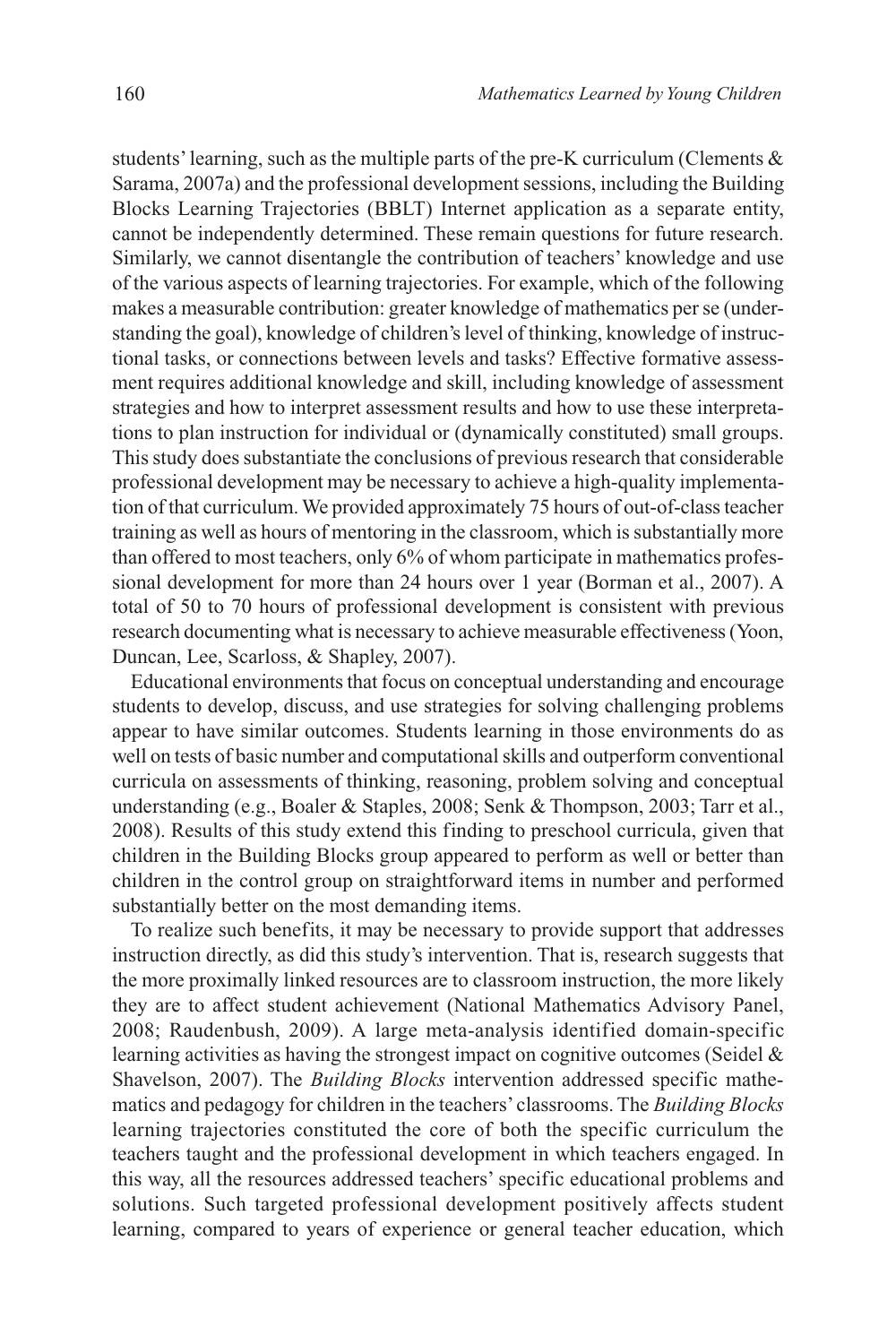explained only a small amount of variance in teacher effects (less than 5% and near 0 for early mathematics, Nye et al., 2004).

The results also provide additional support for our Curriculum Research Framework (CRF) (Clements, 2007). Previous studies documented the development of the basic structures and learning trajectories and formative evaluation phases (Clements & Sarama, 2004a; Sarama, 2004). Later studies provided summative evaluations (Clements & Sarama, 2007c, 2008a); however, these studies involved a moderate number of volunteer teachers located in proximity to the researchers. The present study provides a large-scale, multisite summative evaluation with nonvolunteers, completing the tenth and final phase of the CRF and thus providing evidence with direct policy implications. A caveat is that evaluations by developers have been found to have an average effect size of 0.16 greater than those conducted by nondevelopers (Borman, 2007). Borman points out that this may reveal biases, either of the developers or of nondevelopers with a grudge against innovations; however, it is just as likely that the professional development and implementations are superior in the former case. Regardless, our CRF (Clements, 2007) requires that evaluations be confirmed by researchers unrelated to the developers of the curriculum (as noted by Darling-Hammond & Snyder, 1992), with attention given to issues of adoption and diffusion of the curriculum (Fishman, Marx, Blumenfeld, Krajcik, & Soloway, 2004; Rogers, 2003; Zaritsky, Kelly, Flowers, Rogers, & O'Neill, 2003). Such evaluations are needed.

#### **REFERENCES**

- Baker, E. L. (2007). Principles for scaling up: Choosing, measuring effects, and promoting the widespread use of educational innovation. In B. Schneider & S.-K. McDonald (Eds.), *Scale up in education: Vol. I. Ideas in principle* (pp. 37–54). Lanham, MD: Rowman & Littlefield.
- Ball, D. L., & Cohen, D. K. (1996). Reform by the book: What is—or might be—the role of curriculum materials in teacher learning and instructional reform? *Educational Researcher, 25*(9), 6–8; 14.
- Ball, D. L., Thames, M. H., & Phelps, G. (2008). Content knowledge for teaching. *Journal of Teacher Education, 59*, 389–407.
- Baroody, A. J., Cibulskis, M., Lai, M.-L., & Li, X. (2004). Comments on the use of learning trajectories in curriculum development and research. *Mathematical Thinking and Learning, 6*, 227–260.
- Berends, M., Kirby, S. N., Naftel, S., & McKelvey, C. (2001). *Implementation and performance in New American Schools: Three years into scale-up*. Santa Monica, CA: Rand Education.
- Boaler, J., & Staples, M. (2008). Creating mathematical futures through an equitable teaching approach: The case of Railside School. *Teachers College Record, 110*, 608–645.
- Bodovski, K., & Farkas, G. (2007). Mathematics growth in early elementary school: The roles of beginning knowledge, student engagement, and instruction. *The Elementary School Journal, 108*,  $115 - 130.$
- Borman, G. D. (2007). Designing field trials of educational interventions. In B. Schneider & S.-K. McDonald (Eds.), *Scale up in education: Vol. II. Issues in practice* (pp. 41–67). Lanham, MD: Rowman & Littlefield.
- Bredekamp, S., Morrow, L. M., & Pikulski, J. J. (2006). *Houghton Mifflin Pre-K: Where bright futures begin!* Boston, MA: Houghton Mifflin.
- Brooks-Gunn, J. (2003). Do you believe in magic? What we can expect from early childhood intervention programs. *Social Policy Report, 17*(1), 1, 3–14.
- Brown, A. L., & Campione, J. C. (1996). Psychological theory and the design of innovative learning environments: On procedures, principles, and systems. In L. Schauble & R. Glaser (Eds.), *Innova-*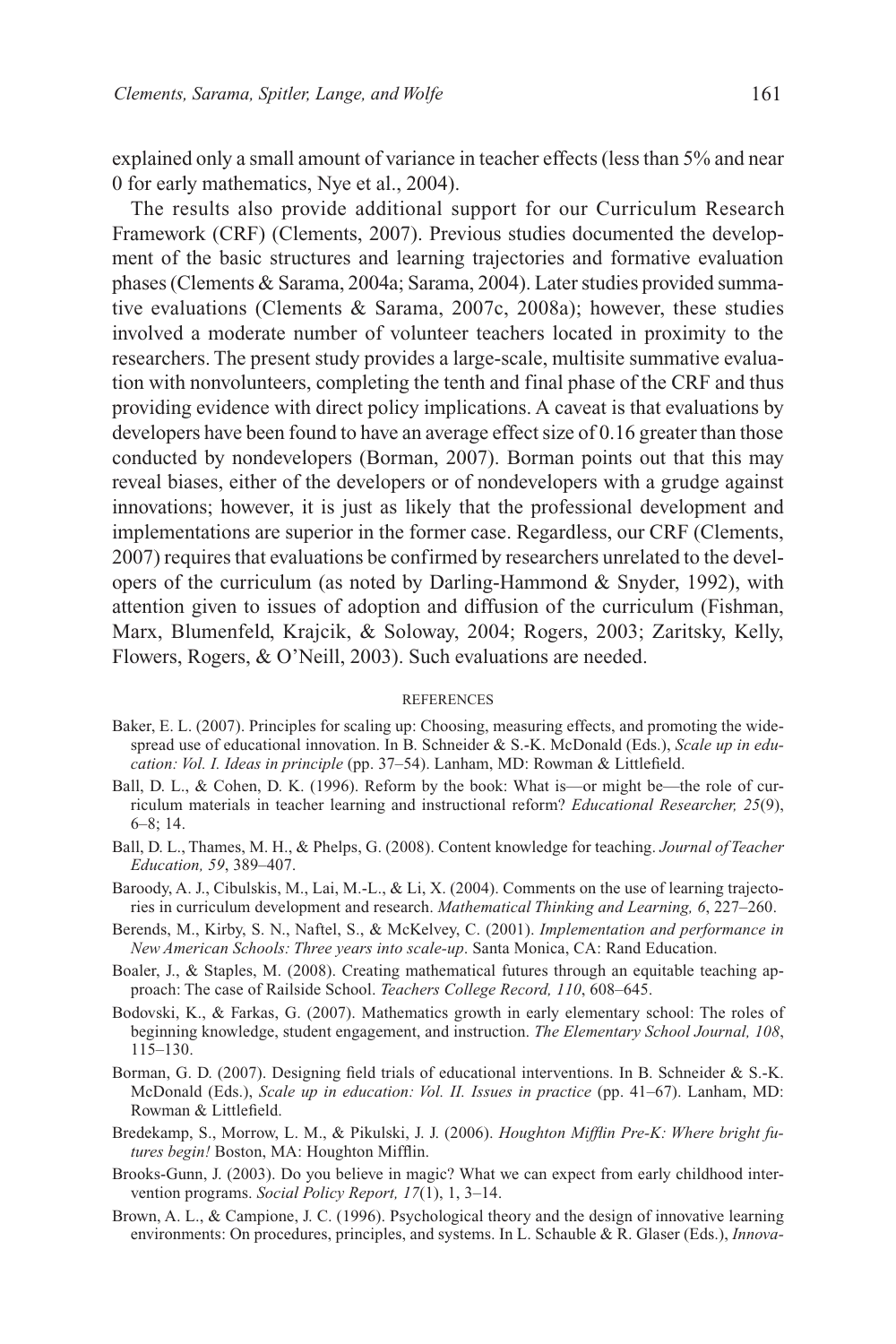*tions in learning: New environments for education* (pp. 289–325). Mahwah, NJ: Erlbaum.

- Campbell, P. F., & Silver, E. A. (1999). *Teaching and learning mathematics in poor communities*. Reston, VA: National Council of Teachers of Mathematics.
- Carneiro, P., & Heckman, J. J. (2003). Human capital policy. In J. J. Heckman & A. B. Krueger (Eds.), *Inequality in America: What role for human capital policies?* (pp. 77–239). Cambridge, MA: MIT Press.
- Carpenter, T. P., Franke, M. L., Jacobs, V. R., Fennema, E. H., & Empson, S. B. (1998). A longitudinal study of invention and understanding in children's multidigit addition and subtraction. *Journal for Research in Mathematics Education, 29*, 3–20.
- Christian, K., Morrison, F. J., Frazier, J. A., & Massetti, G. (2000). Specificity in the nature and timing of cognitive growth in kindergarten and first grade. *Journal of Cognition and Development, 1*, 429–448.
- Clarke, D. M., & Clarke, B. A. (2004). Mathematics teaching in K–2: Painting a picture of challenging, supportive and effective classrooms. In R. Rubenstein & G. Bright (Eds.), *Perspectives on teaching mathematics*, 66th Yearbook of the National Council of Teachers of Mathematics (NCTM) (pp. 67–81). Reston, VA: NCTM.
- Clements, D. H. (2007). Curriculum research: Toward a framework for "research-based curricula." *Journal for Research in Mathematics Education, 38*, 35–70.
- Clements, D. H., & Sarama, J. (2004a). *Building Blocks* for early childhood mathematics. *Early Childhood Research Quarterly, 19*, 181–189.
- Clements, D. H., & Sarama, J. (2004b). Learning trajectories in mathematics education. *Mathematical Thinking and Learning, 6*, 81–89.
- Clements, D. H., & Sarama, J. (Eds.). (2004c). Hypothetical learning trajectories [Special issue]. *Mathematical Thinking and Learning, 6*(2).
- Clements, D. H., & Sarama, J. (2007a). *Building blocks—SRA real math, grade preK*. Columbus, OH: SRA/McGraw-Hill.
- Clements, D. H., & Sarama, J. (2007b). Early childhood mathematics learning. In F. K. Lester, Jr. (Ed.), *Second handbook of research on mathematics teaching and learning* (Vol. 1, pp. 461–555). Charlotte, NC: Information Age.
- Clements, D. H., & Sarama, J. (2007c). Effects of a preschool mathematics curriculum: Summative research on the *Building Blocks* project. *Journal for Research in Mathematics Education, 38*, 136–163.
- Clements, D. H., & Sarama, J. (2008a). Experimental evaluation of the effects of a research-based preschool mathematics curriculum. *American Educational Research Journal, 45*, 443–494.
- Clements, D. H., & Sarama, J. (2008b). Mathematics and technology: Supporting learning for students and teachers. In O. N. Saracho & B. Spodek (Eds.), *Contemporary perspectives on science and technology in early childhood education* (pp. 127–147). Charlotte, NC: Information Age.
- Clements, D. H., & Sarama, J. (2009). *Learning and teaching early math: The learning trajectories approach*. New York: Routledge.
- Clements, D. H., Sarama, J., & Liu, X. H. (2008). Development of a measure of early mathematics achievement using the Rasch model: The Research-based Early Maths Assessment. *Educational Psychology, 28*, 457–482.
- Clements, D. H., Swaminathan, S., Hannibal, M. A. Z., & Sarama, J. (1999). Young children's concepts of shape. *Journal for Research in Mathematics Education, 30*, 192–212.
- Clements, D. H., Wilson, D. C., & Sarama, J. (2004). Young children's composition of geometric figures: A learning trajectory. *Mathematical Thinking and Learning, 6*, 163–184.
- Cobb, P., McClain, K., Lamberg, T. D., & Dean, C. (2003). Situating teachers' instructional practices in the institutional setting of the school and district. *Educational Researcher, 32*(6), 13–24.
- Coburn, C. E. (2003). Rethinking scale: Moving beyond numbers to deep and lasting change. *Educational Researcher, 32*(6), 3–12.
- Darling-Hammond, L., & Snyder, J. (1992). Curriculum studies and the traditions of inquiry: The scientific tradition. In P. W. Jackson (Ed.), *Handbook of research on curriculum* (pp. 41–78). New York: Macmillan.
- Davis, E. A., & Krajcik, J. S. (2005). Designing educative curriculum materials to promote teacher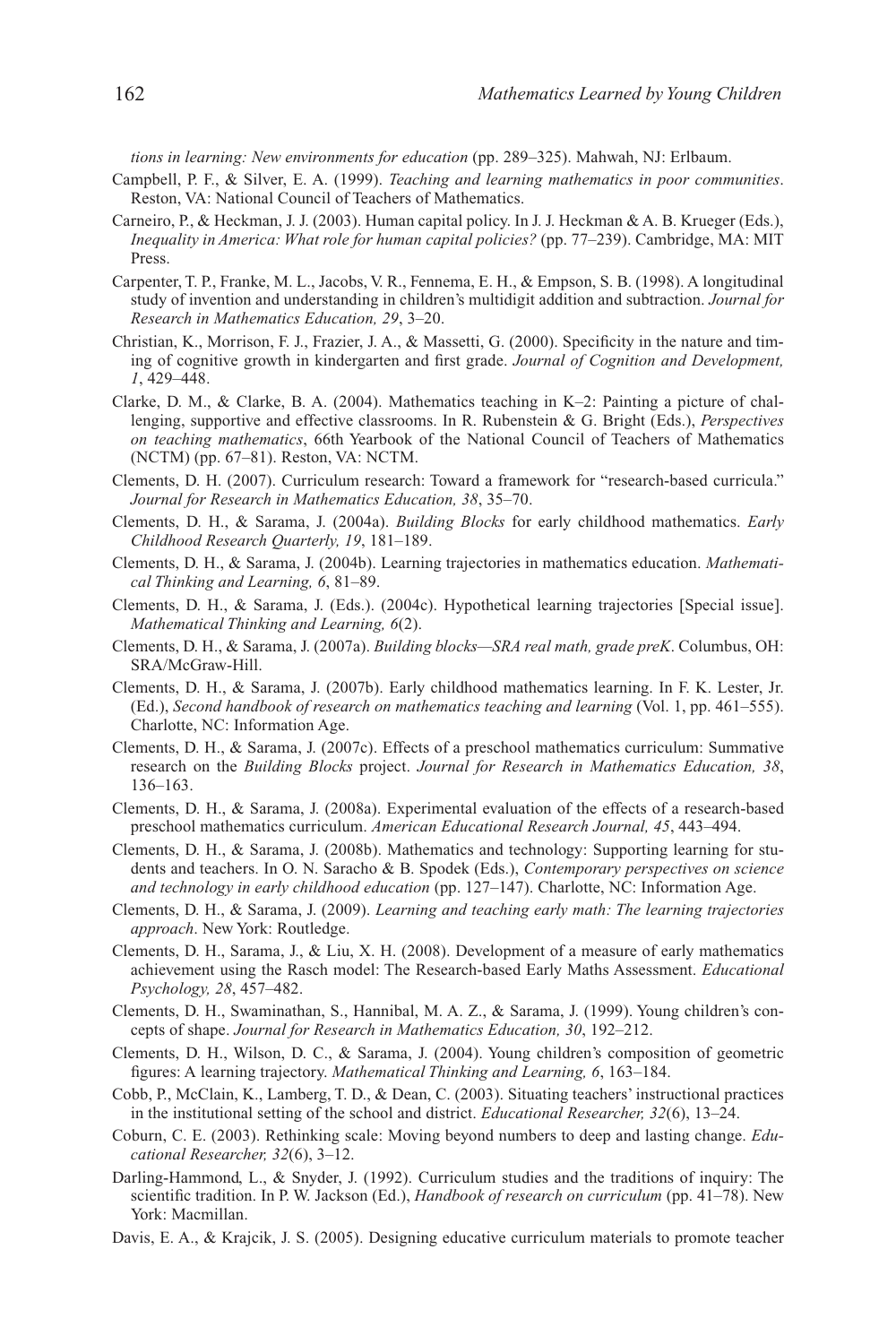learning. *Educational Researcher, 34*(3), 3–14.

- Denton, K., & West, J. (2002). Children's reading and mathematics achievement in kindergarten and first grade. Retrieved January 14, 2003, from http://nces.ed.gov/pubsearch/pubsinfo. asp?pubid=2002125
- Economopoulos, K., Murray, M., Eston, R., & Kliman, M. (2008). *Investigations in number, data, and space: Kindergarten* (2nd ed.). Upper Saddle River, NJ: Pearson Scott Foresman.
- Fishman, B., Marx, R. W., Blumenfeld, P. C., Krajcik, J. S., & Soloway, E. (2004). Creating a framework for research on systemic technology innovations. *The Journal of the Learning Sciences, 13,*  43–76.
- Foorman, B. R., Santi, K. L., & Berger, L. (2007). Scaling assessment-driven instruction using the Internet and handheld computers. In B. Schneider & S.-K. McDonald (Eds.), *Scale up in education: Vol. 2. Issues in practice* (pp. 69–89). Lanham, MD: Rowan & Littlefield.
- Fraivillig, J. L., Murphy, L. A., & Fuson, K. C. (1999). Advancing children's mathematical thinking in *Everyday mathematics* classrooms. *Journal for Research in Mathematics Education, 30*, 148–170.
- Fuson, K. C., Carroll, W. M., & Drueck, J. V. (2000). Achievement results for second and third graders using the *Standards*-based curriculum *Everyday mathematics. Journal for Research in Mathematics Education, 31*, 277–295.
- Galván Carlan, V. (2000). *Development of an instrument to assess the use of developmentally appropriate practices in teaching mathematics in early childhood classrooms*. Unpublished doctoral dissertation, University of Houston.
- Heckman, J. J. (2003). Policies to foster human capital. *Research in Economics, 54*, 3–56.
- Hedges, L. V., & Hedberg, E. C. (2007). Intraclass correlation values for planning group-randomized trials in education. *Educational Evaluation and Policy Analysis, 29*, 60–87.
- Horizon Research, Inc. (2001). *Classroom observation protocol*. Chapel Hill, NC: Author. Retrieved October 2, 2002, from http://www.horizon-research.com/about/facilities.php
- Houghton Mifflin Harcourt. (n.d.). Houghton Mifflin Harcourt School Publishers. Retrieved December 15, 2009, from http://www.hmhschool.com/School/index.html
- Hulleman, C. S., & Cordray, D. S. (2009). Moving from the lab to the field: The role of fidelity and achieved relative intervention strength. *Journal of Research on Educational Effectiveness, 2,* 88–110.
- James, W. (1958). *Talks to teachers on psychology: And to students on some of life's ideas.* New York: Norton. (Original work published 1892)
- Klein, A., Starkey, P., Clements, D., Sarama, J., & Iyer, R. (2008). Effects of a pre-kindergarten mathematics intervention: A randomized experiment. *Journal of Research on Educational Effectiveness, 1*, 155–178.
- Krueger, A. B. (2003). Inequality: Too much of a good thing. In J. J. Heckman & A. B. Krueger (Eds.), *Inequality in America: What role for human capital policies?* (pp. 1–75). Cambridge, MA: MIT Press.
- Lewis, C. C., Perry, R., & Murata, A. (2006). How should research contribute to instructional improvement? The case of lesson study. *Educational Researcher, 35*(3), 3–14.
- Lipsey, M. W., & Wilson, D. B. (2001). *Applied social research methods series: Vol. 49. Practical meta-analysis* (L. Bickman & D. J. Rog, Series Eds.). Thousand Oaks, CA: Sage.
- MacKinnon, D. P., Lockwood, C. M., & Williams, J. (2004). Confidence limits for the indirect effect: Distribution of the product and resampling methods. *Multivariate Behavioral Research, 39*, 99–128.
- Magnuson, K. A., Meyers, M. K., Ruhm, C. J., & Waldfogel, J. (2004). Inequality in preschool education and school readiness. *American Educational Research Journal, 41*, 115–157.
- McClain, K., Zhao, Q., Visnovska, J., & Bowen, E. (2009). Understanding the role of the institutional context in the relationship between teachers and text. In J. T. Remillard, B. A. Herbel-Eisenmann, & G. M. Lloyd (Eds.), *Mathematics teachers at work: Connecting curriculum materials and classroom instruction* (pp. 56–69). New York: Routledge.
- Mullis, I. V. S., Martin, M. O., Gonzalez, E. J., Gregory, K. D., Garden, R. A., O'Connor, K. M., et al. (2000). *TIMSS 1999 international mathematics report: Findings from IEA's repeat of the Third International Mathematics and Science Study at the Eighth Grade*. Boston: The International Study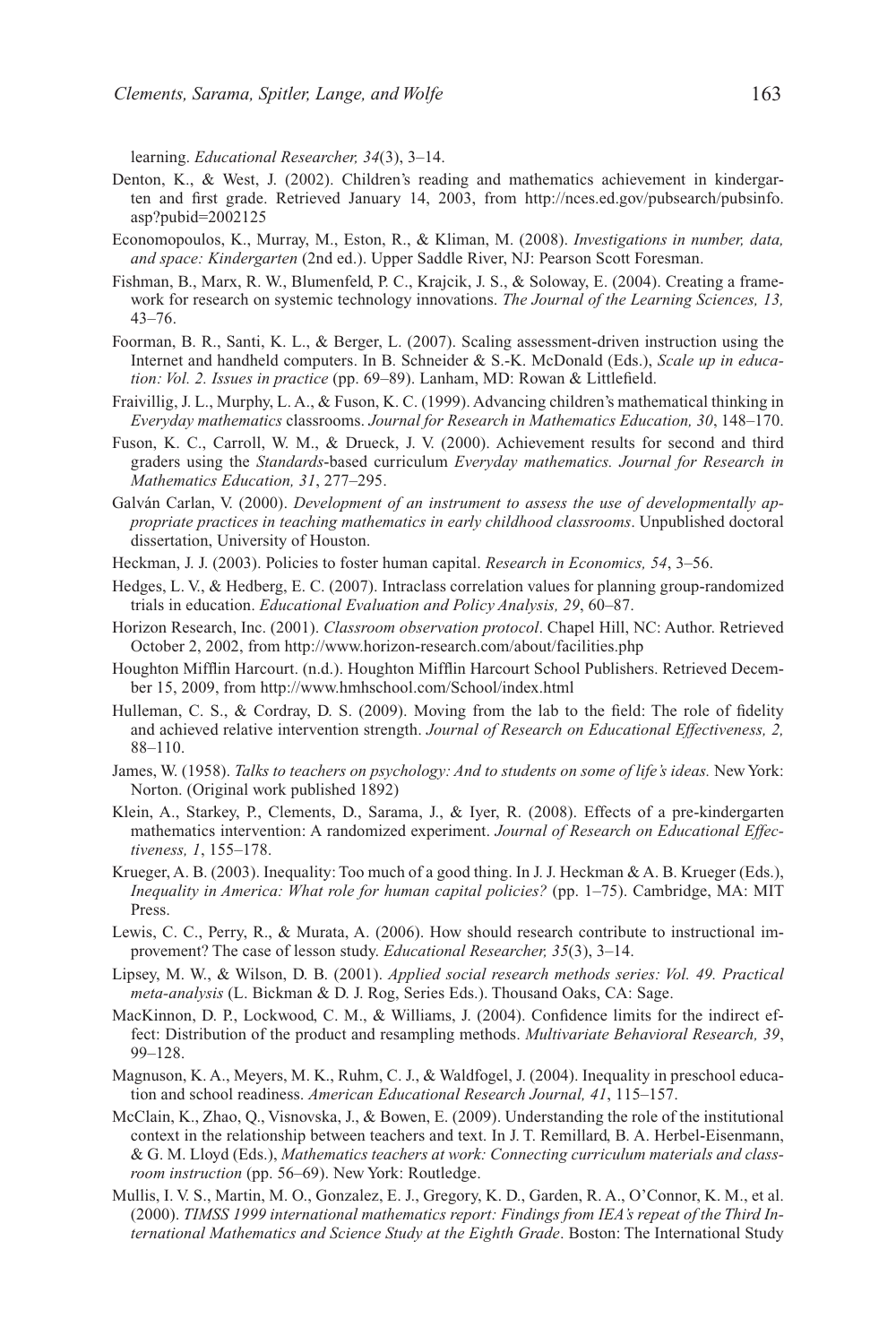Center, Boston College, Lynch School of Education.

- National Council of Teachers of Mathematics. (2006). *Curriculum focal points for prekindergarten through grade 8 mathematics: A quest for coherence*. Reston, VA: Author.
- National Mathematics Advisory Panel. (2008). *Foundations for success: The final report of the National Mathematics Advisory Panel*. Washington, DC: U.S. Department of Education.
- National Research Council. (2001a). *Adding it up: Helping children learn mathematics* (J. Kilpatrick, J. Swafford, & B. Findell, Eds.). Washington, DC: National Academy Press.
- National Research Council. (2001b). *Eager to learn: Educating our preschoolers* (B. T. Bowman, M. S. Donovan, & M. S. Burns, Eds.). Washington, DC: National Academy Press.
- National Research Council. (2009). *Mathematics learning in early childhood: Paths toward excellence and equity* (C. T. Cross, T. A. Woods, & H. Schweingruber, Eds.). Washington, DC: The National Academies Press.
- National Research Council and Institute of Medicine. (2000). *From neurons to neighborhoods: The science of early childhood development* (J. P. Schonkoff & D. A. Phillips, Eds.). Washington, DC: National Academy Press.
- Natriello, G., McDill, E. L., & Pallas, A. M. (1990). *Schooling disadvantaged children: Racing against catastrophe*. New York: Teachers College Press.
- Nye, B., Konstantopoulos, S., & Hedges, L. V. (2004). How large are teacher effects? *Educational Evaluation and Policy Analysis, 26*, 237–257.
- Paris, S. G., Morrison, F. J., & Miller, K. F. (2006). Academic pathways from preschool through elementary school. In P. A. Alexander & P. H. Winne (Eds.), *Handbook of research in educational psychology* (2nd ed., pp. 61–85). Mahwah, NJ: Erlbaum.
- Pituch, K. A., Stapleton, L. M., & Kang, J. Y. (2006). A comparison of single sample and bootstrap methods to assess mediation in cluster randomized trials. *Multivariate Behavioral Research, 41,*  367–400.
- Preacher, K. J., & Hayes, A. F. (2008). Asymptotic and resampling strategies for assessing and comparing indirect effects in multiple mediator models. *Behavior Research Methods, 40*, 879–889.
- Preschool Curriculum Evaluation Research Consortium. (2008). *Effects of preschool curriculum programs on school readiness* (NCER 2008–2009). Washington, DC: National Center for Education Research, Institute of Education Sciences, U.S. Department of Education, U.S. Government Printing Office.
- Raudenbush, S. W. (2008). Advancing educational policy by advancing research on instruction. *American Educational Research Journal, 45*, 206–230.
- Raudenbush, S. W. (2009). The *Brown* legacy and the O'Connor challenge: Transforming schools in the images of children's potential. *Educational Researcher, 38*, 169–180.
- Raudenbush, S. W., Bryk, A. S., Cheong, Y. F., & Congdon, R. J, Jr. (2000). *HLM5: Hierarchical linear and nonlinear modeling*. Lincolnwood, IL: Scientific Software.
- Rogers, E. M. (2003). *Diffusion of innovations* (5th ed.). New York: The Free Press.
- Sarama, J. (2002). Listening to teachers: Planning for professional development. *Teaching Children Mathematics, 9*, 36–39.
- Sarama, J. (2004). Technology in early childhood mathematics: *Building Blocks*™ as an innovative technology-based curriculum. In D. H. Clements, J. Sarama, & A.-M. DiBiase (Eds.), *Engaging young children in mathematics: Standards for early childhood mathematics education* (pp. 361–375). Mahwah, NJ: Erlbaum.
- Sarama, J., & Clements, D. H. (2009). *Early childhood mathematics education research: Learning trajectories for young children*. New York: Routledge.
- Sarama, J., & Clements, D. H. (2011). *TEAM—Tools for early assessment in mathematics*. Columbus, OH: McGraw-Hill Education.
- Sarama, J., Clements, D. H., Starkey, P., Klein, A., & Wakeley, A. (2008). Scaling up the implementation of a pre-kindergarten mathematics curriculum: Teaching for understanding with trajectories and technologies. *Journal of Research on Educational Effectiveness, 1*, 89–119.
- Sarama, J., Clements, D. H., & Vukelic, E. B. (1996). The role of a computer manipulative in fostering specific psychological/mathematical processes. In E. Jakubowski, D. Watkins, & H. Biske (Eds.), *Proceedings of the eighteenth annual meeting of the North American Chapter of the Inter-*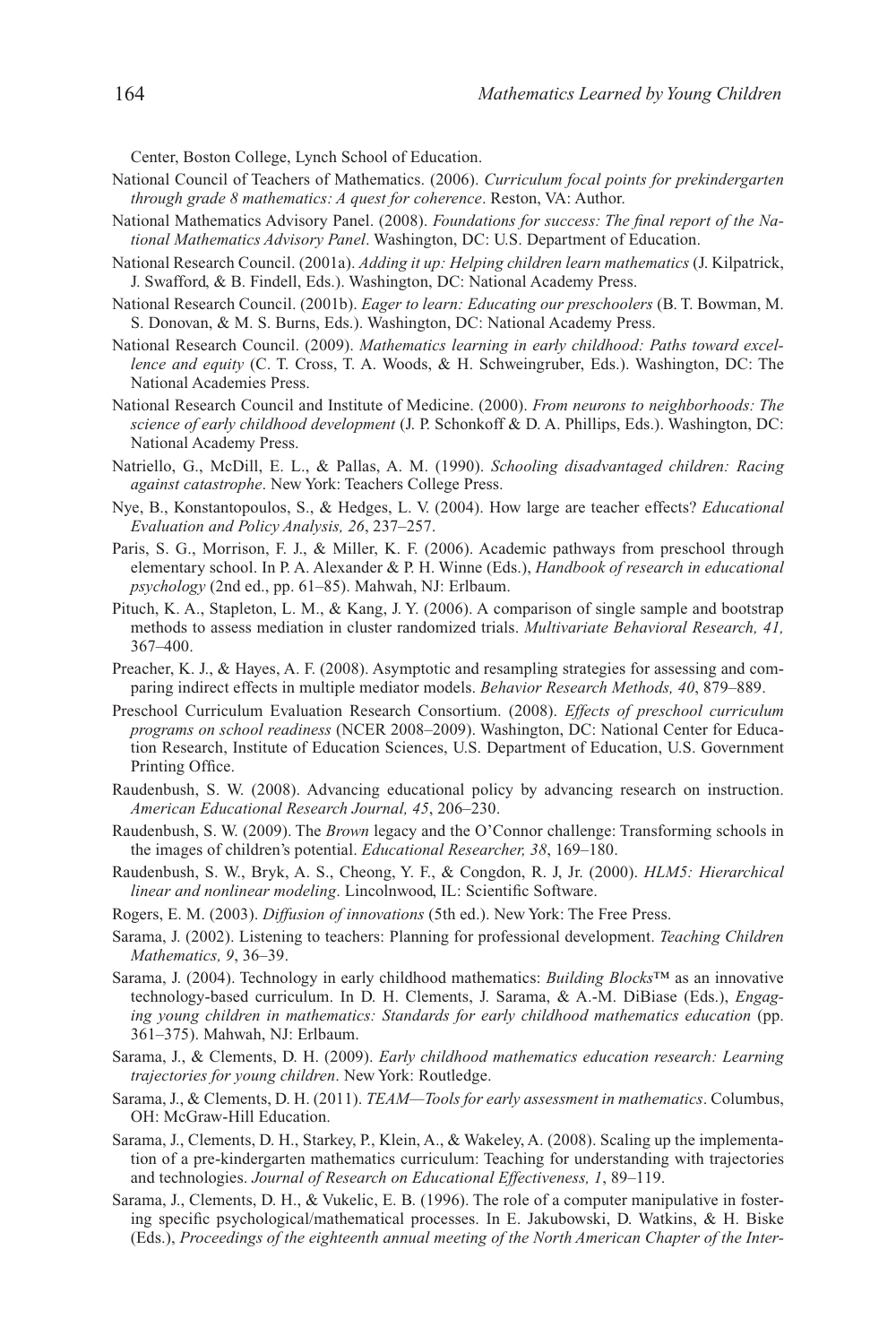*national Group for the Psychology of Mathematics Education* (Vol. 2, pp. 567–572). Columbus, OH: ERIC Clearinghouse for Science, Mathematics, and Environmental Education.

- Sarama, J., & DiBiase, A.-M. (with Clements, D. H., & Spitler, M. E.). (2004). The professional development challenge in preschool mathematics. In D. H. Clements, J. Sarama, & A.-M. DiBiase (Eds.), *Engaging young children in mathematics: Standards for early childhood mathematics education* (pp. 415–446). Mahwah, NJ: Erlbaum.
- Schickedanz, J., Dickinson, D. K., & Charlotte-Mecklenberg Schools. (2005). *Opening the world of learning: A comprehensive literacy program*. Parsippany, NJ: Pearson Early Learning.
- Schiller, P., Clements, D. H., Sarama, J., & Lara-Alecio, R. (2003). *DLM early childhood express*. Columbus, OH: SRA/McGraw-Hill.
- Seidel, T., & Shavelson, R. J. (2007). Teaching effectiveness research in the past decade: The role of theory and research design in disentangling meta-analysis results. *Review of Educational Research, 77*, 454–499.
- Selig, J. P., & Preacher, K. J. (2010). Monte Carlo method for assessing mediation: An interactive tool for creating confidence intervals for indirect effects [Online applet]. Retrieved August 2, 2010, from http://www.people.ku.edu/~preacher/medmc/medmc.htm
- Senk, S. L., & Thompson, D. R. (2003). *Standards-based school mathematics curricula. What are they? What do students learn?* Mahwah, NJ: Erlbaum.
- Simon, M. A. (1995). Reconstructing mathematics pedagogy from a constructivist perspective. *Journal for Research in Mathematics Education, 26*, 114–145.
- Smith, C. L., Wiser, M., Anderson, C. W. A., & Krajcik, J. (2006). Implications of research on children's learning for standards and assessment: A proposed learning progression for matter and the atomic-molecular theory. *Measurement: Interdisciplinary Research & Perspective, 14*(1 & 2), 1–98.
- Sowder, J. T. (2007). The mathematical education and development of teachers. In F. K. Lester, Jr. (Ed.), *Second handbook of research on mathematics teaching and learning* (Vol. 1, pp. 157–223). Charlote, NC: Information Age.
- Stein, M. K., Grover, B. W., & Hennigsen, M. (1996). Building student capacity for mathematical thinking and reasoning: An analysis of mathematical tasks used in reform classrooms. *American Educational Research Journal, 33*, 455–488.
- Sylva, K., Melhuish, E., Sammons, P., Siraj-Blatchford, I., & Taggart, B. (2005). *The Effective Provision of Pre-School Education [EPPE] project: A longitudinal study funded by the DfEE (1997– 2003) Technical Paper #6*. London: EPPE Project, Institute of Education, University of London.
- Tarr, J. E., Reys, R. E., Reys, B. J., Chávez, Ó., Shih, J., & Osterlind, S. J. (2008). The impact of middle-grades mathematics curricula and the classroom learning environment on student achievement. *Journal for Research in Mathematics Education, 39*, 247–280.
- Teaching Strategies, Inc. (2001). *A checklist for assessing your program's implementation of the Creative Curriculum for early childhood* (3rd ed.). Washington, DC: Author.
- U.S. Department of Education, Office of Planning, Evaluation and Policy Development, Policy and Program Studies Service. (2007). *State and local implementation of the No Child Left Behind Act, Vol. II—Teacher quality under NCLB: Interim report*. Washington, DC: U.S. Department of Education.
- U.S. Department of Health and Human Services, Administration for Children and Families. (2010). *Head Start impact study. Final report*. Washington, DC: Office of Planning, Research and Evaluation, U.S. Department of Health and Human Services.
- Weiss, I. R. (2002, April). *Lessons learned about systemic reform of mathematics education*. Presentation at the Research Presession of the eightieth annual meeting of the National Council of Teachers of Mathematics, Las Vegas, NV.
- Whitehurst, G. (2009). *Don't forget curriculum*. Washington, DC: Brown Center on Education Policy, The Brookings Institution.
- Wright, B. D., & Stone, M. H. (1979). Best test design: Rasch measurement. Chicago: MESA Press.
- Yoon, K. S., Duncan, T., Lee, S. W.-Y., Scarloss, B., & Shapley, K. L. (2007). *Reviewing the evidence on how teacher professional development affects student achievement* (Issues & Answers Report, REL 2007–No. 033). Washington, DC: U.S. Department of Education, Institute of Education Sci-